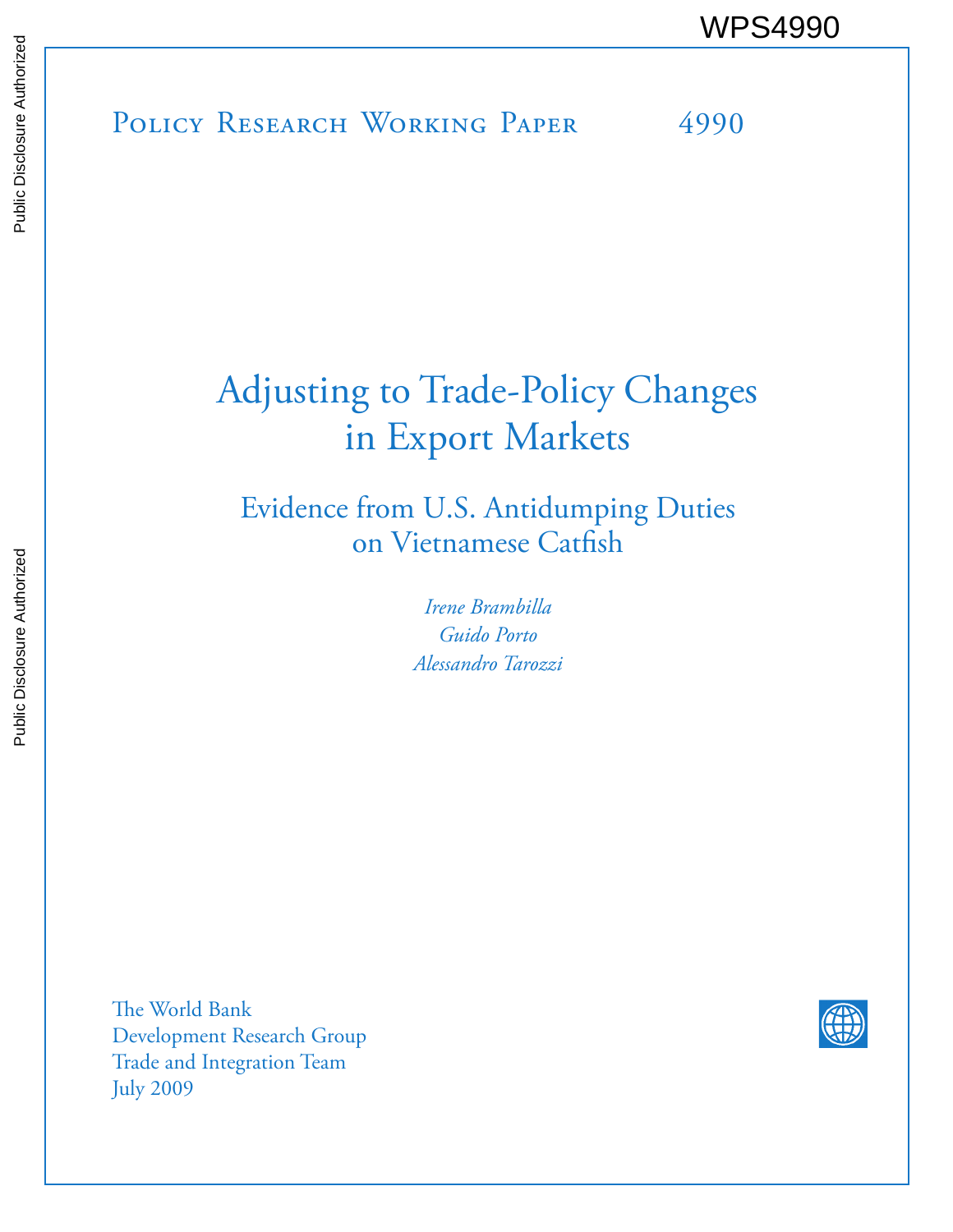### **Abstract**

A large literature studies the effects of trade policy changes on developing-country exports on household incomes, and recent contributions have increasingly addressed the effects of administered protection, such as anti-dumping duties. In 2003 the United States imposed anti-dumping tariffs on imports of catfish from Vietnam ranging from 37 to 64 percent. As a result, Vietnamese exports of catfish to the U.S. market declined sharply, thus providing a unique opportunity to study the effects of U.S. trade policy changes on Vietnamese families. Using data on Vietnamese households, the authors study the responses of catfish producers in the Mekong delta of Vietnam between 2002 and 2004. The evidence suggests that the rate of growth of income of households that depended on catfish sales was significantly affected. In addition, the anti-dumping duties triggered significant exit from catfish farming. Households adjusted by moving out of catfish aquaculture and into wage labor markets and agriculture, but not into other aquaculture activities. Finally, the evidence also suggests that households found it difficult to change their catfish production levels, and that performance in aquaculture affects other household economic activities.

*The Policy Research Working Paper Series disseminates the findings of work in progress to encourage the exchange of ideas about development*  issues. An objective of the series is to get the findings out quickly, even if the presentations are less than fully polished. The papers carry the *names of the authors and should be cited accordingly. The findings, interpretations, and conclusions expressed in this paper are entirely those of the authors. They do not necessarily represent the views of the International Bank for Reconstruction and Development/World Bank and its affiliated organizations, or those of the Executive Directors of the World Bank or the governments they represent.*

This paper—a product of the a product of the Trade and Integration Team, Development Research Group—is part of a larger effort in the department to explore adjustments to trade policy in developing countries. Policy Research Working Papers are also posted on the Web at http://econ.worldbank.org. The author may be contacted at gporto@worldbank.org.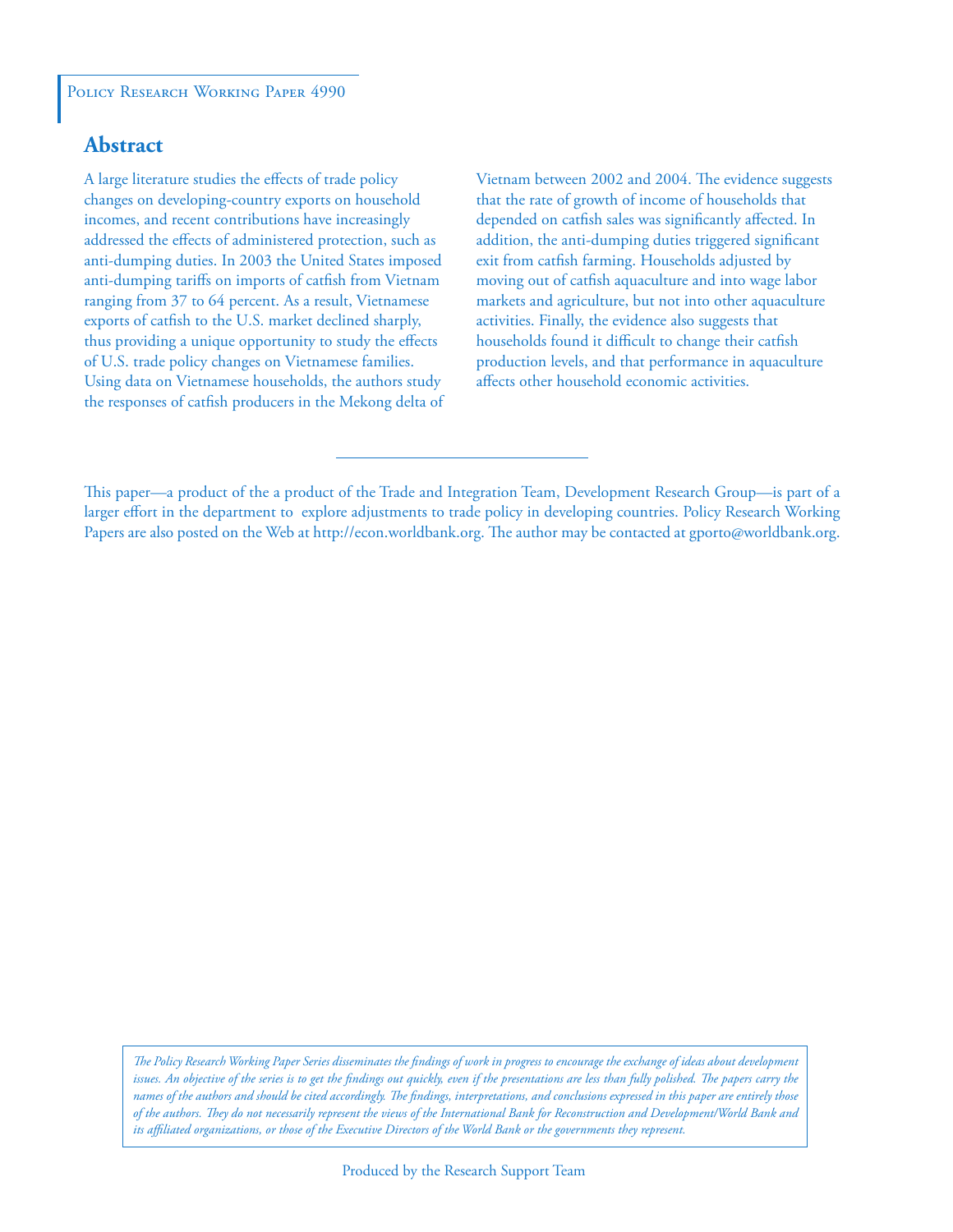## Adjusting to Trade-Policy Changes in Export Markets: Evidence from U.S. Antidumping Duties on Vietnamese Catfish<sup>∗</sup>

Irene Brambilla† Yale University and NBER

Guido Porto‡ Research Group The World Bank

Alessandro Tarozzi§ Duke University

<sup>∗</sup>We are especially grateful to Quy-Toan Do for his help, encouragement and comments. Matias Horenstein provided outstanding research assistance. Comments and discussions from C. Bown, M. Busso, M. Genoni, M. Haddad, B. Hoekman, A. Khandelwal, N. Minot, T. Prusa, M. Rama, M. Ravallion, C. Turk, D. Van De Walle, and seminar participants at George Washington University, IABD, Michigan State University, University of Michigan, USITC, and the World Bank are greatly appreciated.

<sup>†</sup>Yale University, Dept of Economics, 37 Hillhouse, New Haven CT 06511. email: irene.brambilla@yale.edu ‡The World Bank, MailStop MC3-303, 1818 H St., Washington DC 20433. email: gporto@worldbank.org §Duke University. Dept. of Economics, PO Box 90097, Durham, NC, 27708. email: taroz@econ.duke.edu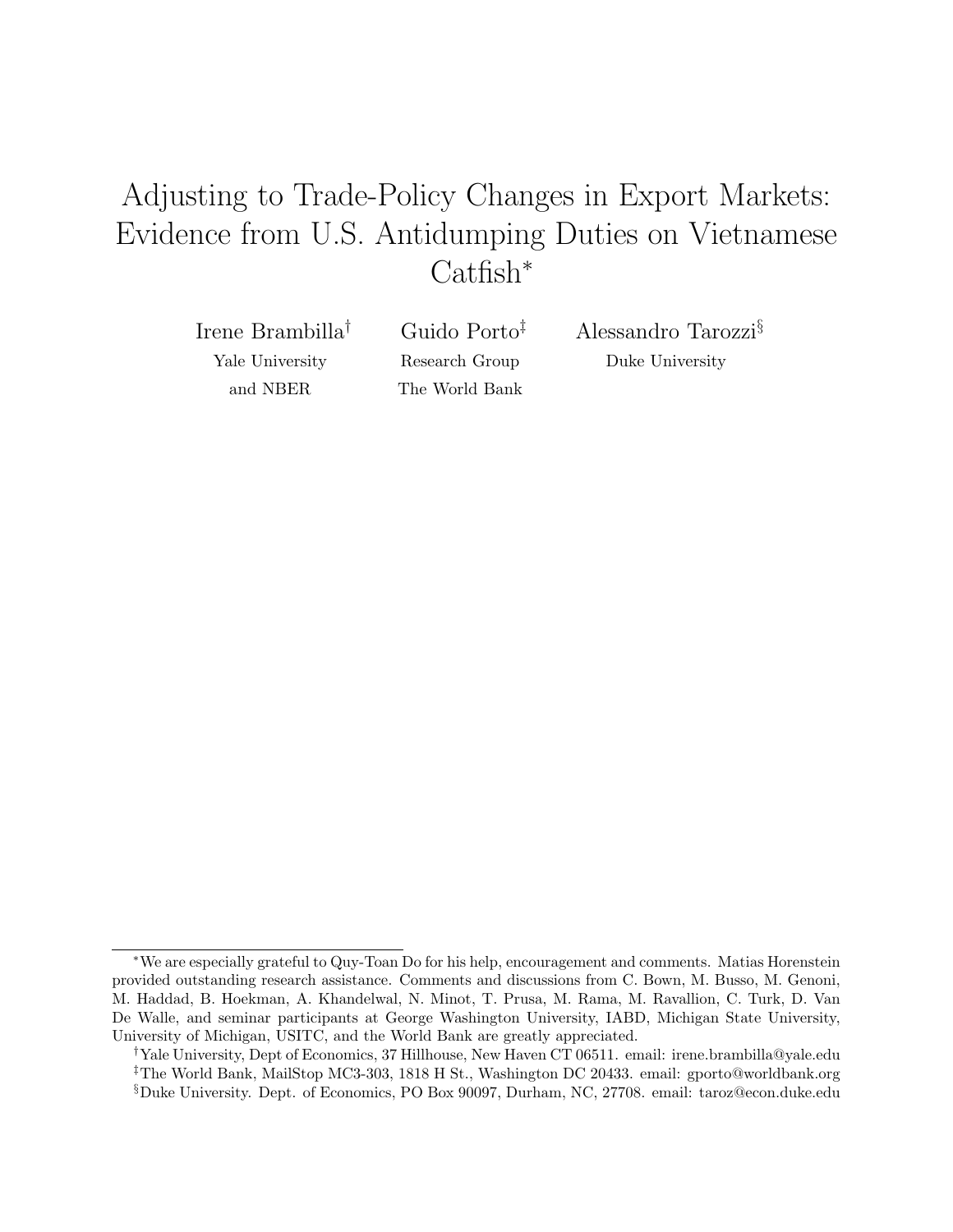## 1 Introduction

During the last two decades, there has been a significant increase in anti-dumping (AD) activity in the world economy. Prusa (2005) documents that the number of anti-dumping cases filed with the WTO tripled between the early 1980s and the late 1990s. Also, while two decades ago the overwhelming majority of AD cases was filed by the United States, the European Union, Canada and Australia, today India, Argentina, Mexico, Brazil, South Africa and New Zealand are additional heavy users. Figures from Zanardi (2004) show that 46 countries adopted AD laws between 1990 and 2001, which may yet lead to a further increase in anti-dumping activity in the near future.

The empirical literature on anti-dumping has traditionally focused on aggregate issues like changes in international equilibrium prices (Debaere, 2005; Prusa, 1997), pass-through to domestic prices (Blonigen and Haynes, 2002; Blonigen and Park, 2004), changes in trade volumes, trade deflection and trade depression (Bown and Crowley, 2007a; Staiger and Wolak, 1994; Prusa, 1997), impacts on aggregate welfare costs (Gallaway, Blonigen and Flynn, 1999), and retaliation and further trade liberalization (Blonigen and Bown, 2003).<sup>1</sup> In this paper, we are instead interested in exploring household adjustments to trade policy, in particular to anti-dumping measures. In light of the increasingly heavy use of AD, our estimates of these microeconomic impacts should become valuable additions to the set of current evaluations of AD policies.

We study the anti-dumping duties imposed by the United States on imports of catfish fillets from Vietnam in 2003. After the U.S. lifted the embargo on Vietnam in 1994, Vietnamese catfish burst into the U.S. market, which by 2002 became the main export destination and accounted for 50 percent of total production. However, while catfish farming is an important source of income for households in the Mekong delta in Southern Vietnam, it is also an important industry in the Southern United States (mainly in Mississippi, Arkansas, Alabama, and Louisiana). Faced with this increasing competition from cheaper Vietnamese catfish, the Association of Catfish Farmers of America (CFA) initiated a successful campaign

<sup>1</sup>This list refers only to empirical papers on anti-dumping. For an overview of this literature, see the survey in Blonigen and Prusa (2003).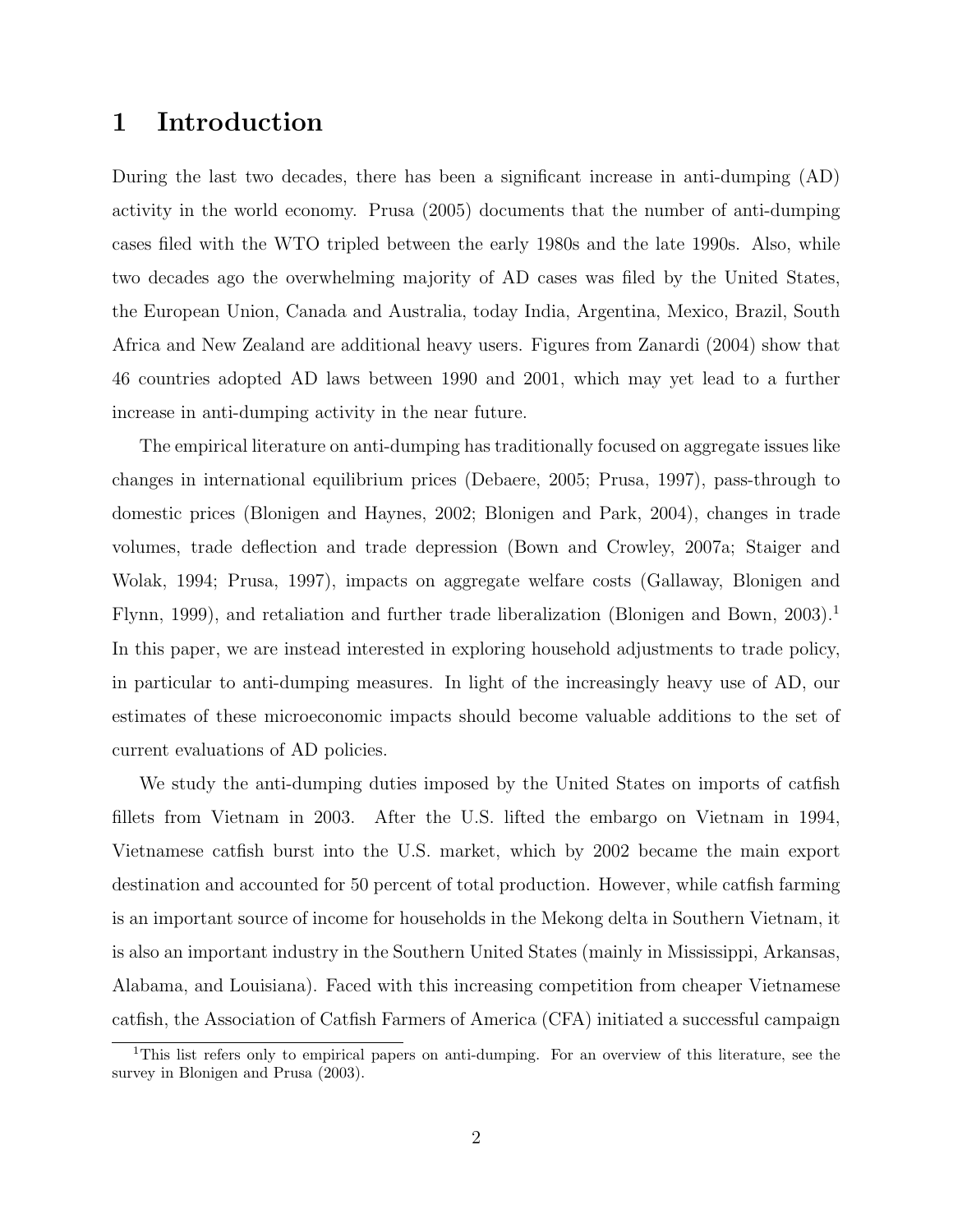to halt catfish imports. First, the CFA pursued a labeling campaign whereby Vietnamese products were forced to be sold as 'tra' and 'basa,' a different product from the American 'channel' catfish. Later, the CFA launched dumping allegations. In January 2003, the U.S. Department of Commerce (DoC) ruled in favor of the dumping claim of the CFA and established tariffs ranging from 37 to 64 percent on imports of frozen catfish (that is, tra and basa) from Vietnam. In July 2003, the U.S. International Trade Commission (USITC) ratified the DoC ruling. As a result, Vietnamese exports of catfish to the U.S. plummeted to the point of being almost completely shut down.

Our objective in this paper is to explore patterns of household adjustment to this AD shock among Mekong farmers in Vietnam. In world markets where export barriers abound (sometimes intertwined with export preferences), one of the main concerns with the trade policies of developed countries is how such policies affect welfare in trade partners in the developing world. For this reason, we focus here on adjustments in the process of generation of household income. We first establish the overall response of household income to the U.S. AD policy among catfish farmers in the Mekong. We also document how income adjustment takes place and whether there are intrahousehold spillovers from the activities directly affected by the trade shocks (catfish in our case) to other household occupations (like agriculture). To do this, we investigate whether the U.S. policy triggered exit out of catfish farming and into various other occupations, we establish whether there was an impact on the level of various sources of household income, and we inspect household adjustments in input decisions such as labor supply and investment in non-catfish activities.

Our identification strategy is based on the comparison of household outcomes before and after the U.S. AD intervention across catfish farmers with different levels of exposure to the shock. The Vietnamese catfish case is ideal for ex-post analysis. First, the 2003 U.S. decision is a trade shock which is arguably exogenous with respect to decisions taken by Vietnamese households. Second, the General Statistical Office in Vietnam collected two household surveys, the Vietnam Household Living Standard Surveys of 2002 and 2004, that span the period right before and after the U.S. trade policy. The combination of an exogenous policy change with ex-ante and ex-post data provides a unique opportunity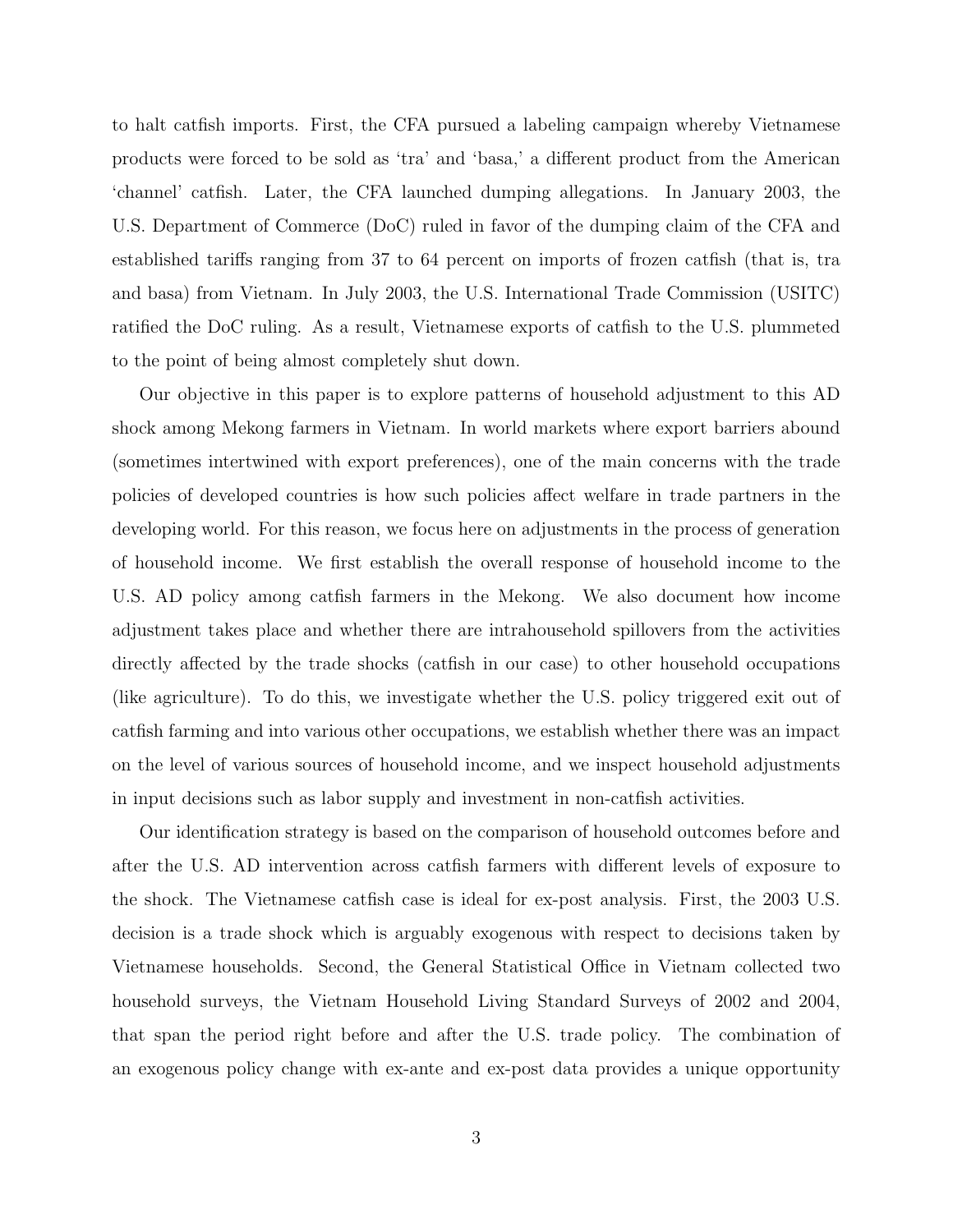to explore household responses to trade shocks. There are only few other studies that analyze ex-post the impact of trade policies on household income and production decisions. Edmonds and Pavcnik (2005) find that the increase in the price of rice that followed market integration in Vietnam led to declines in child labor, especially in households that were large net producers of rice. Topalova (2005) studies the impact on poverty and inequality of trade liberalization in India in the early 1990s. She finds that rural areas with industries more exposed to liberalization experienced less poverty reduction. Edmonds, Pavcnik, and Topalova (2007) analyze the impact of the same liberalization process on human capital investment. They find that areas with more concentration of protected industries saw a lower increase in schooling and a lower decline in child labor. McGaig (2008) studies the impact of the 2001 U.S.-Vietnam Bilateral Trade Agreement on poverty. He finds that areas more affected by U.S. tariff cuts experienced larger declines in poverty.

Our findings are as follows. We find that larger farmers suffered significantly larger losses than smaller ones, even in relative terms. The average catfish farmer faced an 11.3 percent decline in income relative to households with only marginal involvement in catfish production. However, while low-exposure farmers faced relative income losses of 6.2 percent the relative decline was 16.9 percent for high-exposure farmers.<sup>2</sup> The anti-dumping shock triggered significant exit out of catfish farming. On the one hand, the share of income derived from catfish farming decreased to a larger extent for those households heavily involved in aquaculture. On the other hand, full exit out of catfish was much more likely at low levels of exposure. Households adjusted by moving out of catfish aquaculture and into wage labor markets and agriculture (and not into other aquaculture activities like shrimp or mollusks, for instance). Moreover, we find evidence of adjustments costs and of spillovers into non-aquaculture household economic activities, with non-catfish income suffering relative declines as well. Also, not only investment in aquaculture declined, as expected, but aggregate investment in non-catfish activities declined as well. Overall, thus, our evidence is consistent with externalities, at the farm level, from catfish to non-catfish

<sup>2</sup>Because exposure is measured by the share of income derived from catfish prior to the U.S. intervention, our results provide evidence on the differential impact of the AD measure as a function of the level of exposure (rather than on the level effect of the AD). See Section 4.1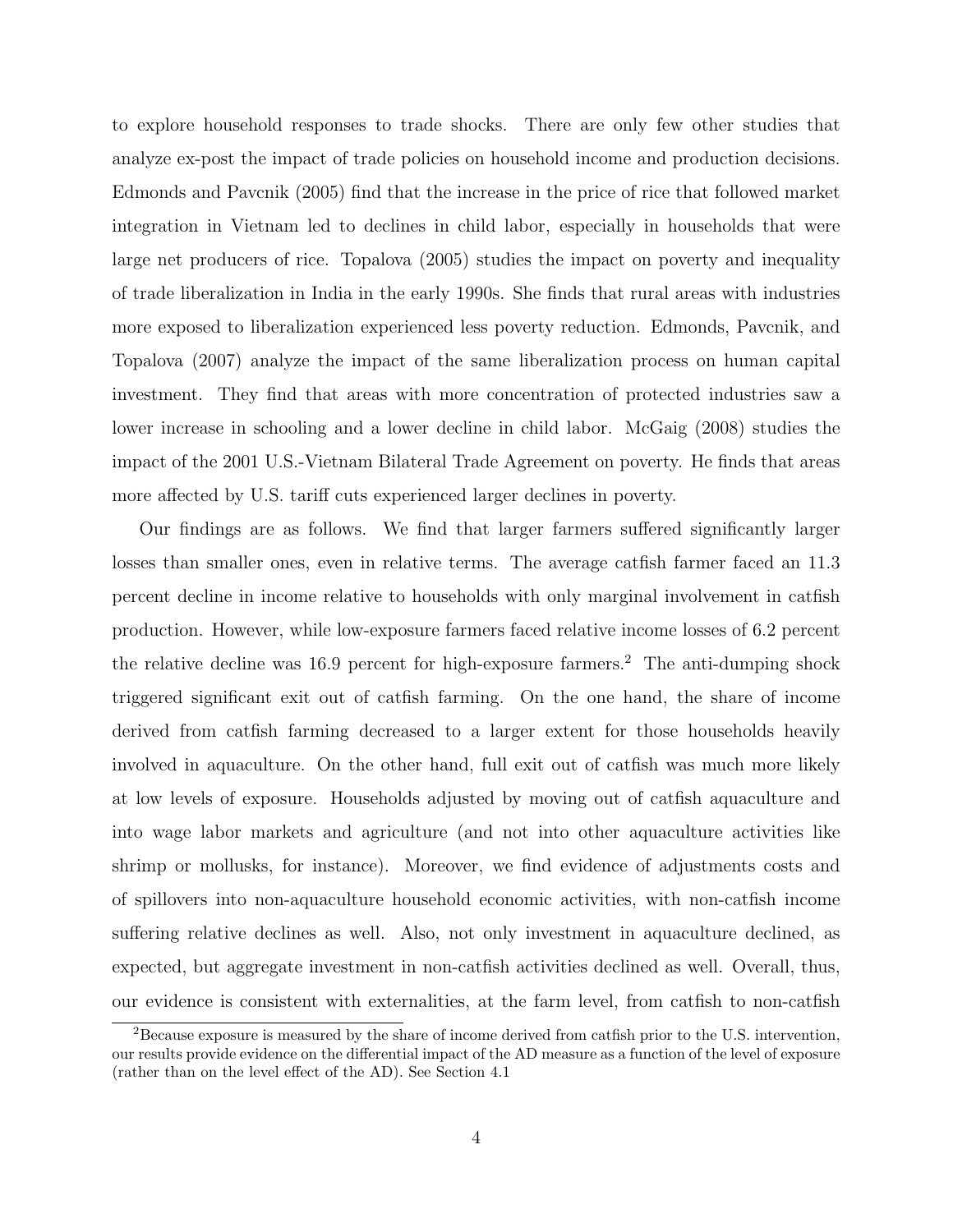farming. These spillovers mostly affected activities such as animal husbandry, farm services, or silviculture, while leaving hours worked off-farm and investment in agriculture unchanged.

The rest of the paper is organized as follows. In section 2, we illustrate the timeline of the U.S. anti-dumping measures on Vietnamese catfish. In section 3, we describe the production of catfish in Vietnam and we characterize the catfish farmers of the Mekong delta. In section 4, we document the changes in household income and the pattern of household adjustment to the trade shock. Section 5 concludes.

## 2 The US anti-dumping Ruling on Vietnamese Catfish

Catfish is a fresh-water fish that thrives in large, flat rivers. In the U.S., catfish is raised in man-made ponds mainly in the states of Mississippi, Arkansas, Alabama, and Louisiana.<sup>3</sup> Farmers buy fingerlings (young fish) and feed them for approximately ten weeks. Processing plants purchase farm-raised catfish and market mostly fresh or frozen fillets in about equal parts. The catfish industry is by far the largest farm-raised fishing sector in the U.S. In 1999, it accounted for 80 and 64 percent of aquaculture production in volume and value, generating 440 million dollars of revenue (USITC, 2001). There are over 1,000 catfish farms and 25 processing plants in the Southeast. Most of the catfish produced in the U.S. is a high quality variety known as *channel catfish*, which, before the introduction of Vietnamese catfish, accounted for almost all domestic consumption (with total imports of less than 1 percent).

The Hau and Tien rivers in the Mekong region of South Vietnam also provide a good habitat for catfish. The Vietnamese varieties, known as *basa* and tra, are raised by small farmers in cages that are placed in the river itself and later processed in industrialized plants. While tra is of lower quality than basa in terms of flavor and texture, it is faster, easier, and less costly to raise and has become the most popular of the two species among Mekong producers.

In 1995, soon after the end of the U.S. embargo, Vietnam started exporting frozen fillets

<sup>3</sup>There is also some production of catfish in California, Florida, Georgia, Kentucky, Missouri, North Carolina, and Texas.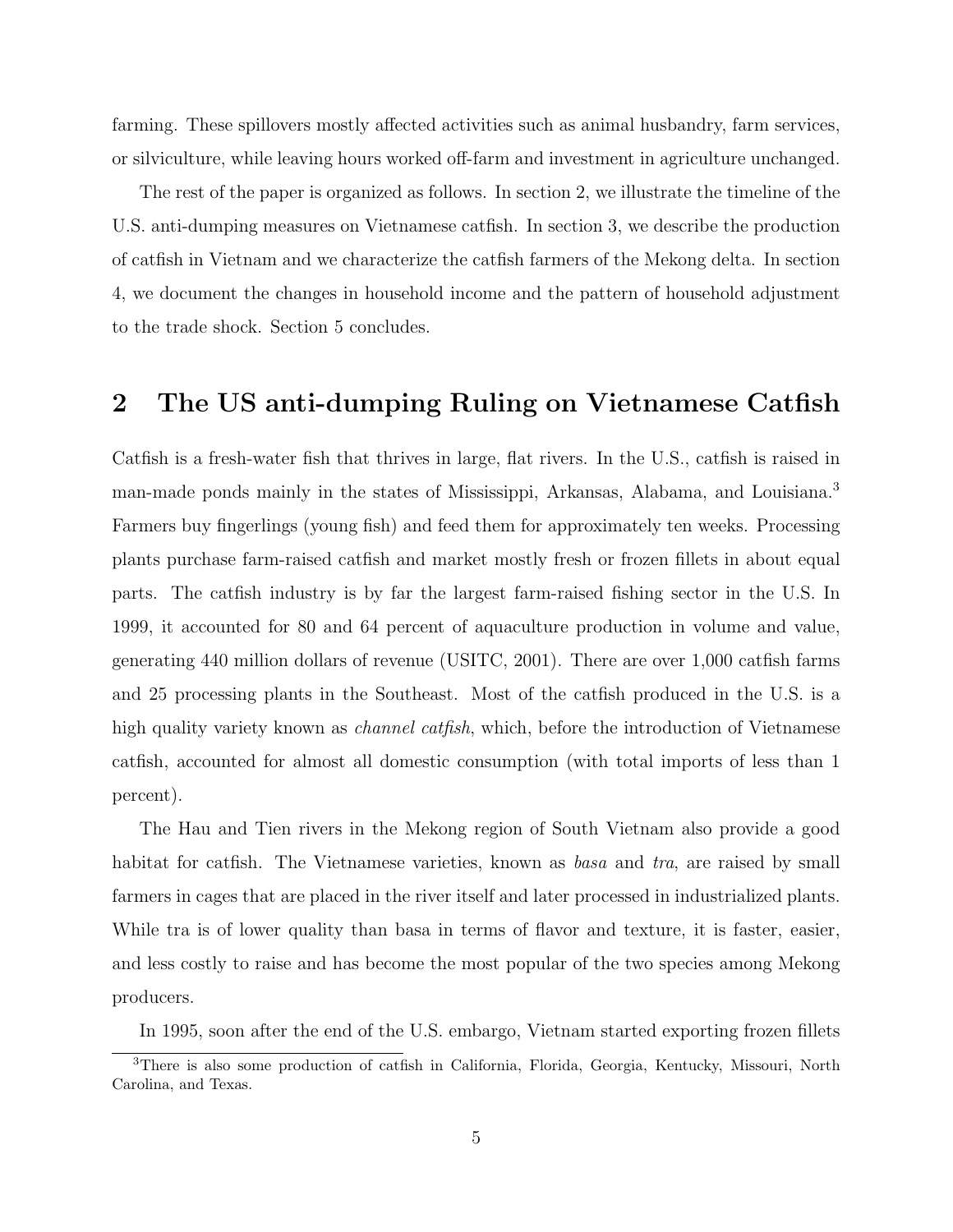of basa and tra to the U.S. market.<sup>4</sup> As a first effort to popularize the Vietnamese products, more appealing names such as River Cobbler and China Sole were used to market the fish. Later on, retailers labeled basa and tra simply as catfish. They also adopted brand names that suggested a Mississippi-raised origin, such as *Cajun Delight Catfish*, and used packaging similar to the American channel catfish.

During the late 1990s and early 2000s, catfish exports from Vietnam increased significantly. By 2000-2002, approximately 50 percent of the total Vietnamese production of catfish was being sold to the U.S., and the volume market share in U.S. consumption reached 8.4 percent in 2000 and 19.6 percent in 2002. Vietnamese catfish served mostly food service distributors and chain restaurants—catfish available in supermarkets, on the other hand, is mostly fresh instead of frozen and thus of American origin. The average price of domestic catfish sold by U.S. processors fell by 18 percent between 2000 and 2002, from 2.75 to 2.25 dollars per pound. In turn, during the same time period, Vietnamese production capacity expanded by 100 percent (USITC, 2003).

The increasing popularity of Vietnamese catfish together with the decrease in domestic prices raised the concern of the Association of Catfish Farmers of America (CFA), a trade association of farmers and processors. At first, the CFA blamed the improper labeling of Vietnamese basa and tra as 'catfish' for the lower prices. The allegation was that even though Vietnamese catfish was a different product from American catfish, it was sold under misleading labels that allowed Vietnamese exporters to free ride on the significant commercial campaign and marketing efforts of domestic catfish producers.<sup>5</sup> Domestic producers launched a "raised in America" campaign to raise awareness among clients and consumers.

The CFA also lobbied in Washington. In October 2001, the U.S. House of Representatives adopted a new bill (H.R. 2964) which established the use of the label 'catfish' only for fishes of the Ictaluridae family (the American catfish), thus forcing Vietnamese exports to be labeled

<sup>&</sup>lt;sup>4</sup>The embargo was lifted by the Clinton administration in February 1994 as a first step before re-establishing diplomatic relations in July 1995 and signing a bilateral trade agreement in December 2001. The 2001 trade agreement granted Vietnam Most Favored Nation (MFN) status.

<sup>&</sup>lt;sup>5</sup>Strictly speaking, catfish refers to the order *Siluriformes*. There are 39 different families of catfish, including the family Ictaluridae and the family Pangasiidae. The American channel catfish (Ictalurus punctatus) is a species in the Ictaluridae family, while the Vietnamese basa (Pangasius bocourti) and tra (Pangasius hypophthalmus) are species in the Pangasiidae family.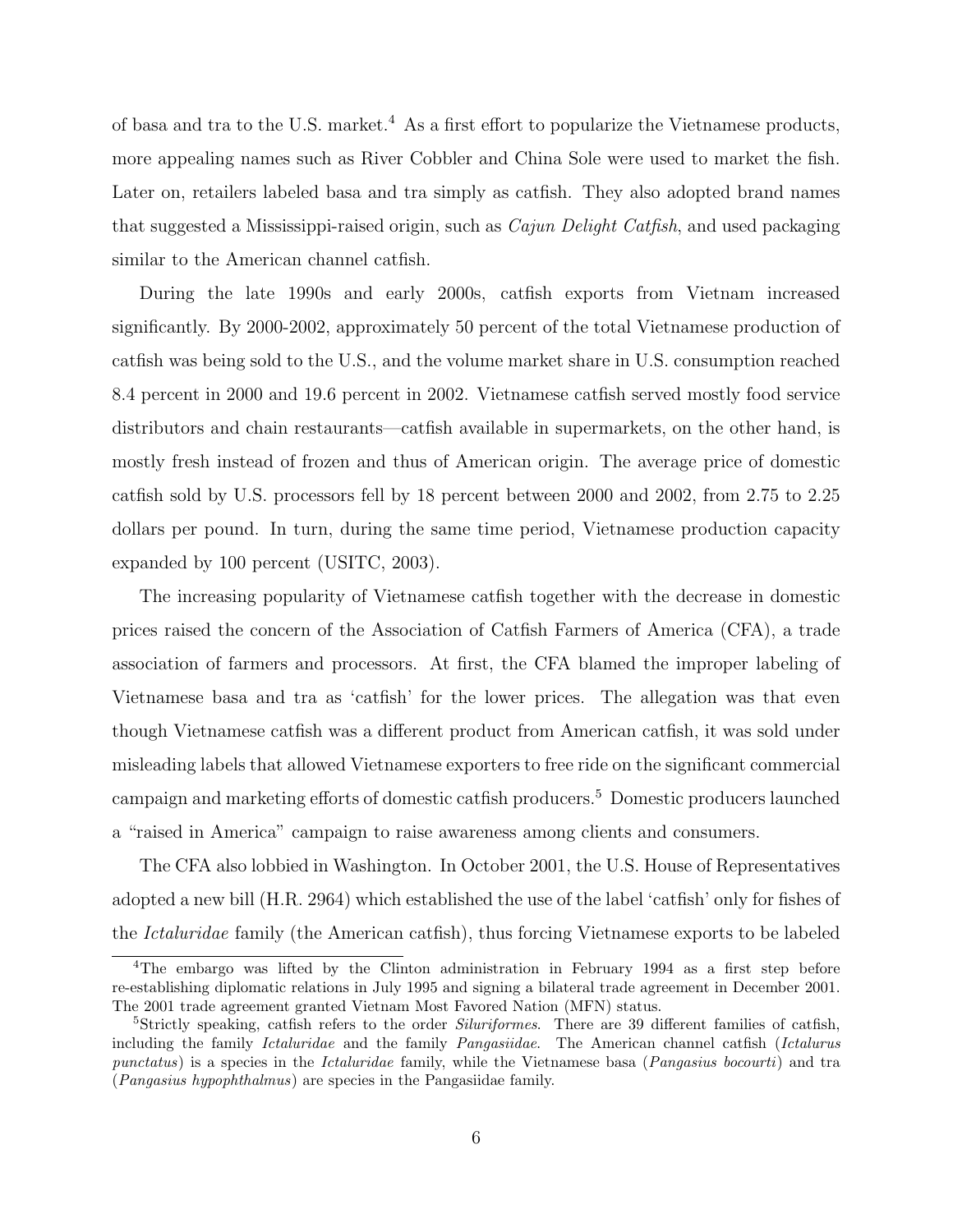as tra and basa. Subsequently, the 10-digit Harmonized System line corresponding to frozen catfish fillets, 0304.20.60.30, was split into three different lines: 0304.20.60.32 for catfish of the Ictaluridae family; 0304.20.60.33 for catfish of the Pangasiidae family (the Vietnamese catfish); and 0304.20.60.34 for all other siluriformes. The passing of the bill, however, did not lead to a significant recovery in prices. While public awareness increased, most Vietnamese catfish was being sold to American wholesale distributors, not final consumers, and a change in names was not enough to break the commercial networks that had already been established.<sup>6</sup>

In June 2002, the CFA filed a dumping lawsuit against Vietnam. A few months later, in January 2003, the U.S. DoC ruled in favor of U.S. farmers, arguing that Vietnamese exporters were dumping frozen fish fillets on U.S. markets by margins that varied by exporter and ranged from 37 to 64 percent of the "normal value."<sup>7</sup> When the exporting country is a "market economy," the DoC determines the normal value of an imported product using either the domestic price or an estimate of the cost of production in the country of origin. Vietnam, however, is considered as a "non-market economy" by the U.S. government, which implies the presumption that domestic prices are distorted. As a consequence, prices and costs in a surrogate country are used instead. In the case of Vietnamese catfish, the surrogate countries used by the DoC were Bangladesh and India. As the last step of the lawsuit, in July 2003, the USITC found that American catfish processors were materially injured by imports from Vietnam, confirming the application of anti-dumping import tax rates equivalent to the dumping margins of 37 to 64 percent.<sup>8</sup>

Figure 1 plots the time series of U.S. imports of tra and basa from Vietnam (in tons) between January 2002 and July 2004. Data are from the disaggregated monthly import series

<sup>6</sup>For more details on labeling issues and a general description of the evolution of imports of Vietnamese catfish see USITC (2003) and Seafood Business Magazine (2001).

<sup>7</sup>The DoC established margins of 36.84 percent for Vinh Hoan, 45.55 percent for Afiex, CAFATEX, Da Nang, Mekonimex, QVD, Viet Hai and Vinh Long, 45.81 percent for CATACO, 47.05 percent for Agifish, 53.68 percent for Nam Viet, and 63.88 percent of all other exporters.

<sup>&</sup>lt;sup>8</sup>The USITC decided to exclude American catfish farmers from the investigation on material injury, and focused only on catfish processors. The argument was that the percentage of unprocessed domestic farm-raised catfish that was used as input for frozen fillets, which was about 50 percent, was not high enough.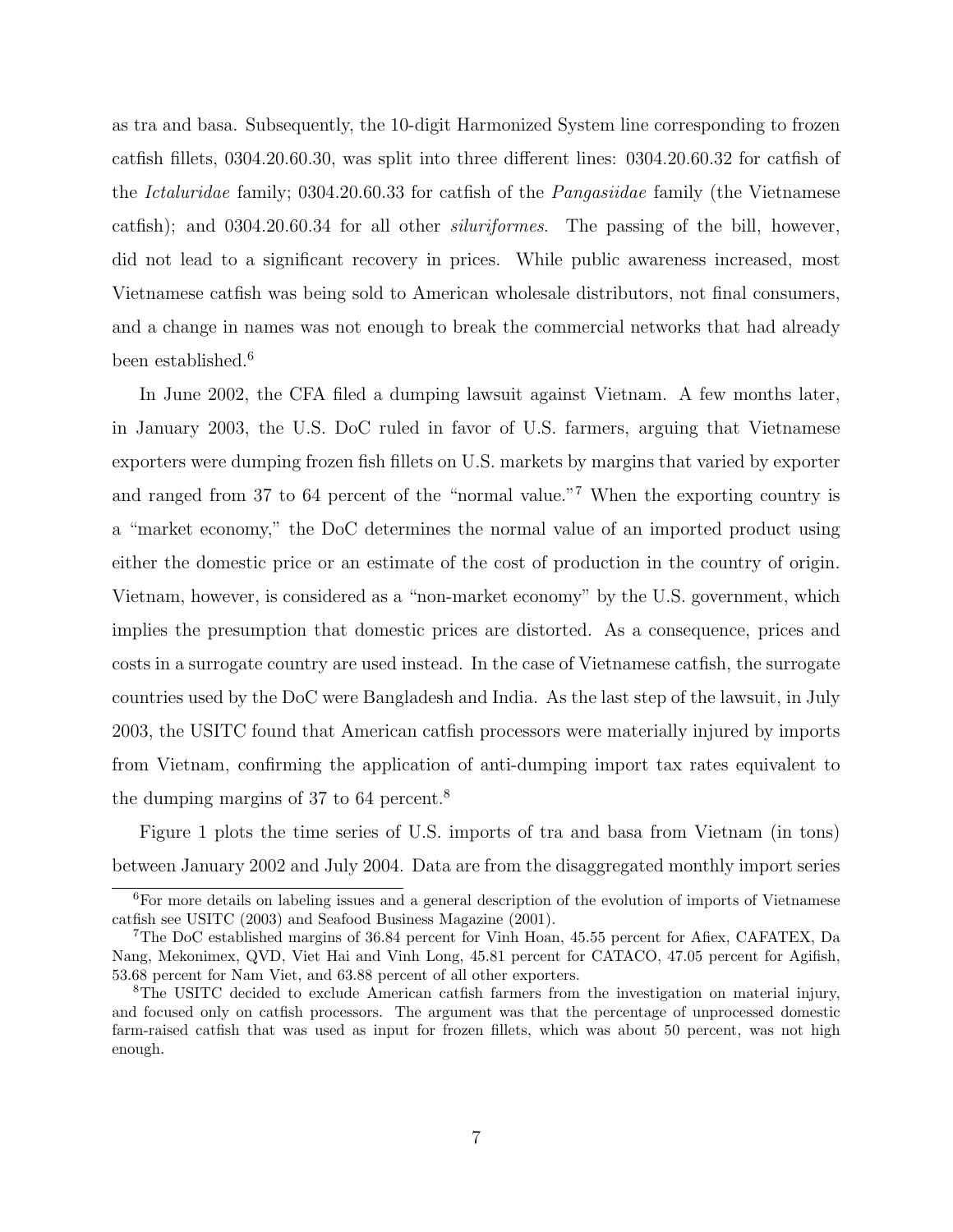

Source: USITC. The two vertical lines correspond to the dates of the DoC announcement of AD tariffs (left) and of the ratification of the decision by the USITC (right).

at the 10-digit level of the Harmonized System.<sup>9</sup> The graph shows a striking drop in the imported quantities of tra and basa immediately following the DoC announcement in January 2003 (left vertical line). Average monthly imports dropped from nearly 380 monthly tons in 2002, to around 180 in the first semester of 2003, a more than 50 percent decline. After the ratification of the USITC in July 2003 (right vertical line), imports plummeted to a monthly average of 56 tons in the second semester of 2003, an 85 percent drop since 2002. These changes in import are consistent with the literature: Staiger and Wolak (1994) document similar drops in U.S. imports during the investigation phase in several anti-dumping cases and Prusa (2001) estimate overall drops of about 50 percent in U.S. AD-subject imports.

<sup>&</sup>lt;sup>9</sup>See the USITC Interactive Tariff and Trade DataWeb, version 2.8.0. at http://dataweb.usitc.gov.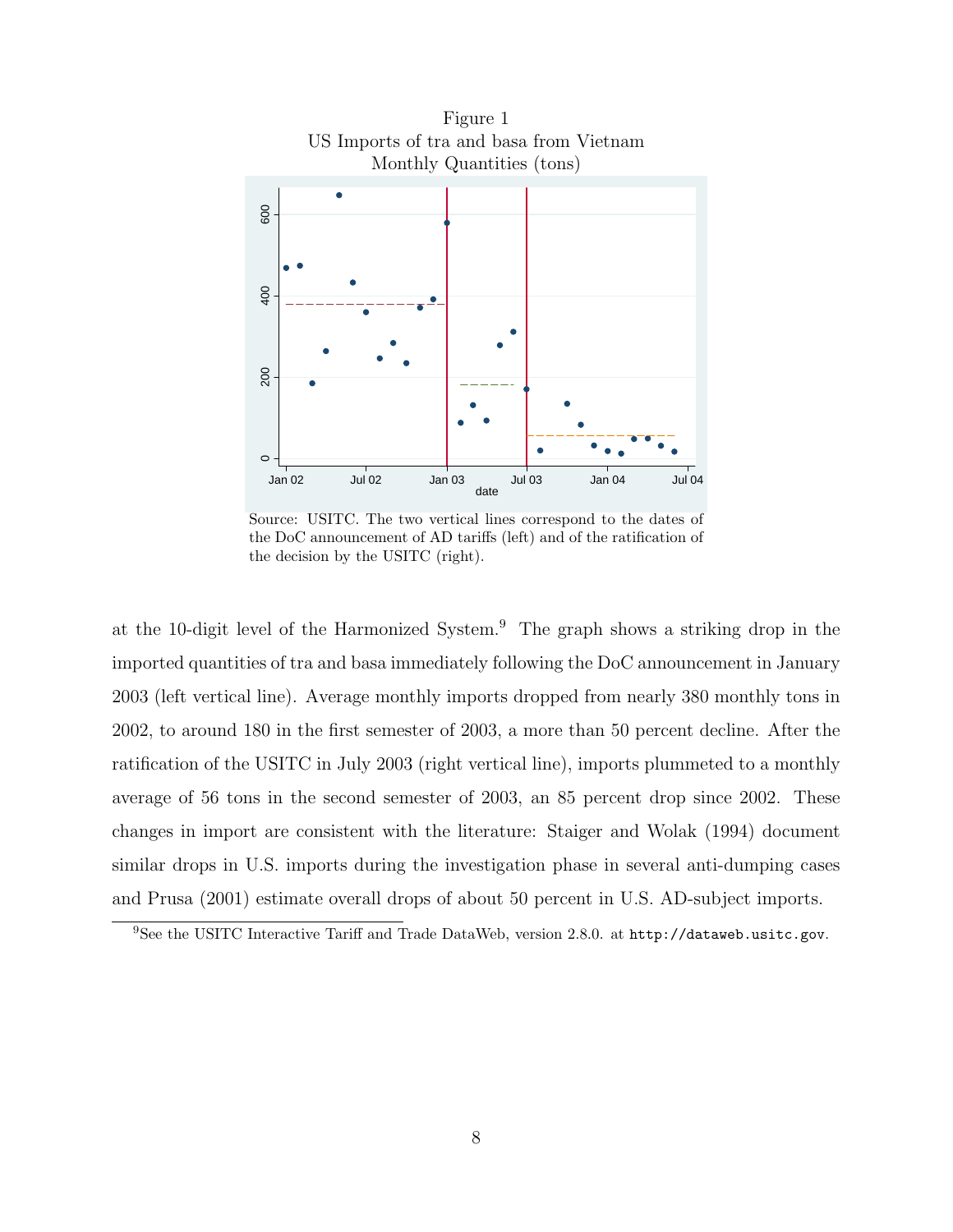## 3 Catfish Farming in the Mekong

Fishing and aquaculture are prevalent all over Vietnam, a country with a dense river network and hundreds of kilometers of coastal areas. While marine fishing, both offshore and inshore, are important, our analysis focuses on small-scale aquaculture production by Vietnamese farmers. Within aquaculture, there are three major fishing activities in the country: freshwater aquaculture (river fishing), brackish water aquaculture (medium-salinity waters as in estuaries) and marine aquaculture (saltwater). Since catfish is a river fish, we will only study freshwater aquaculture.

To investigate the impact of the U.S. anti-dumping duties on Vietnamese farmers, we focus on households residing in provinces where catfish is the major source of aquaculture income. We will label these provinces, which are located in the Mekong region of South Vietnam, 'catfish provinces'. Data on fish production by species in Vietnam is not easily available to the public. In order to identify the catfish provinces, we must therefore follow an indirect approach consisting of two strategies. First, we examine the geography of the country and the ecological conditions needed for catfish production across regions. Second, we present supporting information on catfish production by provinces that we obtained from several scattered sources.

Within Vietnam, the production of catfish is geographically concentrated in the Mekong Delta. This is because catfish only develops in relatively flat rivers with sandy soils, a prevalent feature of the Mekong area. The Red River Delta, in North Vietnam, is instead a mountainous region not suitable for catfish, but rather for other fish like carp. The other regions specialize mostly in brackish and saltwater products. Table 1 supports this claim. Based on the description of the sector in World Bank (2005), a comprehensive report on Vietnam Aquaculture, we assembled evidence on region-specific forms of aquaculture. Two observations stand out. First, freshwater production is relevant in all North Vietnam and, within the South, only in the Mekong where 50 percent of the aquatic output comes from freshwater fishing. In addition, while the Mekong produces tra and basa (along with other fish like tilapia and barb) the North, and in particular the Red River, specializes in carp (common, Indian and Chinese). The main brackish aquaculture product is shrimp, particularly in the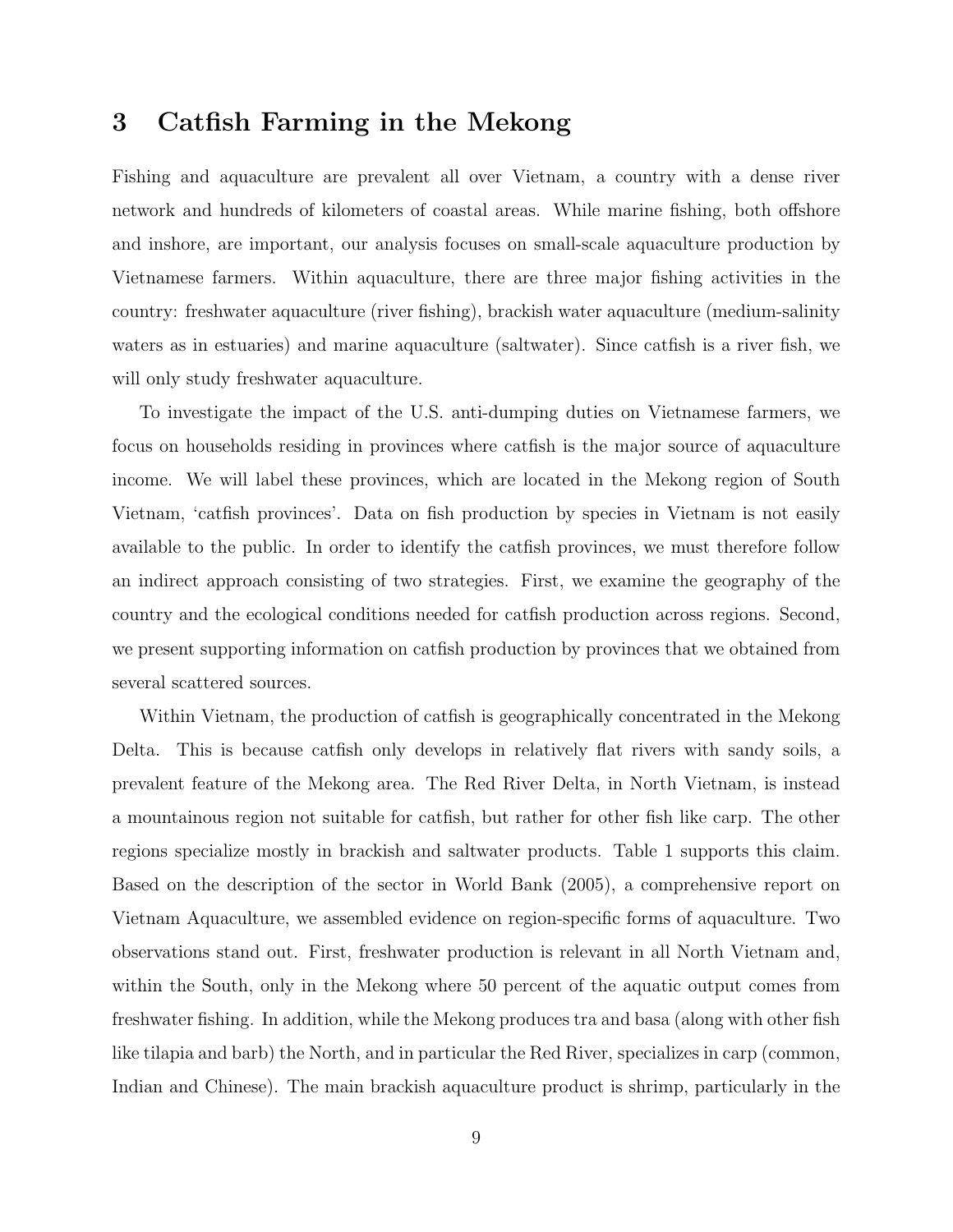non-Mekong South, together with mollusks, crabs, mussels, scallops, and clams. Saltwater aquaculture involves mostly grouper and cobia. These observations establish that catfish is only produced in the Mekong region.

Even within the Mekong region, there is considerable heterogeneity in the composition of aquaculture production. While landlocked provinces specialize in freshwater aquaculture, coastal provinces tend to be more heavily engaged in brackish and saltwater aquaculture. Also, suitable river conditions for catfish farming are more prevalent in some provinces than in others. To see why, Figure 2 displays a map of the Mekong area and its provinces. Some Mekong provinces (Kien Giang, Ca Mau, Bac Lieu, Soc Trang, Tra Vinh, and Ben Tre) have extensive marine coastlines. Instead, the provinces of An Giang, Can Tho, Dong Thap, Vinh Long, Long An, and Tien Giang are mostly landlocked. The Mekong river, where catfish thrives, flows down from Cambodia and enters Vietnam at the border between An Giang and Dong Thap. The river then divides into the Hau branch, which crosses the Can Tho province, and the Tien branch, which crosses Tien Giang and Vinh Long provinces. The Mekong finally empties into the sea mostly in the provinces of Soc Trang and Tra Vinh. Clearly, the catfish habitat is concentrated in the provinces more heavily touched by the Mekong River.

Table 2 includes information on aquaculture production for each province in the Mekong region.<sup>10</sup> Columns 1 and 4 show the share of freshwater aquaculture in total aquaculture output in 2002 and 2003. In Dong Thap, An Giang, Vinh Long, and Can Tho, 100 percent of the aquaculture production is freshwater aquaculture. The share of freshwater aquaculture is much smaller in coastal provinces, where brackish and marine fishing is more relevant (columns 2 and 5). In particular, shrimp is prevalent in Bac Lieu, Ca Mau, and Kieng Giang, which are located on the Southernmost tip of Vietnam (columns 3 and 6). This confirms that landlocked provinces tend to be much more specialized in freshwater aquaculture than coastal provinces. Further, column 7 displays information on production levels of catfish in 2003, calculated from data on total catfish production in the Mekong region, as well as

<sup>&</sup>lt;sup>10</sup>Data have been gathered from difference sources, which include the Ministry of Fisheries (www. fistenet.gov.vn) and seafood industry magazines such as Seafood from Vietnam Magazine (www. seafoodfromvietnam.com.vn) and World of Pangasius (www.worldofpangasius.com.vn).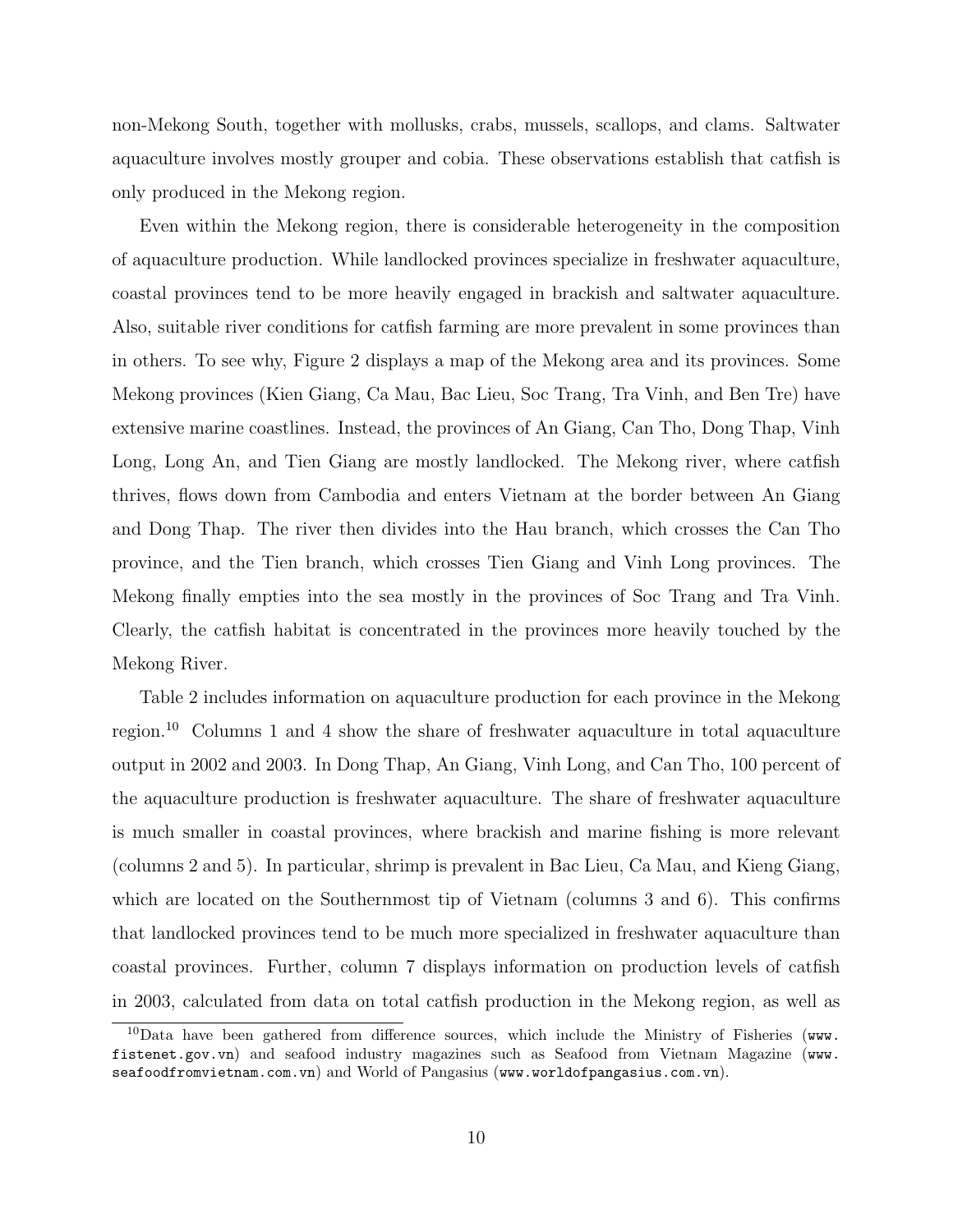

Note: Map of the Mekong provinces.

on provincial production for the 6 major producers. The main producers of tra and basa in 2003 were An Giang, which accounted for 40.2 percent of total production, Dong Thap (15.8 percent) and Can Tho (35.5 percent). While Vinh Long and Tien Giang were relatively specialized in catfish, Soc Trang appeared to be only a marginal producer. All other provinces produced very little (around 1.6 percent) of tra and basa in that year.<sup>11</sup> Overall, these data confirm that catfish is indeed mostly produced in landlocked Mekong provinces.

In light of this evidence, our analysis focuses on the six 'catfish provinces' identified above, which we aggregate into two samples. Our core sample, which we call Mekong 4 (M4), comprises the landlocked provinces that almost fully specialize in catfish freshwater aquaculture, namely An Giang, Can Tho, Dong Thap and Vinh Long. For robustness, we also explore results using an alternative sample, which we call Mekong 6 (M6), that adds the provinces of Soc Trang and Tien Giang. These two latter provinces are also engaged in catfish but are diversified into brackish and marine aquaculture as well.

<sup>&</sup>lt;sup>11</sup>The current structure of tra and basa production in the Mekong may have changed in recent years, but this is not relevant for our purposes in this paper.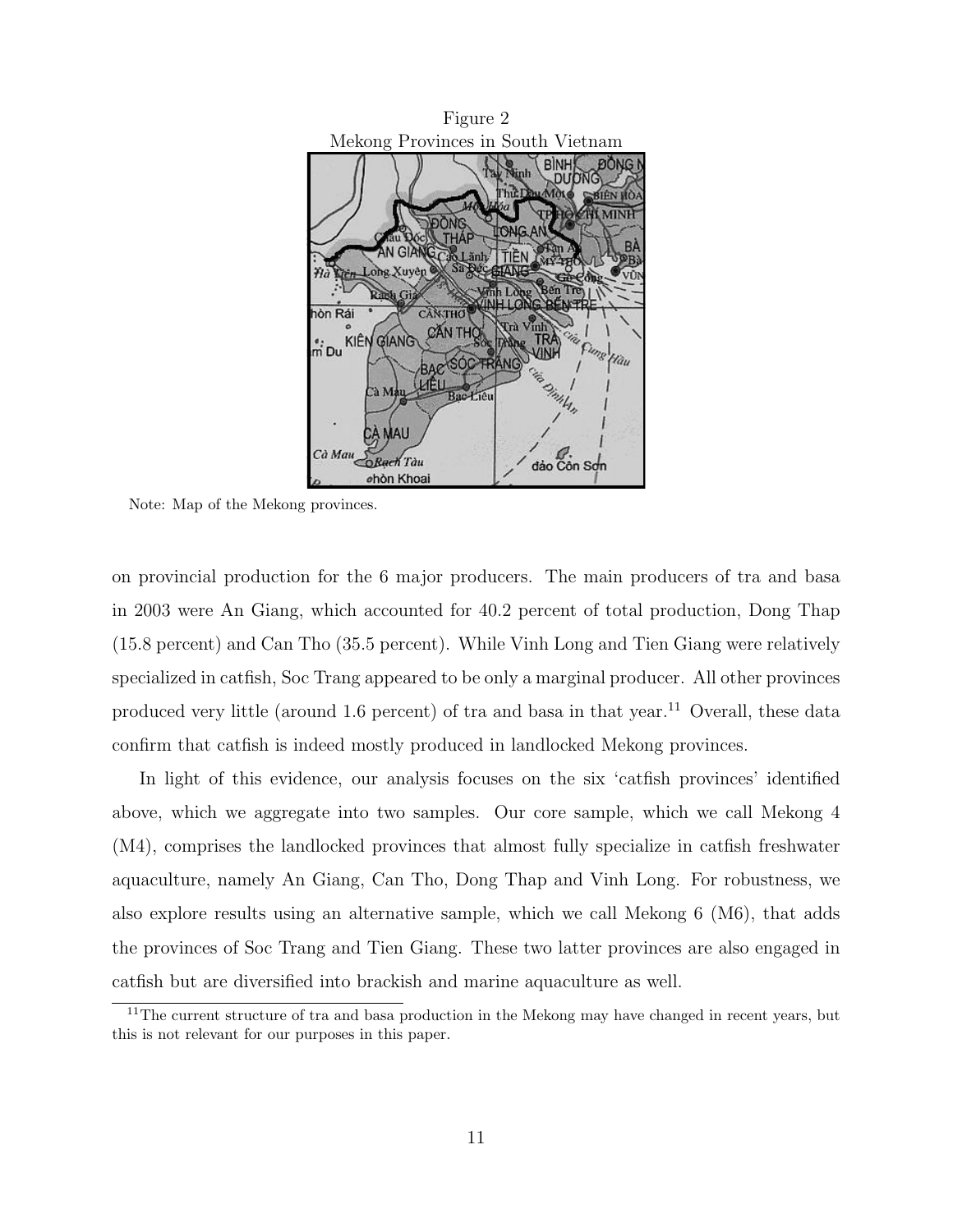#### 3.1 The Household Survey Data

For the empirical analysis, we use panel data from the new Vietnam Household Living Standard Surveys (VHLSS). The first round of the VHLSS was carried out in 2001-2002, before the imposition of U.S. tariffs on catfish in 2003. The second round was carried out in August 2004, after the introduction of the trade barriers. The availability of ex-ante and ex-post panel data makes the AD on Vietnamese catfish an ideal case study.

The VHLSSs were conducted by The General Statistics Office of Vietnam (GSO) with technical assistance from UN Statistics Division, the World Bank and Statistics Sweden. In both surveys, GSO used a stratified two-stage sampling design. The primary sampling units were enumeration areas in urban areas, and supervisor areas in rural areas, identified in the 1999 Population and Housing Census. The surveys are representative at the national level. VHLSS'02 surveyed more than 74,000 households while VHLSS'04 surveyed over 44,000. A fraction of this sample forms a panel, with a total of 16,518 households surveyed in both years. The size of the panel is smaller than the initially planned figure of 20,000, both because of attrition and because errors in inputting household identifiers makes it impossible to match some panel households between the two rounds of the survey. Unfortunately, it is not possible to establish which or how many of the remaining 3,482 households are lost from the panel because of attrition or because of the miscoding.

The VHLSSs comprise several modules with information on demographics, education, employment, health, income and labor supply. There is also an expenditure module, which was however used only for a subsample of the interviewed households, 29,000 in VHLSS'02 and 9,000 in VHLSS'04. In practice, the expenditure module is not usable for our purposes because there are only a few dozen observations in the panel sample of aquaculture households in our focus Mekong provinces. Extensive modules record information on farm activities related to agriculture, livestock and aquaculture. Data include production, sales, input use and investment. The information on aquaculture activities distinguishes between raising and catching fish, shrimp, or all other aquaculture products (like mollusks). It must be emphasized that the data do not explicitly separate catfish from more general fish production. Hence, although in the rest of the paper we will refer to 'catfish income' and to 'catfish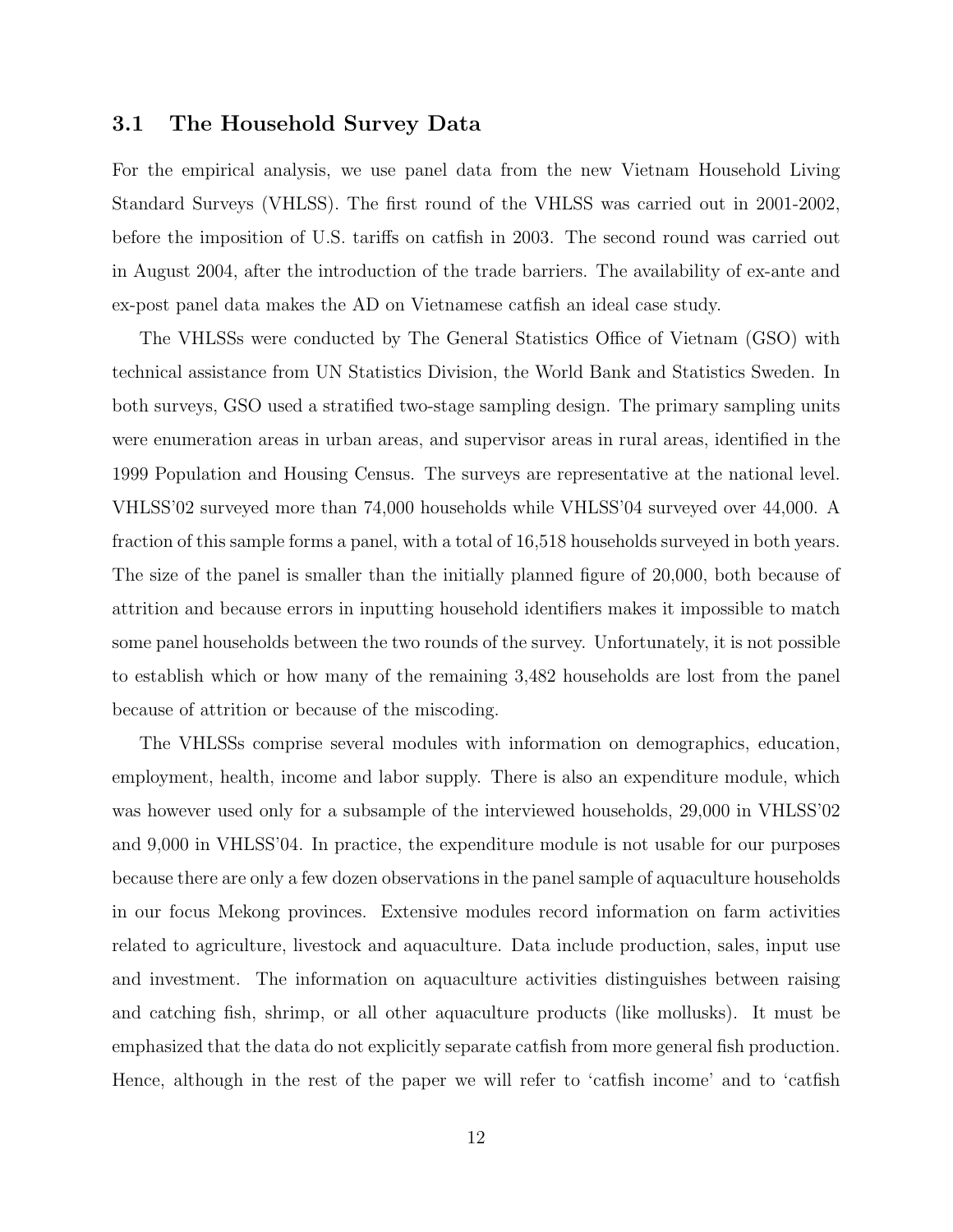households', these are, strictly speaking, 'fish income' and 'fish households'. At the same time, we have shown that in the regions relevant for our analysis catfish represents a preponderant fraction of total catfish production, especially for M4 provinces.

Sample sizes and income levels on the panel sample are reported in Table 3. Panels A) and B) refer to households in the Mekong Delta in the target samples M4 and M6; Panel C) includes information on South Vietnam (excluding the Mekong), for comparison purposes.<sup>12</sup> The columns refer to fishing households, non-fishing rural households, and all households in the data, for both 2002 and 2004. Catfish production is widespread in the Mekong. There are 561 and 788 catfish households in the M4 and M6 panel samples, respectively. This is around half of the overall sample in the region and close to 60 percent of the total rural sample (more concretely, 63 percent in M4 and 56 percent in M6). These catfish households are the relevant population exposed to the AD shock on which we base our analysis.<sup>13</sup> Fishing is less prevalent in the rest of South Vietnam, where only 929 out of 6127 households (15 percent) are involved in fishing (mostly shrimp and marine aquaculture).

For each of the M4, M6, and South Vietnam (non-Mekong) regions, and for each set of households (fishing, rural, all), we report in Table 3 the median level of total annual per capita income (pci) in thousand Vietnamese Dong and in US PPP dollars. Income is defined as all sources of household income including earnings in agriculture (both for sale and home consumption), aquaculture, wages, livestock, silviculture, hunting, non-farm activities and transfers (see Appendix 1 for a description of the main variables). The median income levels are very similar for catfish households in the target samples M4 and M6 both in 2002 and 2004. In M4, median pci increases from 3,537 thousand Dong in 2002 to 4,224 thousand Dong in 2004, while in M6 it increases from 3,544 to 4,281 thousand Dong. Note that, despite the AD shock to catfish income, there is sizeable growth in total per capita income in the Mekong. These growth rates are, however, slightly lower than the average growth rate in pci at the national level based on VHLSS data. Catfish households are relatively better-off than

<sup>&</sup>lt;sup>12</sup>We exclude North Vietnam from the analysis because of the striking differences in performance between the North and the South resulting from differences in the political environment up to the mid 1980s. We thank Quy-Toan Do for raising this issue in previous versions of our paper.

<sup>13</sup>We also conduct false experiments using fishing households in the non-Mekong South as a validation method.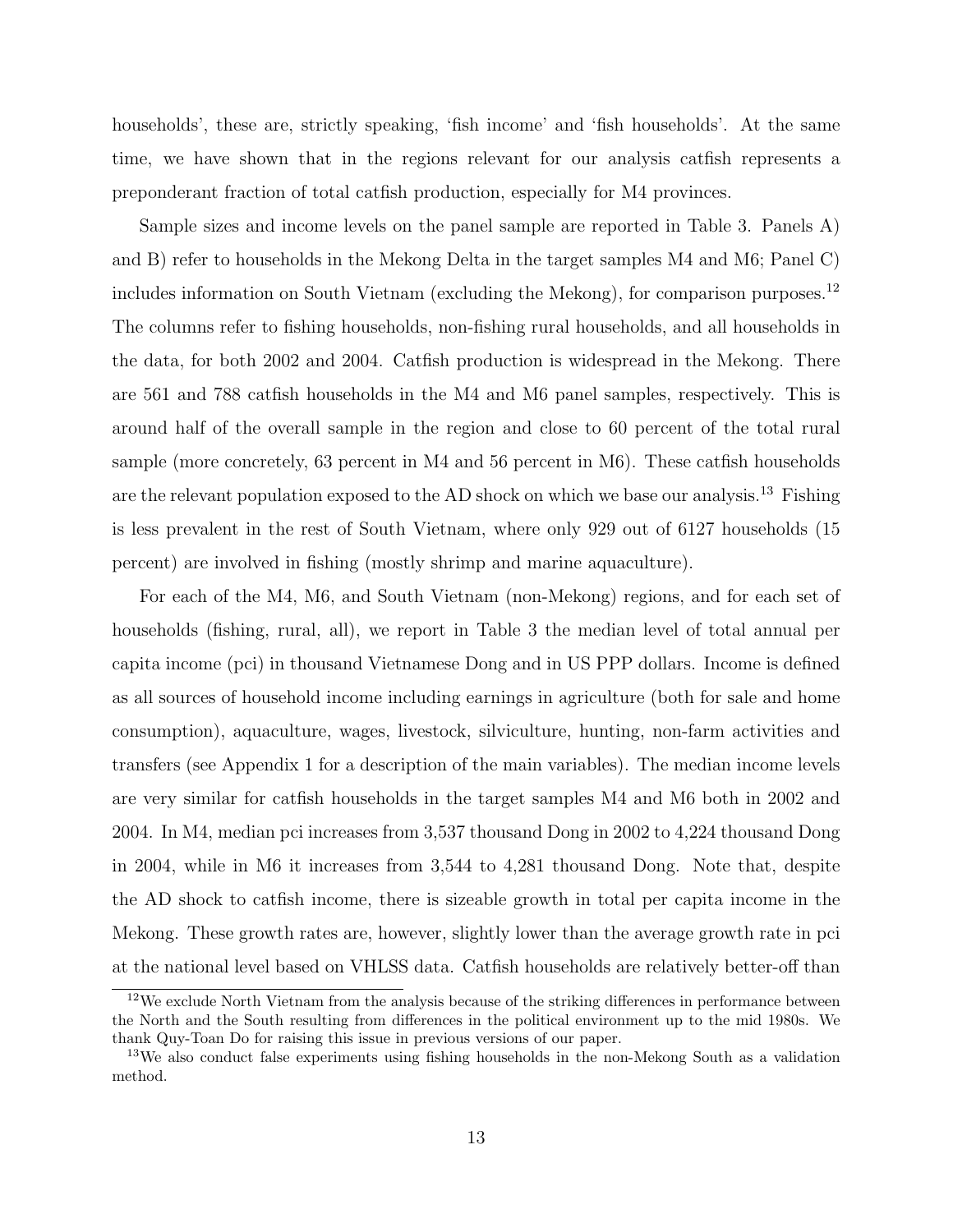the rest of the households in the Mekong. For instance, in 2002, the median pci of fishing households was around 27 percent higher than among non-fishing rural households and 8 percent higher than the overall median in the Mekong. Finally, an interesting results is that the median pci in both M4 and M6 is roughly the same as in the rest of South Vietnam.

To present an overview of the sources of income in the region, we report in Table 4 the share of income derived from different economic activities in the two target samples M4 and M6. Catfish households rarely specialize in fishing and are instead diversified into various economic activities, including wage labor, agriculture (both for sale in the market and for home consumption) and livestock (including poultry). At the same time, these households were only marginally involved in other aquaculture activities, such as shrimp or marine fishing. An important conclusion that emerges from Table 4 is that the share of catfish income declined in the Mekong area after the imposition of the anti-dumping duties in 2003. Before the AD shock, the average share of income derived from catfish in M4 was 11.2 percent. In 2004, the share dropped significantly by to 6.8 percent. Similarly, the share of catfish income in M6 decreased from 9.6 in 2002 to 6.5 in 2004. Such large declines in the weight of catfish income were accompanied by small increases in the role of income from several other sources such as wages.

## 4 anti-dumping Shock and Household Adjustments

In this section, we investigate whether households in the Mekong were affected by the U.S. anti-dumping shock. Specifically, our emphasis is in documenting the effects of the AD on the process of income generation of the household.

In order to illustrate the focus of our analysis and to clarify our empirical strategy, we introduce first a simple graphical illustration of the impact of the shock. We assume that a household  $h$  is engaged in two economic activities so that household income  $y_h$  is composed of catfish income,  $y_h^c$ , and agricultural income,  $y_h^a$ . We assume for simplicity that, in the initial situation before the AD shock, each household is endowed with fixed quantities of capital and labor  $\bar{K}_h$  and  $\bar{L}_h$ . We also assume that inputs cannot be traded, so that the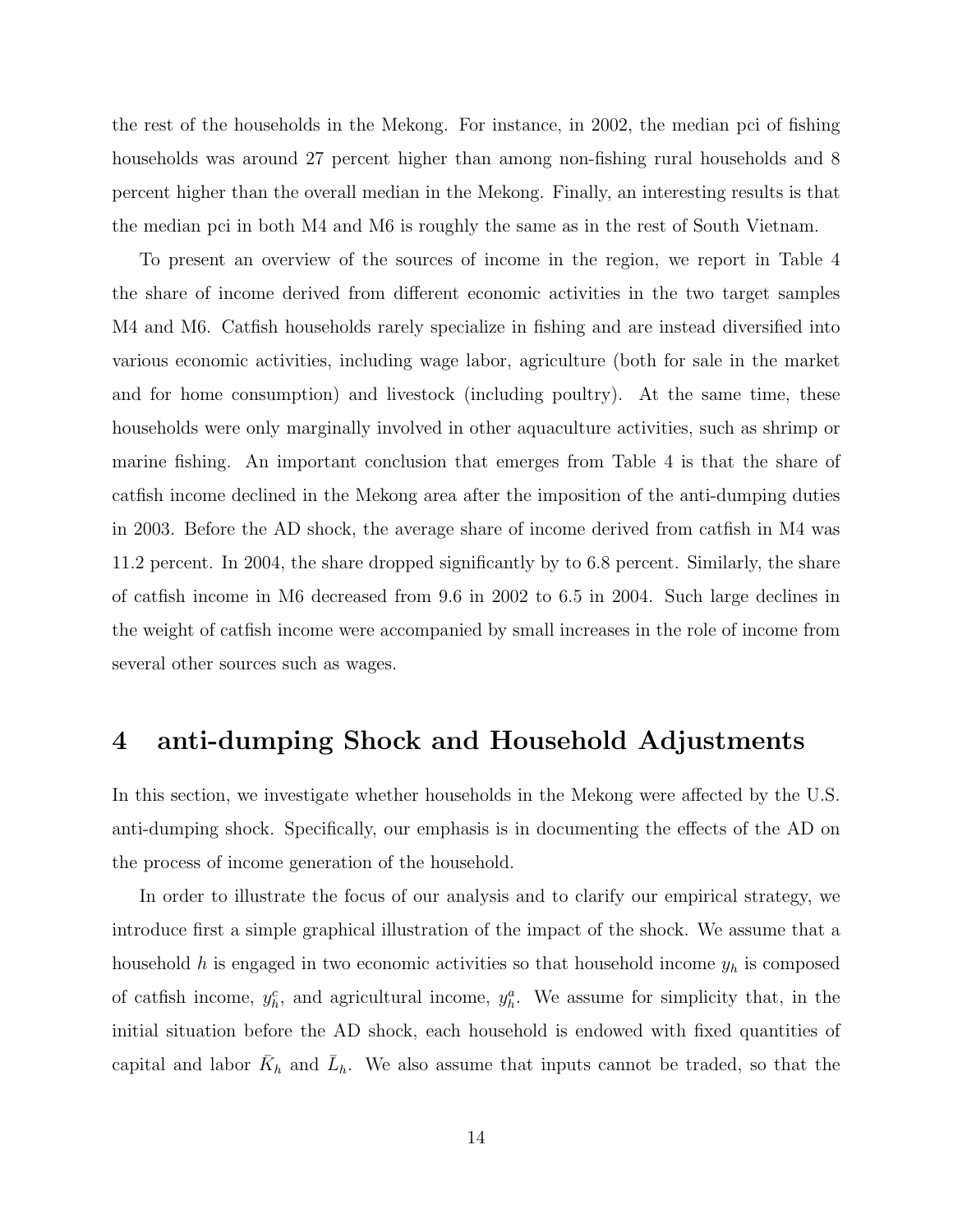household's production problem is to maximize revenues (since production efficiency is a necessary condition for utility maximization).<sup>14</sup> Catfish income is the product of catfish farm-gate prices,  $p^c$  and catfish production,  $q_h^c$ . Similarly, agricultural income is the product of agricultural prices  $p^a$  and quantities  $q^a_h$ . Household income is then given by

(1) 
$$
y_h = p^c q_h^c (L_h^c, K_h^c) + p^a q_h^a (L_h^a, K_h^a),
$$

where  $L_h^i$ ,  $K_h^i$  denote the quantities of labor and capital allocated to the production of good  $i, i = a, c.$ 

Figure 3 presents a schematic representation of the equilibrium in household production. At any point in time, the (fixed) inputs available to the household (capital, labor, etc.) define a production possibility frontier, represented by the curve ca, between catfish (denoted with  $c$  in the horizontal axis) and agriculture (denoted with  $a$  in the vertical axis). For given prices, efficiency in production requires tangency between the relative prices and the slope of this frontier. We assume that  $p^1$  is the initial relative price of catfish and that, before the imposition of the tariff, inputs are allocated optimally, so that production is at point  $q<sup>1</sup>$ .

The imposition of AD duties implies an exogenous change in the relative price of catfish. Keeping everything else constant, optimality requires tangency between the frontier ca and the new price vector. In Figure 3, when catfish prices decline to  $p^2$ , production allocation would shift to  $q^2$ . To study the welfare consequences of such a price change, differentiate (1) as follows:

$$
(2) \quad dy_h = dp^c q_h^c + p^c dq_h^c + p^a dq_h^a.
$$

In a first best situation, and for a small price change, the last two terms cancel out because, with efficiency in production,  $dq_h^a/dq_h^c = -p^c/p^a$ . In such case, the welfare analysis can be based on the following first order approximation, popularized by Deaton (1989):

(3)  $dy_h = q_h^c dp^c$ .

<sup>14</sup>See Benjamin (1992) or Singh, Squire and Strauss (1985) for full models of optimizing agricultural households.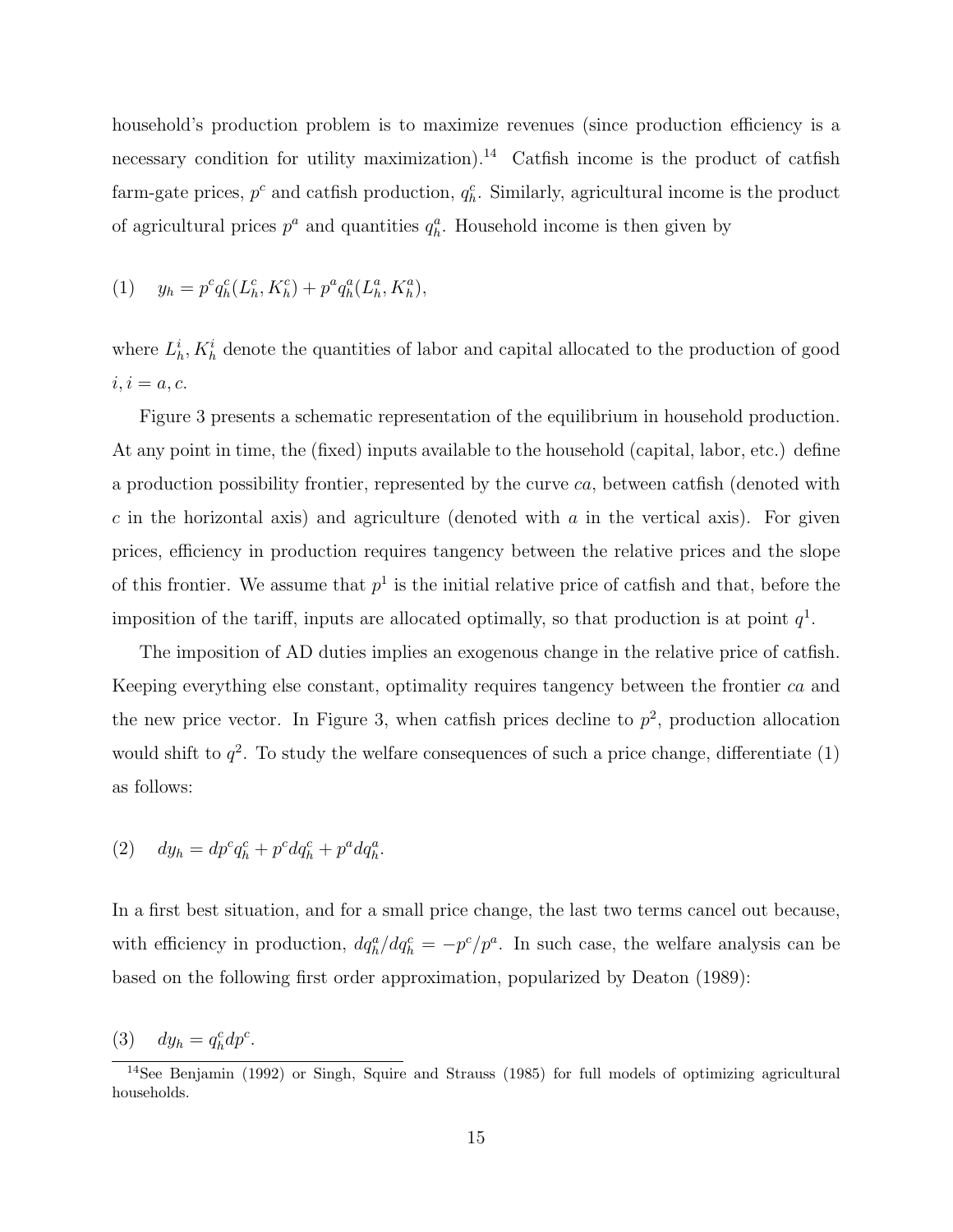

Note:  $q^1$  is the initial allocation. After a drop in catfish prices,  $q^2$  would represent the first best allocation. Instead, with adjustments costs and spillovers in both aquaculture and agriculture, the equilibrium is  $q^{2'}$ .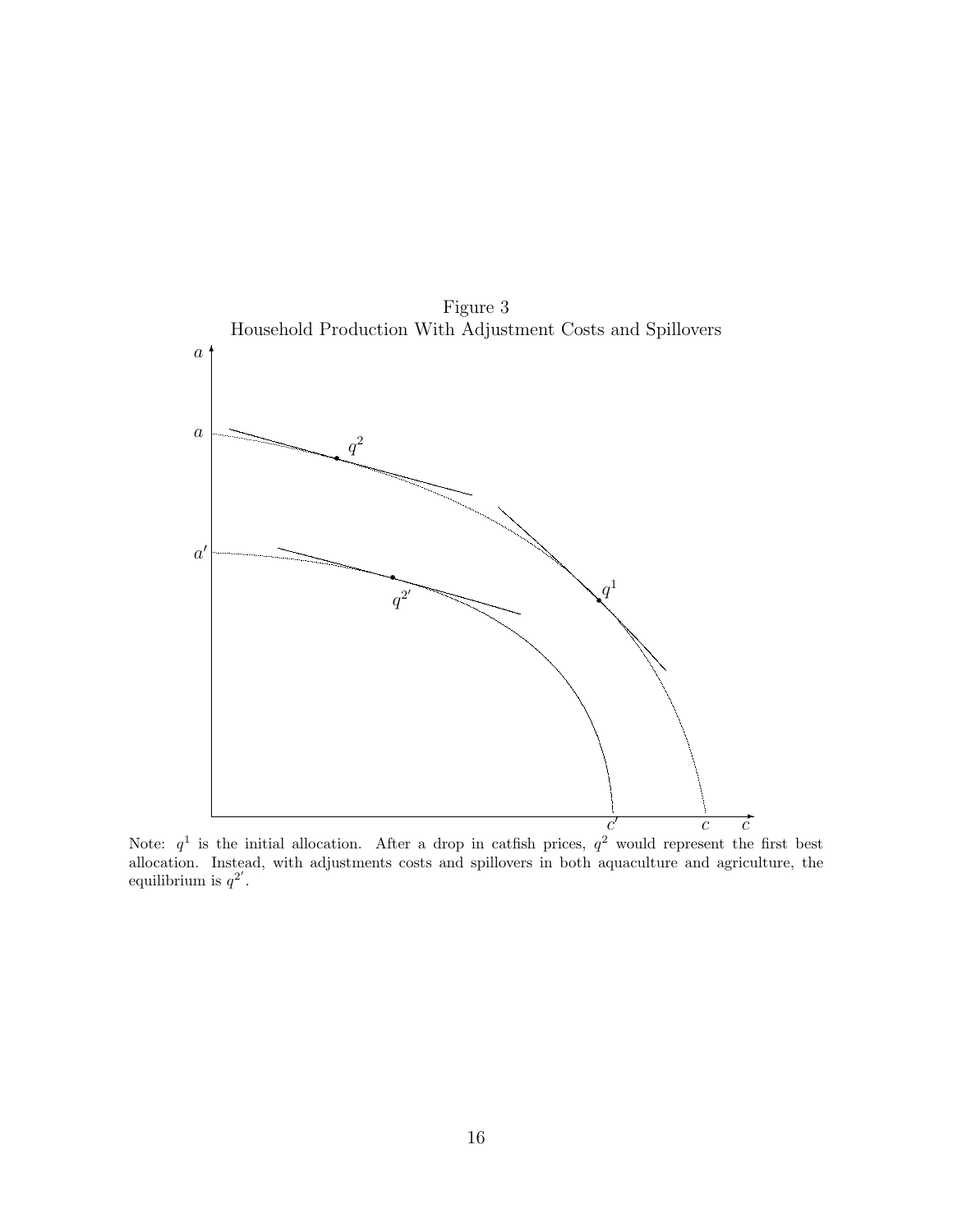This result follows from the envelope theorem: in an optimum, the resources released from the contraction of catfish activities cannot become idle and must be employed in agriculture. While the result holds for a sufficiently small price change, even with larger price changes a typical second order approximation is ordinarily (but not necessarily) small (the standard Harberger triangles).

There are various scenarios where the first order approximation in (3) can become inaccurate. In developing countries, distortions resulting from subsidies or taxes, or from the presence of missing markets in products, inputs, credit and insurance, are very common. Missing markets prevent the realization of the first best by affecting the shadow prices faced by the household (de Janvry, Fafchamps and Sadoulet, 1991). Another source of departure from the first order approximation is what we will refer to as "adjustment costs." Adjustment costs arise when the reallocation of resources from one activity to another (following a price change for instance) is costly. For example, know-how and other production inputs may be activity-specific, or start-up financing costs coupled with imperfections in credit markets may limit the ability to change the input allocation. Another scenario where the first order approximation may fail is when there are market imperfections that generate "intrahousehold spillovers," that is, when a decline in catfish prices not only affects the production of aquaculture but also of other household activities through externalities. For instance, if cash income earned for catfish sales is needed to finance investment, and if credit markets are imperfect, changes in catfish prices may affect input choices and then restrict the production possibilities in one or more seasons following the negative price shock.

Graphically, we can visualize the extent of the failure of the first order approximation by allowing the production frontier to shrink after the decline in catfish prices. This shift in the frontier represents the loss of resources due to costs of adjustment as well as due to spillovers in investment (possibly both in catfish and in agriculture). Our argument adapts the analysis in Atkinson and Stern (1974)—where taxation needed to provide a public good produces inefficiencies that shrink the production frontier—to a household production model. In Figure 3, the frontier shifts to  $c'a'$  and, at changed prices  $p^2$ , the optimal allocation point  $q<sup>2</sup>$  is not feasible. With adjustment costs and intrahousehold spillovers, the equilibrium is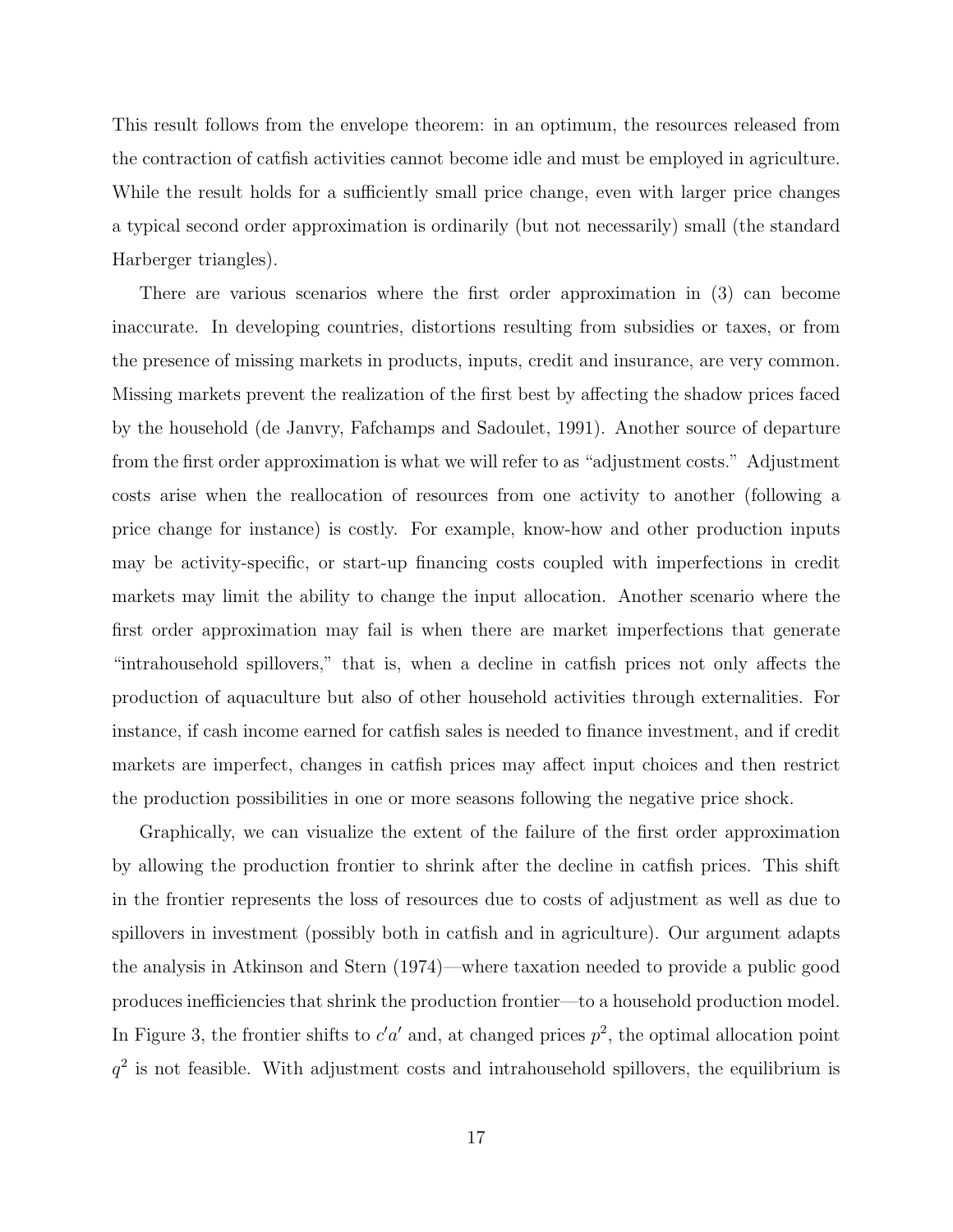instead at a point such as  $q^{2'}$ , an allocation characterized by declines in total income as well as in catfish and agricultural production.

We can also formalize this argument as follows. Suppose that the initial allocation of labor and capital is such that at initial prices  $p<sup>1</sup>$  the equilibrium  $q<sup>1</sup>$  is achieved. Instead of laying out a full dynamic model of household investment and production with adjustment costs and spillovers, we assume that the total amount of capital,  $\bar{K}_h$ , available to the farmer during the following season is a negative function of catfish prices. This simple idea formalizes the notion that when catfish prices decline, there is a loss of capital in the adjustment process from catfish to agriculture as well as lower overall investment. Differentiating (1) with respect to  $p^c$ , we get

(4) 
$$
dy_h = dp_h^c q_h^c + p_h^c \frac{\partial q_h^c}{\partial \bar{K}_h} d\bar{K}_h + p_h^a \frac{\partial q_h^a}{\partial \bar{K}_h} d\bar{K}_h,
$$

where we now allow price changes  $dp<sub>h</sub><sup>c</sup>$  to differ across households. The proportional change in household income is

(5) 
$$
d\ln y_h = s_h^c d\ln p_h^c + \left[s_h^c \epsilon_{K_h}^c + (1 - s^c) \epsilon_{K_h}^a\right] d\ln \bar{K}_h,
$$

where  $s_h^c$  is the income share derived from catfish production and  $\epsilon_{K_h}^i$  is the elasticity of the output of good  $i$  (catfish or agriculture) to the total capital stock of the household.<sup>15</sup> Notice that while (3) is an approximation to the change in welfare (real income) due to higher catfish prices,  $(5)$  is not because it does not take into account to cost of capital K. Our argument is that, in our setting, the loss of income can be higher than the savings in factor costs so that the decline in catfish prices can generate welfare losses beyond those captured by (3).

There are several insights from (5) that are useful for our empirical approach. First, the presence of adjustments costs implies the presence of the second term

 $15T$ o derive equation (4), we used the optimality conditions in production that require equality in the value of the marginal products of each factor across sectors. Notice that this expression can be solved in general equilibrium as a function of the elasticity of substitution between factors, the factor intensity in the different sectors, and other technological parameters.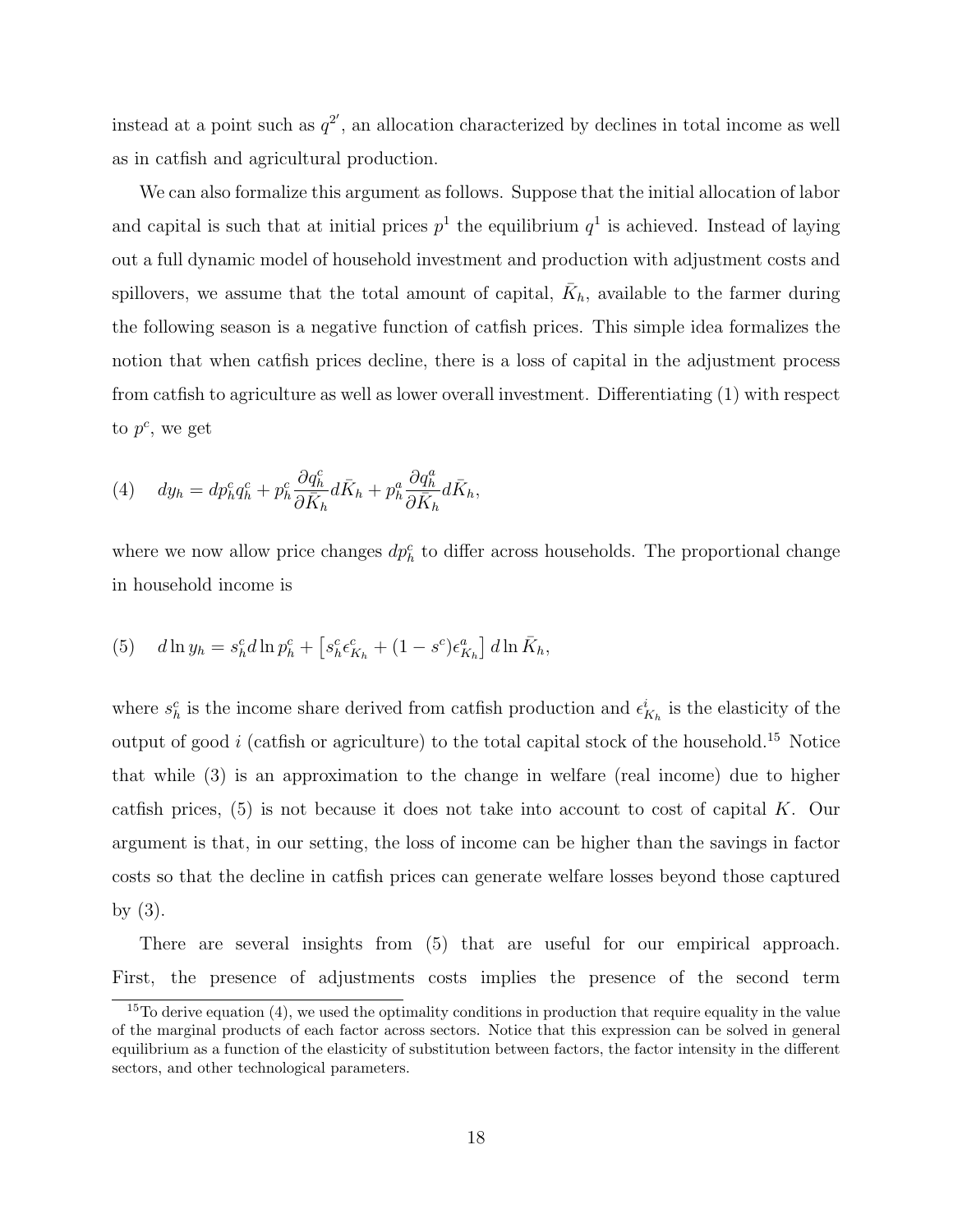$\left[s_h^c \epsilon_{K_h}^c + (1-s^c)\epsilon_{K_h}^a\right] d\ln \bar{K}_h$  in the first order approximation (5), which can be sizeable. Second, the impact of the price change due to the AD policy should be expected to be heterogeneous across farmers and to depend on the exposure to the shock, measured in equation (5) by the income shares  $s<sub>h</sub><sup>c</sup>$ . Note finally that the overall impact of the shock may be a non-linear function of those shares if  $d\ln p_h^c$ ,  $\epsilon_{K_h}^i$  and  $d\ln \bar{K}_h$  are themselves functions of  $s_h^c$ . This may be the case if producers who differ in their reliance on catfish income also differ in their ability to bargain on the sale price to the catfish processing industry, in the magnitude of their adjustment costs, or in the extent of intrahousehold spillovers.

#### 4.1 Empirical Strategy

In all our estimated regressions, we use only data from households involved in fish farming and residing in one of the provinces of the Mekong regions where catfish production is concentrated (the M4 and M6 samples defined above). In the absence of a randomized experiment, it is hard to find a suitable control group for catfish Mekong producers. Non-aquaculture households in the target samples are not suitable controls because of the likely self-selection into different economic activities. Also, non-aquaculture households may have been hit indirectly by the AD measure through general equilibrium effects. Aquaculture households in the rest of Vietnam are not a good control group either. On the one hand, the vast differences in trends and in recent history between North and South Vietnam prevent using the Red River delta region as a control. On the other hand, the non-Mekong South specializes in brackish and marine aquaculture, especially shrimp farming, and these activities are likely exposed to different trends relative to catfish farming. Our estimation strategy thus relies on comparing household outcomes before and after the introduction of the U.S. AD duties across households with different levels of exposure to the shock. Concretely, let  $Y_h$  be one of the outcomes that we explore below (income, income shares, sources of income, and input choices). We study the following model for the change in outcomes,  $\Delta \ln Y_h$ , from 2002 to 2004:

(6) 
$$
\Delta \ln y_h = \phi + \Delta \mathbf{x}_h' \beta + \gamma \ln y_h^{02} + g(s_h^c) + \epsilon_h,
$$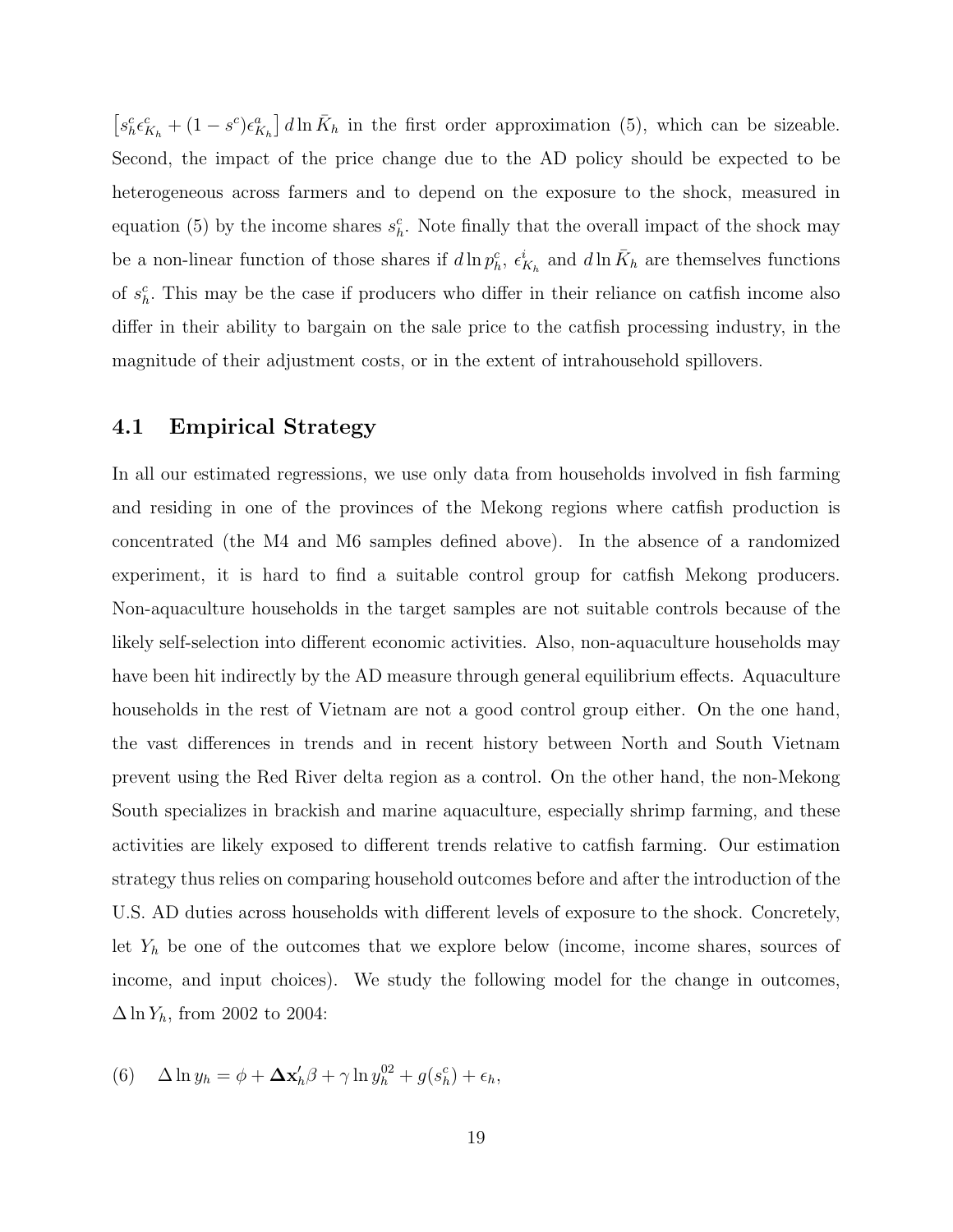where  $\mathbf{x}_{ht}$  is a vector of household controls;  $\ln y_h^{02}$  is the log of the initial level of household income;  $s_h^c$  is the initial share of income derived from catfish farming, our measure of exposure, and  $g(\cdot)$  is a non-linear function that captures the impact of the AD policy;  $\phi$ is an intercept which measures a year effect (recall that the equation is in first differences) and  $\epsilon_h$  is an error term.

The model allows for the presence of year fixed effects, whose difference is represented by the intercept  $\phi$ . The model also allows for the presence of household fixed effects which have been differenced out. The inclusion of a year effect controls for overall trends and aggregate shocks which may have hit all households. The household fixed effects absorb time-invariant unobserved heterogeneity at the farm/household level such as preferences, farming ability, land quality, or other pre-shock differences in aquaculture production. In addition, the household fixed effects embed regional, district or otherwise local effects. The vector  $x_{ht}$  includes household-specific controls such as household size, while time-invariant characteristics such as gender of the household head are differenced out. The inclusion of  $\ln y_h^{02}$  among the regressors allows us to control for differences in trends that are a function of initial  $(log)$  income.<sup>16</sup>

Exposure to the AD shock is measured by the initial share of catfish income in total household income in 2002,  $s_h^c$ . Because we use initial shares in 2002, and since the 2003 price shock is due to anti-dumping duties imposed by the U.S., it is reasonable to postulate that this shock was exogenous to Vietnamese farmers (although it might have been affected by the behavior of the processors, especially if dumping indeed took place). In the estimation, even though we only use observations for which  $s_h > 0$ , we adopt the normalization  $\lim_{s\to 0} g(s^c)$ 0. As a consequence, the estimates are a measure of the differential impact of the shock at different levels of exposure. An important implication of this caveat is that an estimated negative impact of  $s^c$  on the change in income does not literally indicate a predicted decline, but rather it should be interpreted as the impact on the rate of growth in income relative to households with a positive but marginal involvement in catfish farming.

Figure 4 plots an estimate of the distribution of initial catfish shares, using Gaussian

<sup>16</sup>A similar approach is adopted, for instance, in Banerjee et al. (2007) and Miguel and Kramer (2004).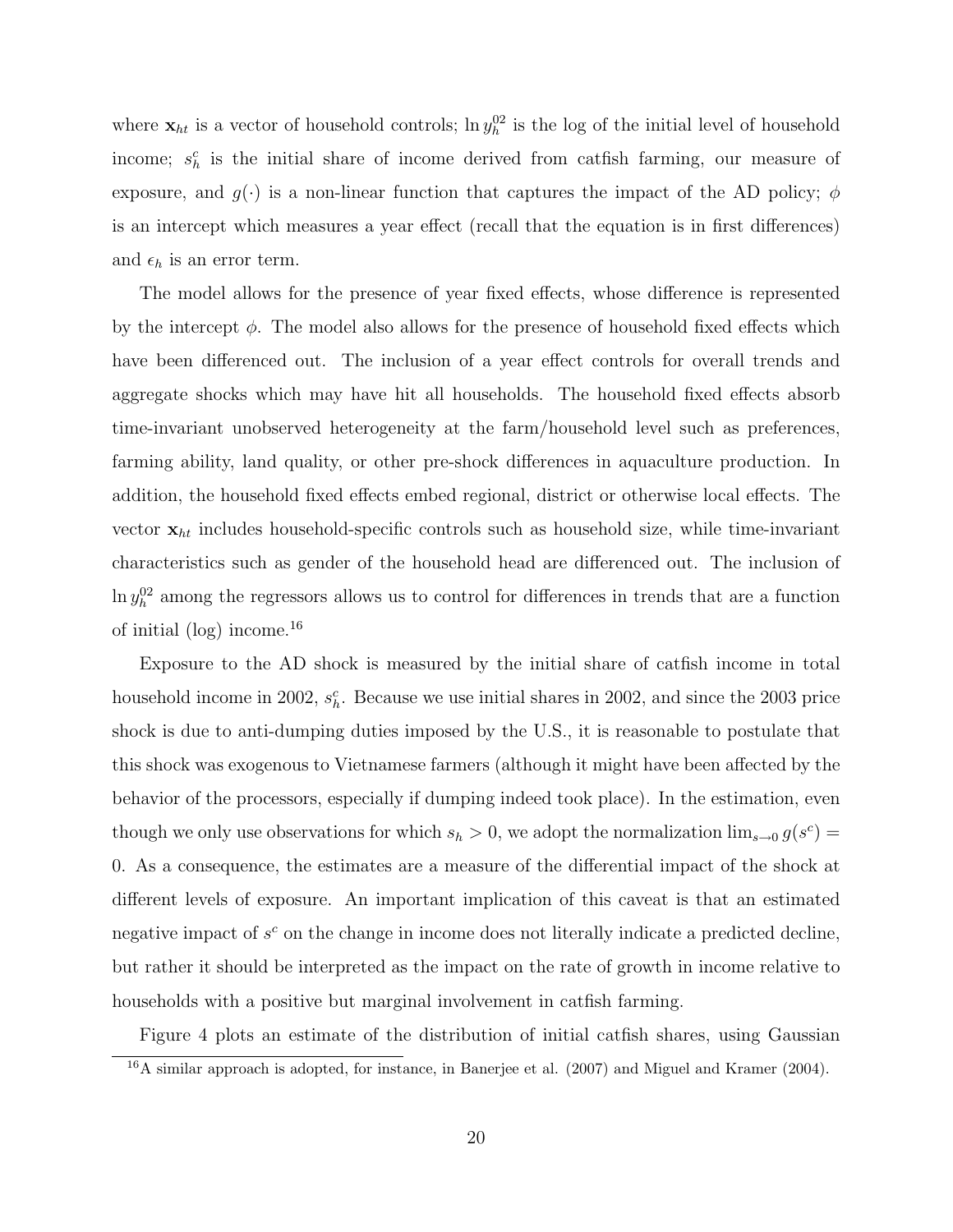

Note: non-parametric estimates of the density of catfish income shares in 2002 using a Gaussian Kernel and the standard optimal bandwidth. The sample is M4, the Mekong provinces of An Giang, Can Tho, Dong Tha, and Tra Vinh. The vertical lines represent the median catfish share (the leftmost line), the mean share (the centerline) and the median share, conditional on producing more than the mean (the rightmost line).

Kernel methods, for sample M4 (the landlocked Mekong provinces of An Giang, Can Tho, Dong Tha, and Tra Vinh). The distribution of catfish shares is clearly unimodal and right-skewed. The mode is close to 0.025, while mean and median are respectively 5.5 and 11.2 percent.

#### 4.2 The Impact on Household Income

We first estimate the impact of the AD shock on household income, using model  $(6)$ .<sup>17</sup> We present separate results for total and per capita household income—measured including earnings from all economic activities, including home production and transfers—and for net income, which is calculated subtracting from total income the cost of inputs in farm activities

<sup>&</sup>lt;sup>17</sup>As a reminder, expenditure-based indicators cannot be used as outcomes because the expenditure modules were responded by only a small sample of less than 50 observations in our panel of aquaculture households in the Mekong.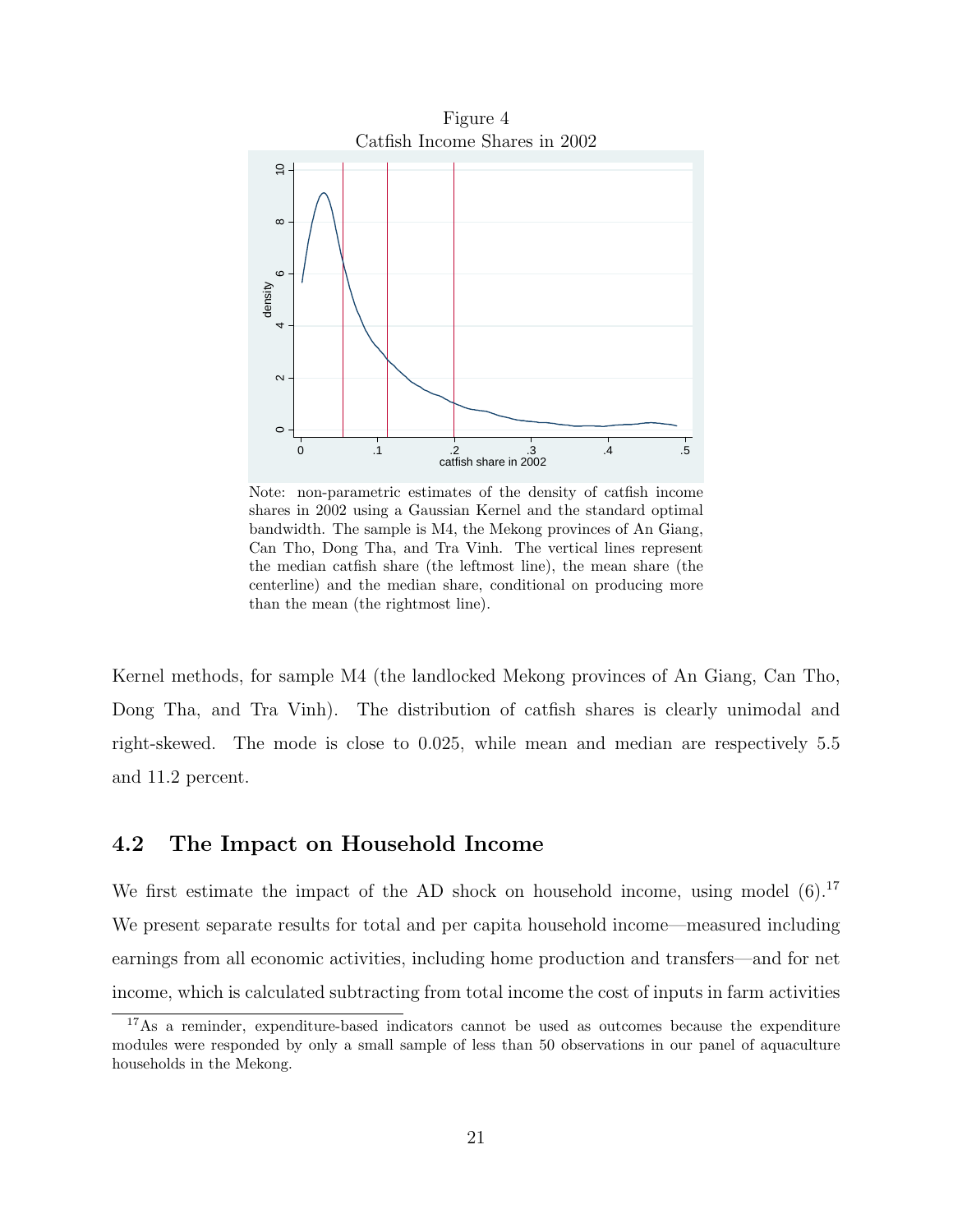(see Appendix 1 for details). Our basic specification adopts a quadratic polynomial on the initial shares to estimate  $g(\cdot)$ . For robustness, we also estimate a more general and flexible partially linear semi-parametric model as in Robinson (1988).

To reveal different AD effects at different levels of exposure, we evaluate the estimated impact function  $g(\cdot)$  for different values of  $s_h$ . For households in M4, we define three levels of exposure: low, at a level equal to the median share (5.5 percent); medium, at the mean level equal to 11.2 percent; high, for a level equal to the median share among farmers above the sample mean (a value close to 20 percent). The corresponding figures for M6, the extended Mekong catfish provinces (adding Sac Trong and Tien Giang) are 4.4 percent, 9.6 percent, and 16.9 percent respectively.

Results from our regressions are in Table 5. We report the impact on total household income for the M4 sample in column (1) and for the M6 sample in column (2). The corresponding results for per capita household income are in columns (3) and (4) and, for net income, in columns (5) and (6). Panel A) shows the estimates from the quadratic model. All our estimates, in both samples and for the three outcomes, are negative and statistically significant at the 5 percent level or below. As indicated in Section 4.1, the impacts are to be interpreted as relative to the marginal fish farmer with  $s_h$  approximately equal to zero. In the remaining of the paper we will refer to such differential changes as to "relative income losses".

In regions included in M4, a farmer with the median pre-shock share suffered a 6.2 percent relative income loss. A farmer with an average pre-shock share is predicted to have suffered instead a relative income loss of 11.3 percent. The relative losses for a high-exposure farmer are even higher at 16.9 percent. The impact on per capita income is very similar, 6.4, 11.7 and 17.6 percent, respectively. Instead, the impact on net income is slightly larger: 8.1 percent for low-exposure, 14.7 percent for average-exposure, and 21.7 percent for high-exposure.<sup>18</sup>

When the Mekong M6 sample is used instead, the impact on each outcome is smaller. This was to be expected, because farmers in the two new provinces included in M6 are less specialized in catfish and there is therefore less overall exposure to the shock. Total income

<sup>18</sup>While these differences are not statistically significant, we explore adjustments in input use below.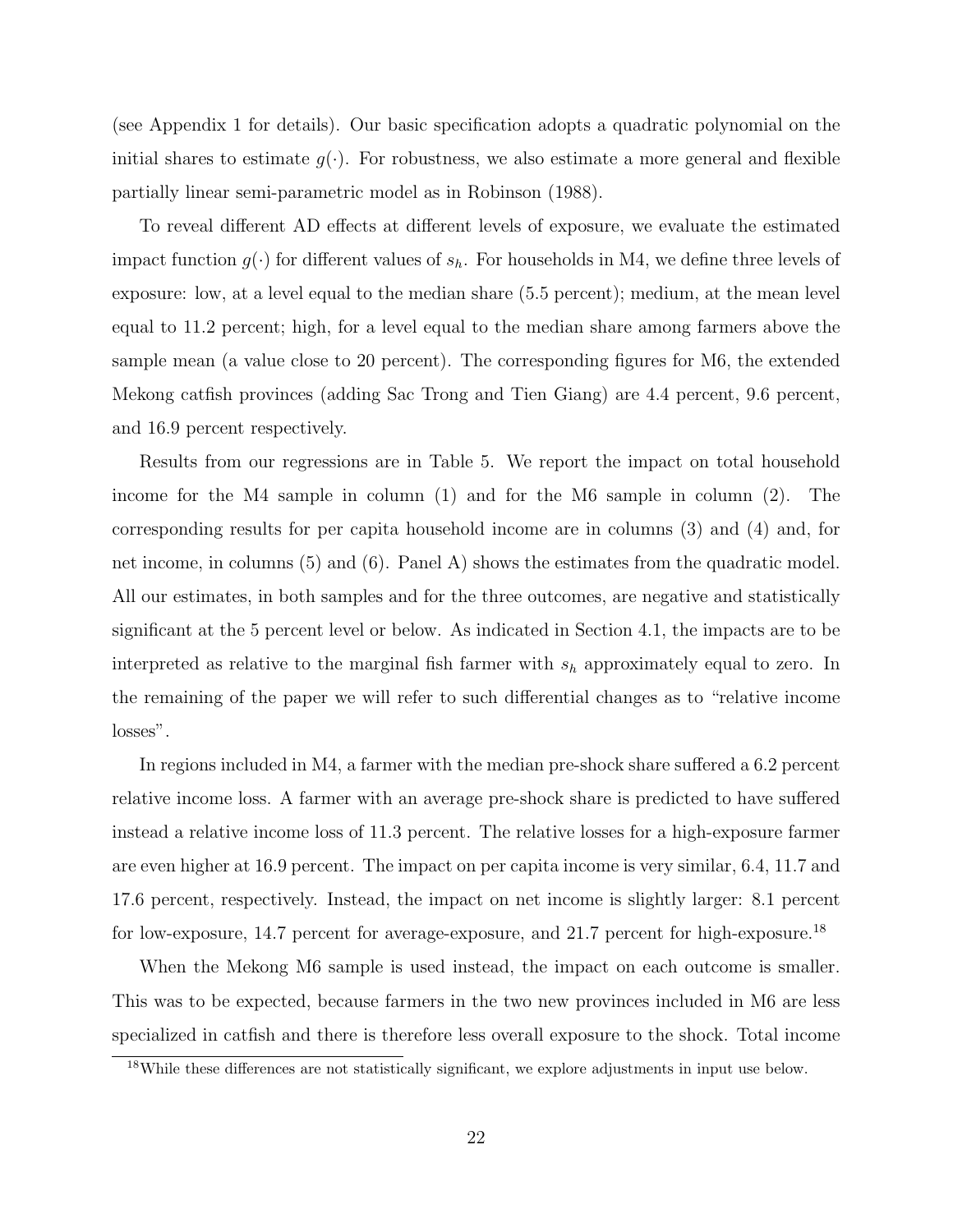suffers relative declines of 4.7 percent for low-exposure farmers, 9.1 percent for the average farmer, and 13.9 percent for highly-exposed farmers. The relative per capita income losses are equal to 4.8, 9.4 and 14.3 percent, for low-, average-, and high-exposure households, respectively. Finally, the relative declines in net income are 6.2, 12.0, and 18.3 percent for the three exposure levels.

The semi-parametric estimates of  $q(\cdot)$  are reported in Panel B). <sup>19</sup> Results are similar to those from the quadratic model. For instance, in Mekong 4 (M4), the impact on total household income change is 6.8, 12.4, and 17.9 percent, at low-, mean- and high-exposure respectively. In Mekong 6 (M6), the corresponding figures are 4.7, 9.7, and 15.2 percent. The estimated impact on the rate of growth of per capita and net income is also similar to the quadratic specification.

We next use our semi-parametric estimates to plot the overall shape of the function  $g(\cdot)$ . This reveals the different impact for households across all (relevant) catfish shares. The results are in Figure 5. Panel A) shows estimates for total income, Panel B) for per capita income, and Panel C) for net income. For each of these three income outcomes, the graph on the left is the estimate for the M4 sample while the one on the right refers to the M6 sample. Consistent with the estimates reported above, the shape of the function  $g$  is non-linear and well approximated by a quadratic model.

#### 4.3 Discussion and False Experiments

Our identification strategy assumes that, conditional on all other regressors, differences in the change of an outcome from 2002 to 2004 across households with different catfish income shares  $s<sub>h</sub><sup>c</sup>$  can be attributed to a decrease in the price of catfish caused by the U.S. anti-dumping measures. The presence of household fixed effects and of a time trend will take care of most factors that could threaten this assumption. However, our strategy may be invalidated by the presence of other factors which could have affected in a systematically

<sup>19</sup>We estimate the partially linear model of Robinson (1988) with locally weighted non-parametric regressions. Since in this model the scale of the function  $g(\cdot)$  cannot be recovered, we adopt the normalization  $\lim_{s\to 0} g(s^c) = 0$ , as in the quadratic specification. The standard errors are computed using the theoretical formulas reported in Pagan an Ullah (1999).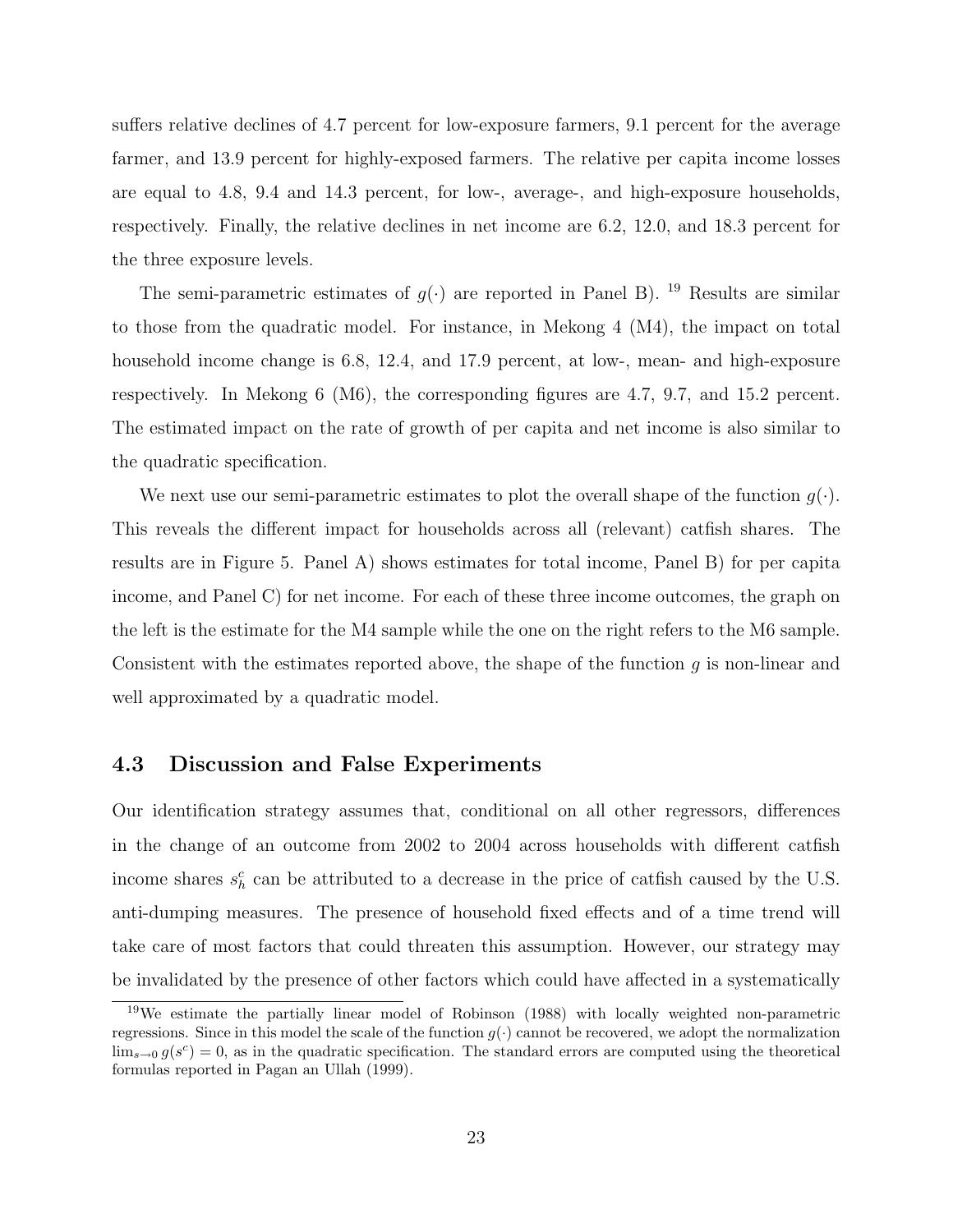Figure 5 anti-dumping Impacts on Household Income



Note: Own calculations based on the panel of aquaculture households from the VHLSS (2002 and 2004). The estimates represent the relationship between the growth rate in total household income (panel A), per capita household income (panel B) and total net/disposable income (panel C) and the exposure to the U.S. anti-dumping shock (measured by the share of income derived from catfish) relative to a household with marginal exposure. The graphs on the left are estimated using the M4 sample (which includes the Mekong provinces of An Giang, Can Tho, Dong Thap and Vinh Long); the graph on the right uses instead the M6 sample (which adds Soc Trang and Tien Giang).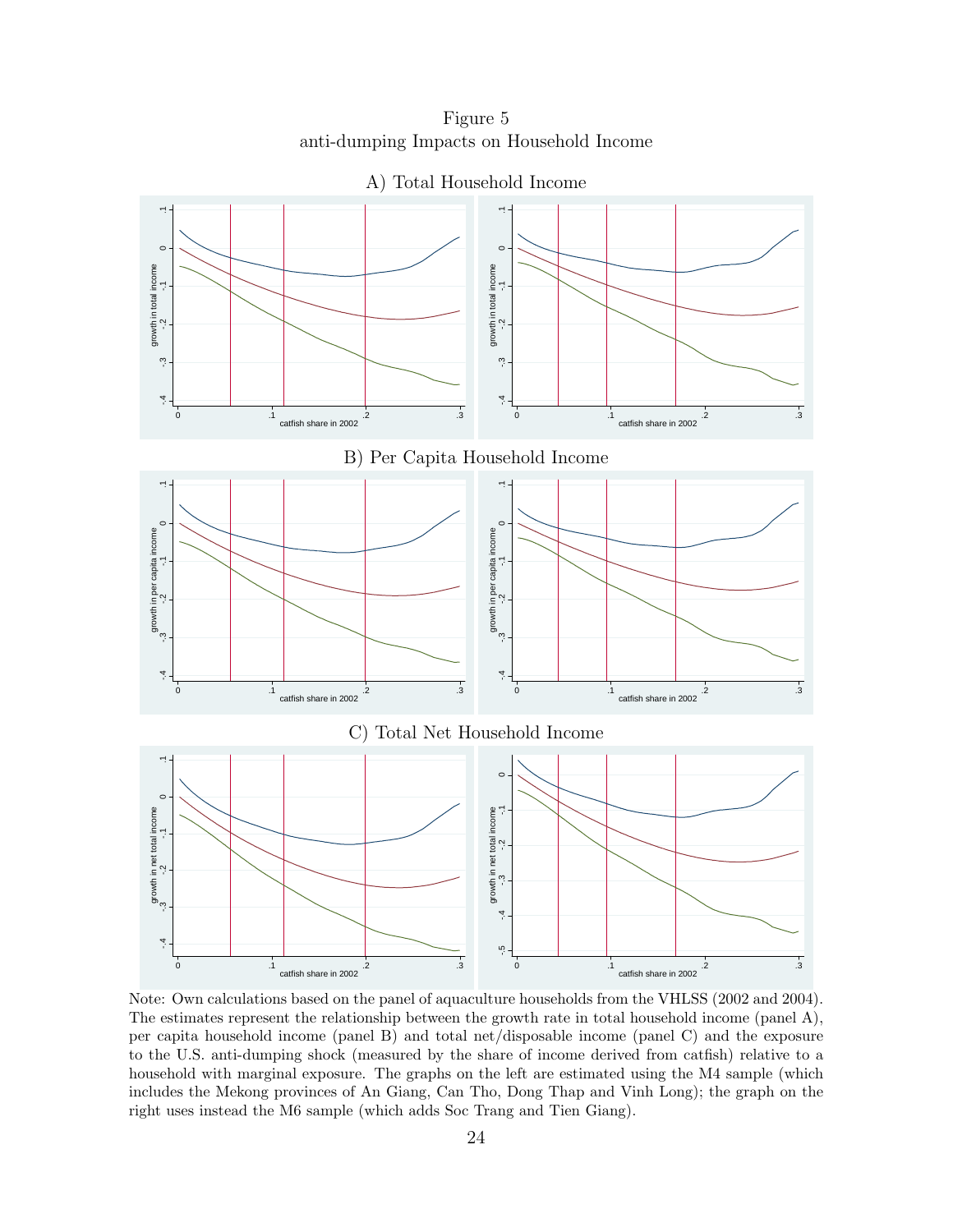different way the livelihood of families relatively more involved in catfish production. One such factor is the outbreak of avian flu which hit the region in 2004. The outbreak led to large declines in the demand for poultry and to a corresponding significant increase in the demand for fish. This, however, is unlikely to be an important concern. While the initial outbreak of the avian flu in Vietnam took place in January 2004, it was an isolated episode while the epidemic only became sizeable after August 2004. Our data, instead, was collected in August 2004 with a recall period of one year, thus capturing data before the actual outbreak.

Additional evidence in support of our empirical strategy can be provided by performing a falsification experiment. If our identifying assumption holds, we should not observe any such impact for fishing households in non-Mekong regions. Based on the historical differences between North and South Vietnam pointed out before, the best candidates for this false experiment are the non-Mekong provinces of South Vietnam. We then estimate model (6) using the sample of fishing households in these areas, and using the same outcomes as in Table 5. The results, displayed in Table 6, show that in this sample, for all outcomes and for all levels of exposure, there is no evidence that the pre-AD shares are associated to the magnitude of the income change. Indeed all estimated coefficients are not only statistically not significant but also positive. We conclude that this falsification experiment helps validate our empirical strategy.

Even so, our estimates require to be further qualified. The estimates reflect the impact of the anti-dumping after allowing for different economy-wide responses to the shock. One important such response is trade deflection, that is, the shift of exports to other non-U.S. markets.<sup>20</sup> For Vietnamese catfish, trade deflection is hard to establish or to rule out, due to lack of data.<sup>21</sup> Some evidence is offered by COMEXT data on European Union imports, which indicate that imported quantities of tra and basa from Vietnam increased by 78 percent between 2002 and the first semester of 2004.<sup>22</sup> Another factor which may

<sup>20</sup>The empirical relevance of trade deflection in cases of anti-dumping is yet to be established. Bown and Crowley (2007a) find evidence of trade deflection in the case Japan; but Bown and Crowley (2007b) cannot find supporting evidence in the case of China.

<sup>&</sup>lt;sup>21</sup>The Vietnamese government does not release export data on catfish, while publicly available data on COMTRADE is disaggregated up to the level of frozen fillets, but not specifically catfish.

<sup>&</sup>lt;sup>22</sup> According to data released by the Vietnamese government, the European Union accounted for 29.6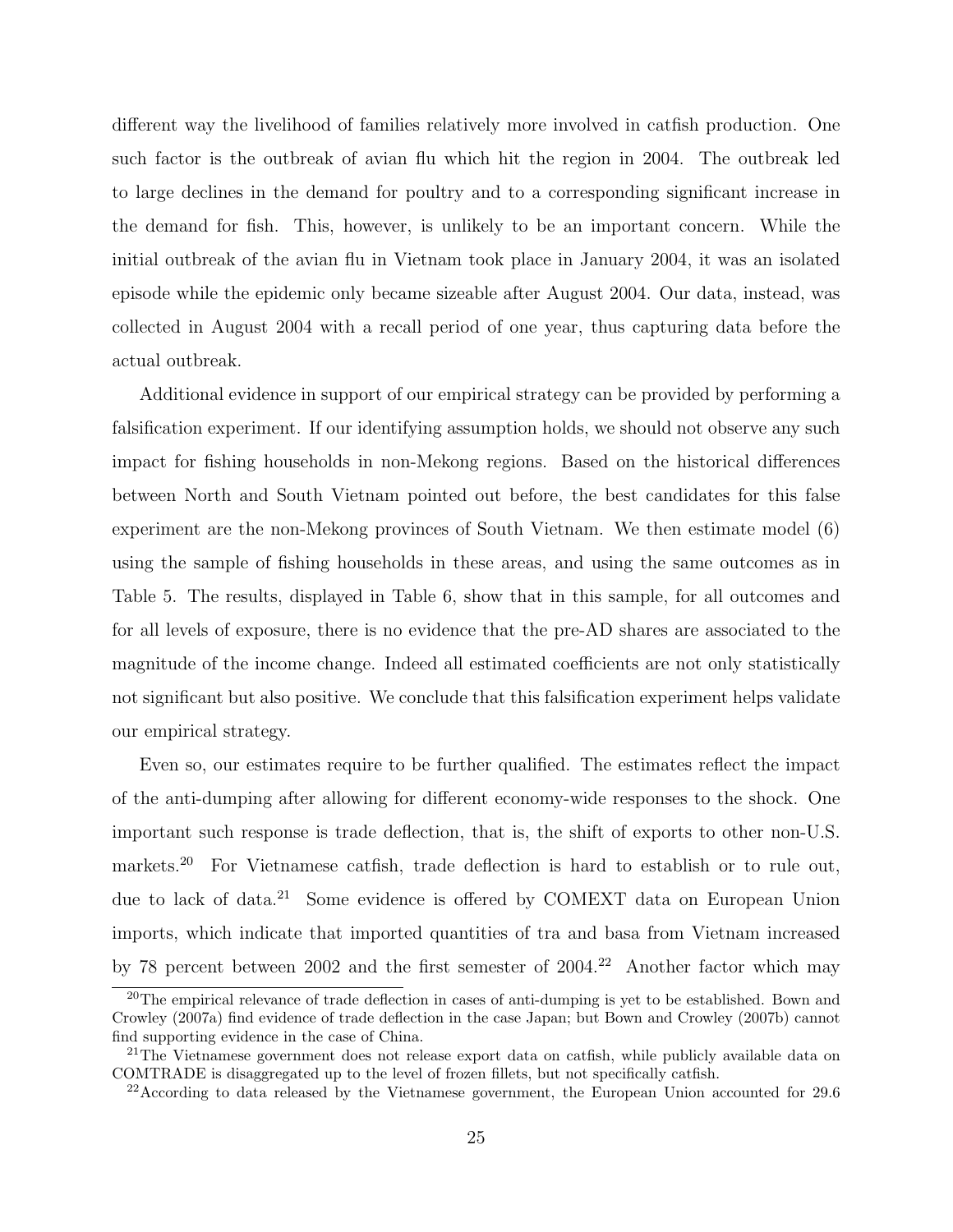have muted the negative impact of the U.S. tariffs is government policy. In July 2003, the Vietnamese ministry launched the Fund for Development of Aquaproduct Export Markets to support aquaproduct exporters of fish. Further, Agifish and other fish exporters launched a campaign to promote domestic consumption of basa and tra fish. Ultimately, these responses via trade deflection and government policy have likely dampened the impact of the price drop following the U.S. tariffs, so that our estimates can be seen as a lower bound for the direct impacts of the AD.

#### 4.4 Household Adjustments: Exit from Catfish Farming

While households could adjust to the U.S. catfish anti-dumping in many different ways, here we only focus on patterns of adjustment in the generation of income. To begin, we first examine the dynamics out of catfish aquaculture by documenting whether households abandoned catfish farming, either partially or totally. In Table 4, we showed that the unconditional mean share of catfish in the M4 sample dropped from 11.2 percent in 2002 to 6.8 percent in 2004, a sharp decline of around 40 percent. The catfish income shares in the M6 sample dropped from 9.6 to 6.5, a smaller but still significant decline. Overall, there is evidence of a large decline in the share of income from raising catfish in the Mekong after the U.S. anti-dumping.

To investigate whether the pattern of switching out of aquaculture depends on the level of exposure, we run a regression model like (6) with catfish shares as the dependent variable (the right hand side of the model is the same as before). Results are in columns (1) and (2) of Table 7 for samples M4 and M6. We find a statistically significant decline in the share of catfish income at all levels of exposure. In M4, for instance, the drop in catfish income shares for low-exposure farmers is −0.018, which is equivalent to 33 percent of the low-exposure share in 2002 (5.5 percent). For the average farmer, the decline in shares is of 3.9 percentage points, roughly over 35 percent of the initial share in 2002 (11.2 percent). For a high-exposure farmer, the decline in shares is of 7.8 percentage points, which is equivalent to 39 percent of the share in 2002 (20 percent). Similar results are obtained in the M6 percent of Vietnamese catfish exports in 2004.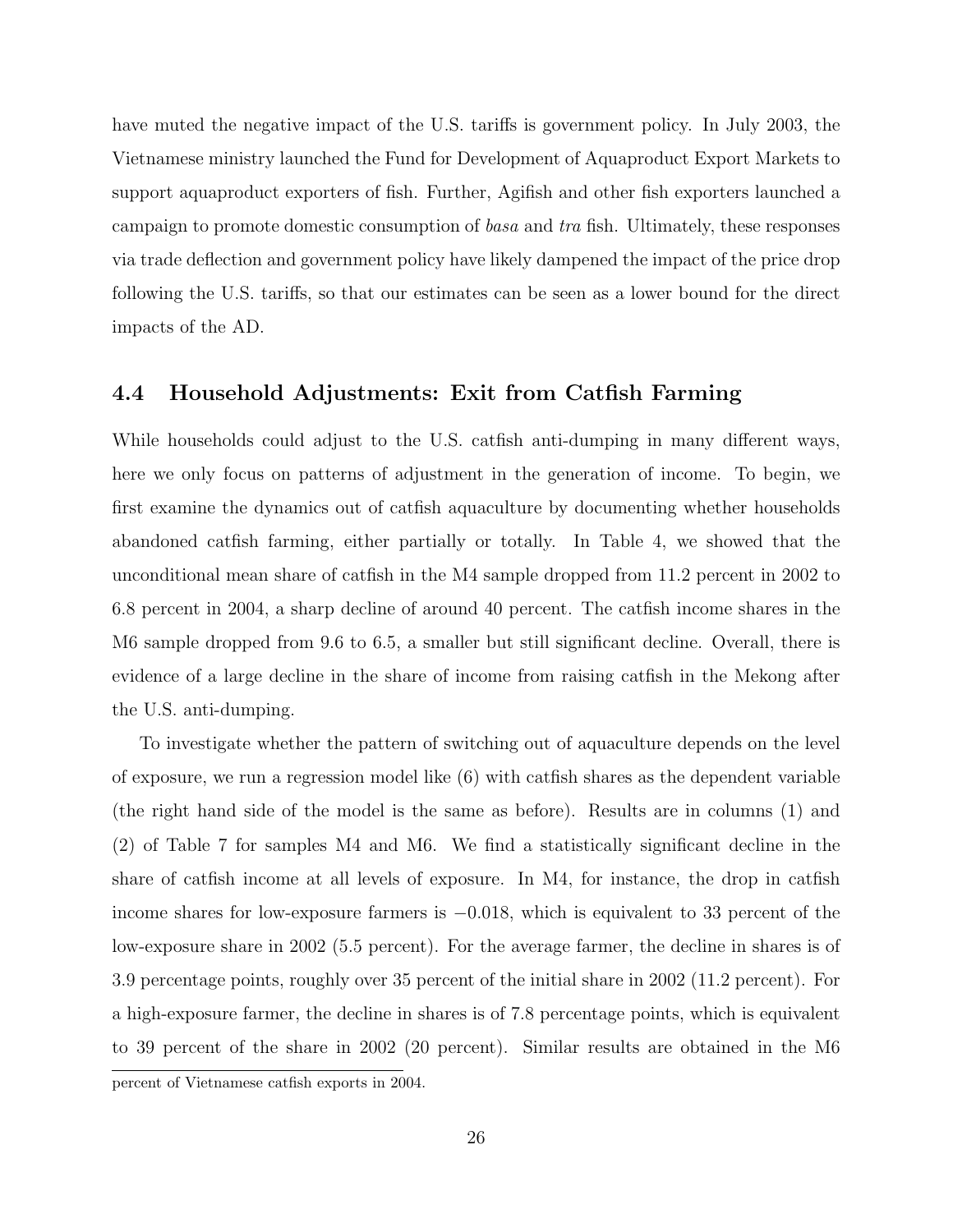sample.

The estimated drop in catfish shares is consistent with switching out of aquaculture. But it may also be simply the consequence of the decline in catfish prices, regardless of whether households actually switched resources towards other economic activities.<sup>23</sup> To further explore the pattern of switching, we now study if the AD tariffs actually led to full exit from catfish production.

The data show substantial exit from fish farming. In the M4 sample, 145 of the 561 households involved in fish farming in 2002 have stopped the activity by 2004. This implies an exit rate of around 25 percent. Full exit is even stronger in sample M6. Out of 788 catfish farmers in the panel, 224 (almost 30 percent) fully abandoned fish farming. To explore if exit was related to the income shares from catfish, we estimate a model analogous to (6) but using, as dependent variable, a binary indicator that takes a value of 1 for farmers for whom  $s_{h,2004}=0$ . We estimate the regression using a Linear Probability Model, and as before we only include households who were involved in fish farming in 2002. The results are in columns (3) and (4) of Table 7. The pattern of full exit is negatively related to the initial shares, that is, smaller farmers are more likely to abandon all catfish activities than larger farmers. For instance, in sample M4, the probability of exit of the median farmer is 23.4, while it is 19.3 percent for the average farmer and 14.7 percent for high-exposure farmers. Similar patterns emerge in M6. Overall, these findings are consistent with a scenario in which it is easier for farmers who are relatively less involved in catfish farming to exit, even though exit is also observed among households with large values of  $s_h$ .

Given this decline in catfish shares, we now look at the changes in income shares from other economic activities among catfish households in our sample. We are interested in the response of other aquaculture activities and other major activities such as agriculture and wage labor (see Table 4 in section 3). For this purpose, we estimate model (6) using changes in different income shares as the dependent variable. While part of the estimated adjustment is just a mechanical response of the computation of the shares (if the share of catfish declines, then other shares will necessarily increase), the analysis can reveal interesting compositional

<sup>&</sup>lt;sup>23</sup>In addition, if income shares follow a stationary time series process, then the sign of the estimated coefficients is mechanically negative.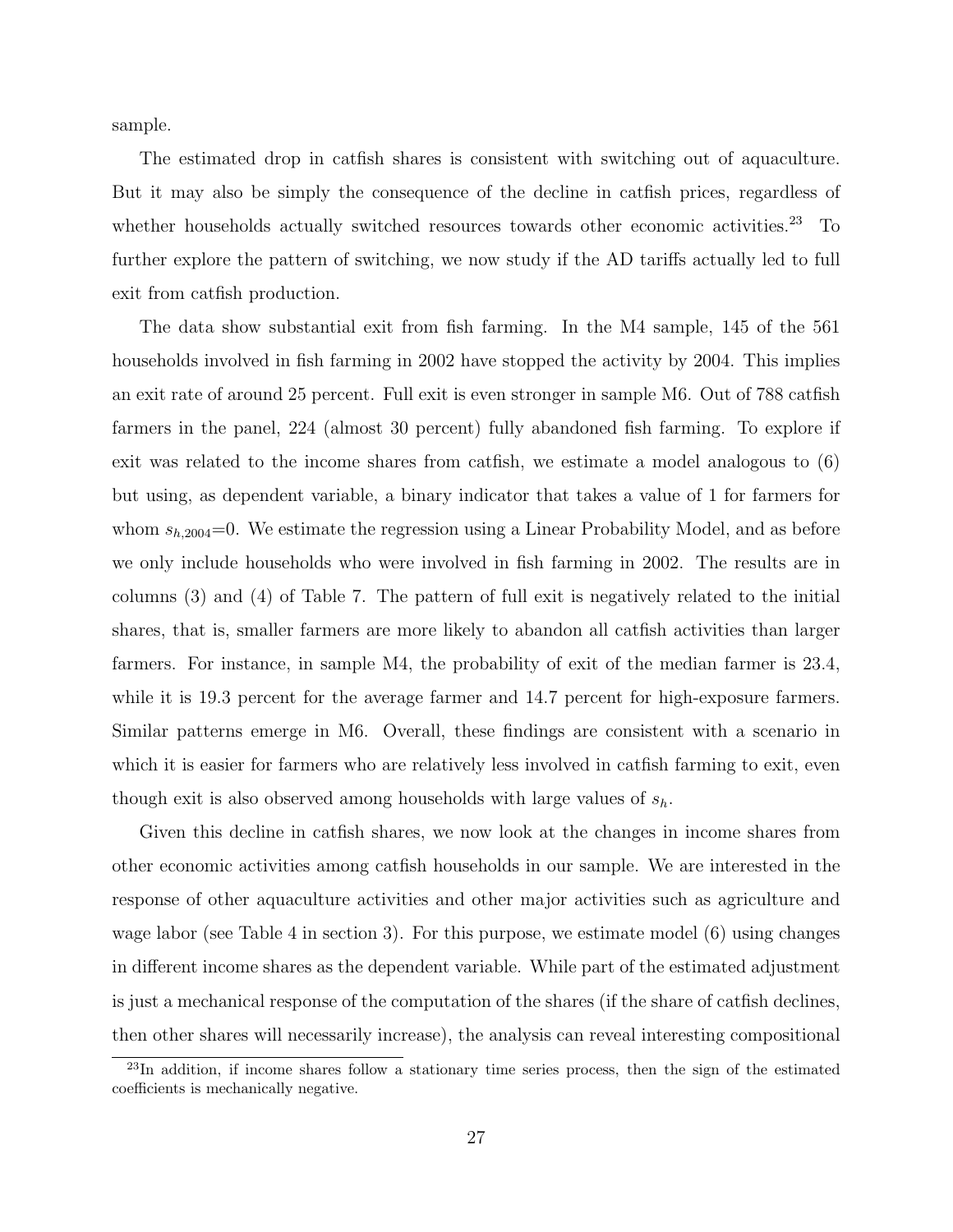changes in income shares.

We report the results in Table 8. The response of the share of income from other aquaculture activities is negative at all levels of exposure, but it is never statistically significant and it is always very small (columns 1 and 2). This is perhaps not surprising, given that in both M4 and M6, as documented in section 3, fishing activities involve almost exclusively freshwater aquaculture, while the opportunities to switch to shrimp, mollusks, and in general brackish or marine aquaculture, are very limited. The results in columns (3) and (4) indicate that the combined response of wage labor and agricultural activities (including both marketing and home-consumption) is positive and statistically significant at all levels of exposure. Also, note that the estimated adjustment in these income shares closely matches the drop in catfish shares of Table 7. In columns (5) and (6), we consider adjustment only towards purely market activities like wage labor and sales of agriculture produce. Here, our results show that only medium- to high-exposure farmers are able to adjust to the market. Smaller farmers tend to retreat more into agriculture for home consumption.

#### 4.5 Adjustment Costs and Spillovers

We now explore whether the data reveal patterns of household behavior that are consistent with the existence of adjustment costs and spillovers, as illustrated in Figure 3. We begin by assessing the response of fishing income: we estimate model (6) using the change in (log) fishing income as the dependent variable. Results are in columns (1) and (2) of Table 9. The anti-dumping had a large impact on fish income at all levels of exposure and especially for high-exposed farmers. For instance, catfish income suffered a relative drop of 36.7 percent for the median farmer in M4, 57.7 percent for the average farmer, and 74 percent for the high-exposed farmer (the impacts in M6 are 33.8, 56.6 and 73.8 percent respectively).<sup>24</sup>

We can use the estimated changes in catfish income to predict the magnitude of the implied change in household income if all other sources of income remained unchanged (that is, if there were no adjustment costs in production or spillovers to other household economic activities). Let total income  $y_h$  be the sum of catfish income  $y_h^c$  and other incomes  $y_h^o$  so

<sup>&</sup>lt;sup>24</sup>See Appendix 2 for a discussion of the changes in sample sizes in the regressions reported in this section.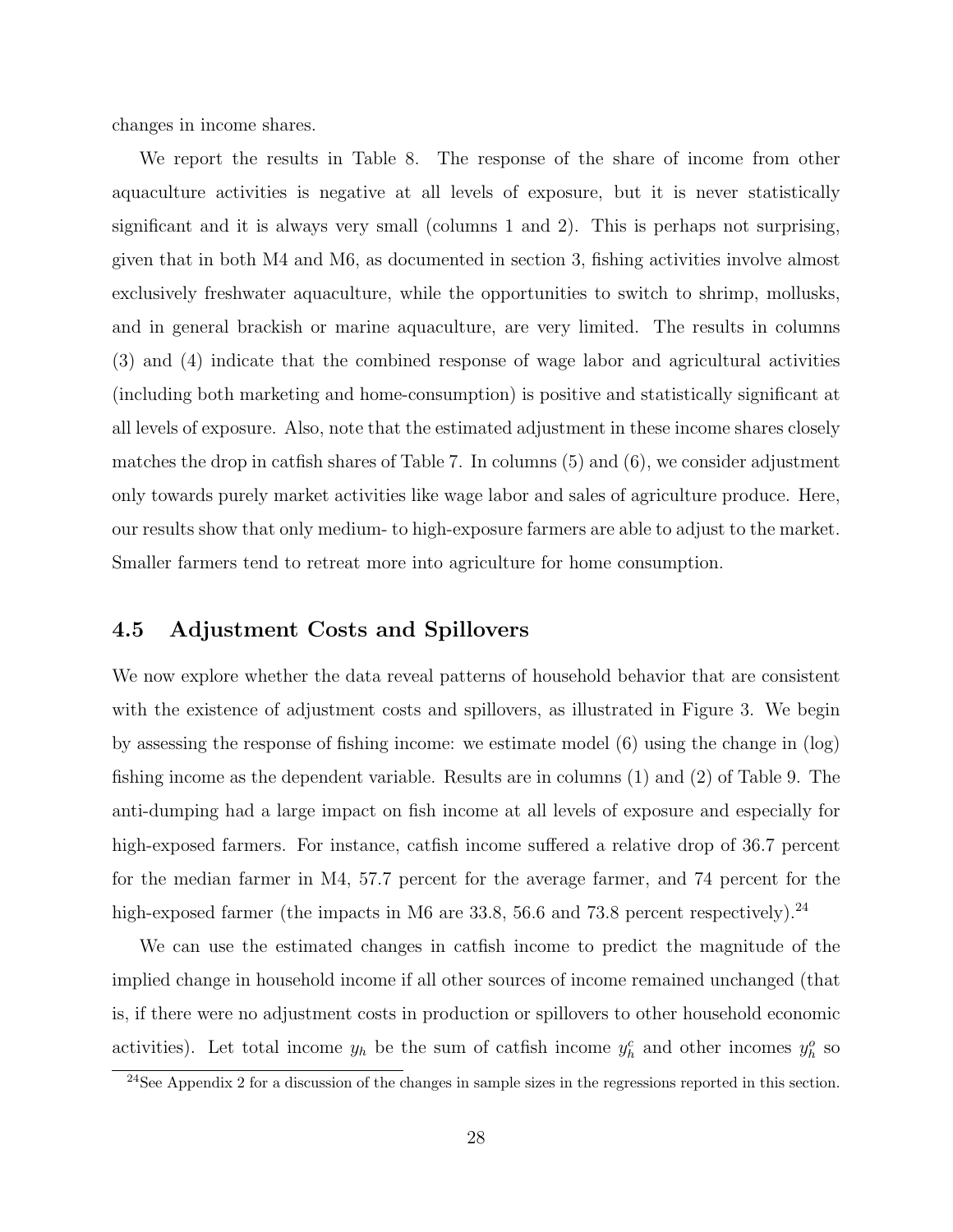that, keeping  $y_h^o$  constant,  $d \ln y_h = s_h^c d \ln y_h^c$ . By multiplying the estimated changes in catfish income in columns (1) and (2) of Table 9 by the pre-shock catfish shares, we get potential relative losses in total income  $y_h$  of 2.0, 6.5 and 14.8 percent for low-, averageand high-exposure farmers. These magnitudes are substantially smaller than the estimated relative losses in total income from Table 5 (equal to 6.2, 11.3, and 16.9 percent for the three levels of exposure). These differences can only be accounted for by changes in other sources of income that are also induced by the AD shock. We test this in columns (3) and (4) of Table 9. We run our standard regression (model (6)) with the log of total income, net of catfish income, as the dependent variable. We confirm that the AD shock caused relative declines in the rate of growth of non-catfish income equal to 8.7 percent, 14.5 percent and 18.5 percent for low-, average-, and high-exposure catfish farmers. These estimated impacts on non-catfish income caused by the AD provide additional evidence consistent with adjustment costs and intrahousehold spillovers.

To further explore this result, we now ask which non-catfish sources of income were most likely affected by the AD shock. We examine the two major sources of non-catfish income among Mekong farmers revealed in Table 4: agriculture and wage income, and other sources of income. The results in columns (5) and (6) show no differential impact on wages and agriculture income across exposure levels: all our estimates are positive but not statistically significant. Instead, in columns (7) and (8), we observe a relative decline in the other sources of income. This suggests that while households managed to maintain the income derived from wages and agriculture, they suffered additional relative income losses in other occupations (like livestock or farm services).<sup>25</sup>

Additional support for the existence of spillovers into activities different from fish farming can be derived from inspecting the impact of the AD shock on input choices, both in aquaculture and in non-aquaculture activities. Results are in Table 10. First, in columns (1) and (2), we see that investment in catfish aquaculture (that is, all type of expenditures in catfish activities like breeds, fish food, materials, repairs and maintenance and depreciation

<sup>&</sup>lt;sup>25</sup>Notice also that the induced increase in the share of income derived from wages and agriculture (reported in Table 8) is due more to a relative decline in income from other sources than to a relative increase in income from wage labor and agriculture.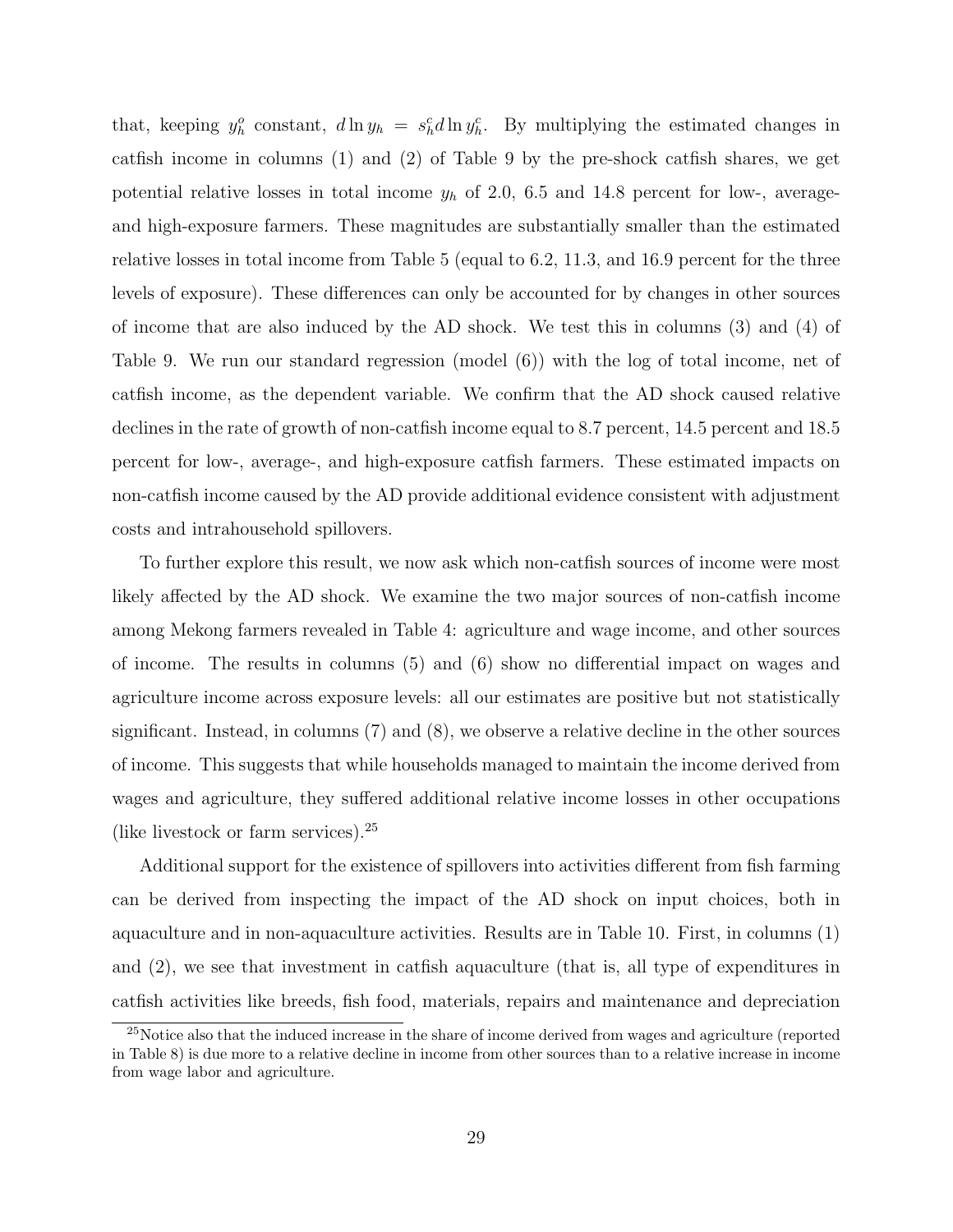of fixed assets) suffered significant declines, from 28.3 percent for low-exposure farmers, to 46.4 percent for the average farmer, and to 61.9 percent for high-exposure farmers. The AD shock seemed to have caused households to heavily disinvest in catfish farming, a finding that is consistent with the large relative drop in catfish income reported above. Second, in columns (3) and (4), we see that hours worked for wages did not change. The results in columns (5) and (6) show instead that households more exposed to the shock increased significantly investment in agriculture relative to households only marginally involved in catfish farming. Finally, the last two columns of Table 10 confirm that total non-agricultural investment suffered relative declines.

It should be noted that there are differences in the samples used in different regressions within this section. This is because not all households in the core sample (i.e., the pre-shock aquaculture producers in 2002) report positive amounts for all the dependent variables analyzed in this section. An obvious example is fish income, which is not reported by pre-shock producers who abandoned the market the market before 2004. The differences in sample sizes raise concerns that our inferences from Tables 9 and 10 could be based on potentially non-comparable samples. In the Appendix we carry out a series of robustness checks and we argue that the results are not driven by different samples used in the regressions.

Overall, our results describe a household behavior that is consistent with both adjustments to trade policy (via choice of economic activities, and investment in aquaculture) and with spillovers from the activities directly affected by those policies to other household activities (via adjustments in input choices in non-aquaculture activities or in labor supply).

## 5 Conclusions

Following an anti-dumping lawsuit, the United States imposed tariffs on imports of catfish from Vietnam ranging from 37 to 64 percent. These tariffs led to sharp declines in Vietnamese exports of catfish to the U.S. market. Catfish constitutes an important source of income for thousands of households in the Mekong delta of South Vietnam. Using a panel data of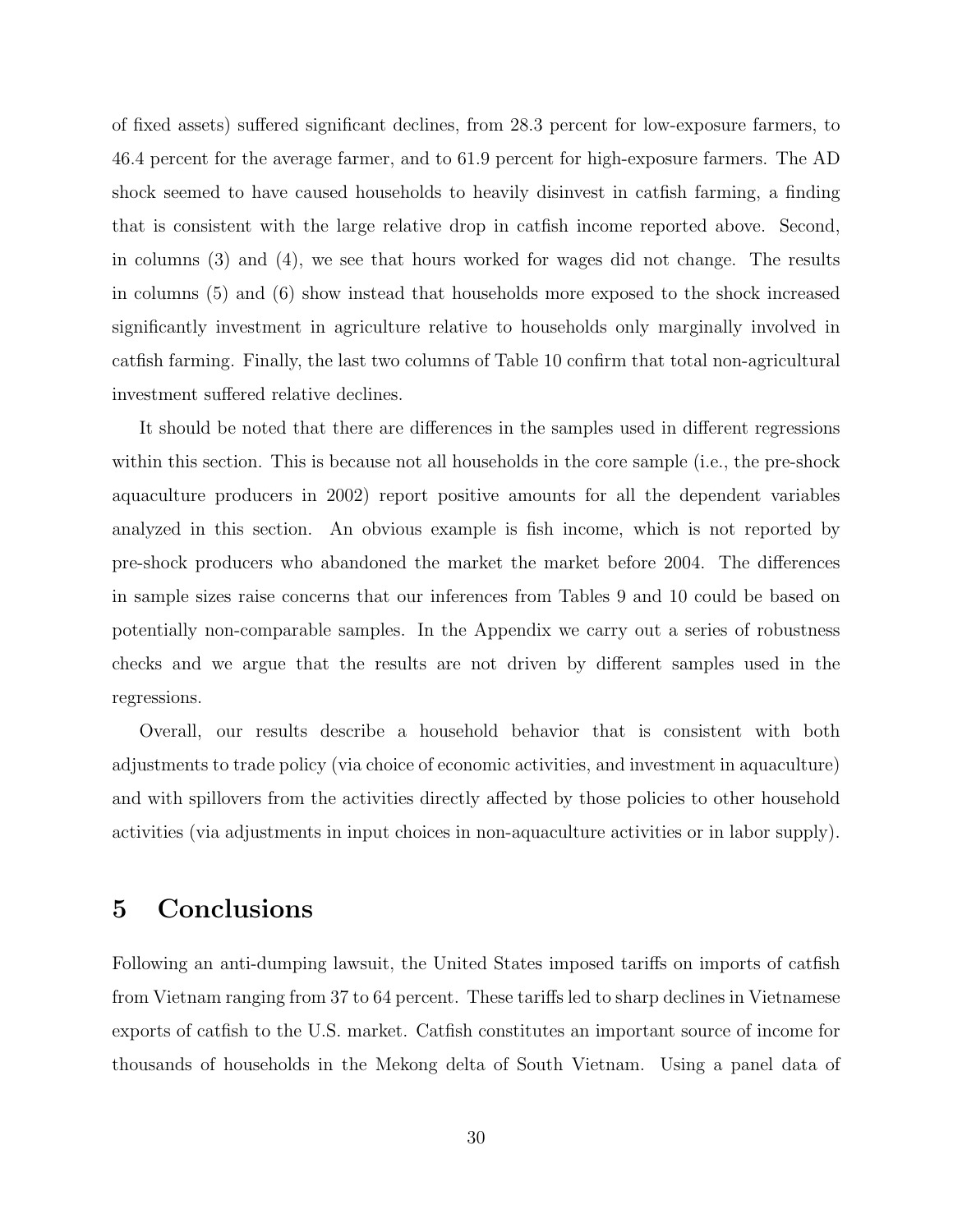Vietnamese households, we explore the responses of those catfish producers between 2002 and 2004. We find that, over this period, the rate of growth of income was significantly lower among households relatively more involved in catfish farming in 2002. In addition, the anti-dumping shock triggered significant exit from catfish farming. Households adjusted by moving out of catfish aquaculture and into wage labor markets and agriculture but not into other aquaculture activities.

An important feature of our work is that we highlight the existence of adjustments costs in production and of spillovers of the anti-dumping measures into non-catfish household economic activities. First, there is evidence that households abandoned catfish farming and retreated into wage labor and agriculture. Second, households more involved in catfish farming suffered not only relative declines in aquaculture income, but also experienced relatively row rates of growth in non-catfish income, thus suggesting spillovers. Third, while households managed to maintain income from wage labor and agriculture relatively constant, they suffered relative losses in other sources of income (like livestock, silviculture or farm services)—further evidence of spillovers. Finally, households more exposed to the anti-dumping measure saw smaller rates of growth in investment in both catfish and aggregate non-catfish farming, while maintaining hours worked for wages relatively constant and increasing substantially agricultural investment.

Overall, our results make clear that trade policies such as these anti-dumping duties can affect households involved in the economic activities targeted by the interventions in complex ways. For instance, household can adjust to the intervention and, in the process, can incur adjustments costs and face intrahousehold spillovers. Neglecting these adjustments can bias the assessment of trade interventions.

## Appendix 1: Definition of Variables

In this Appendix, we briefly describe the main variables used in the text, with an emphasis on the measurement of the different dependent variables.

1. Table 5: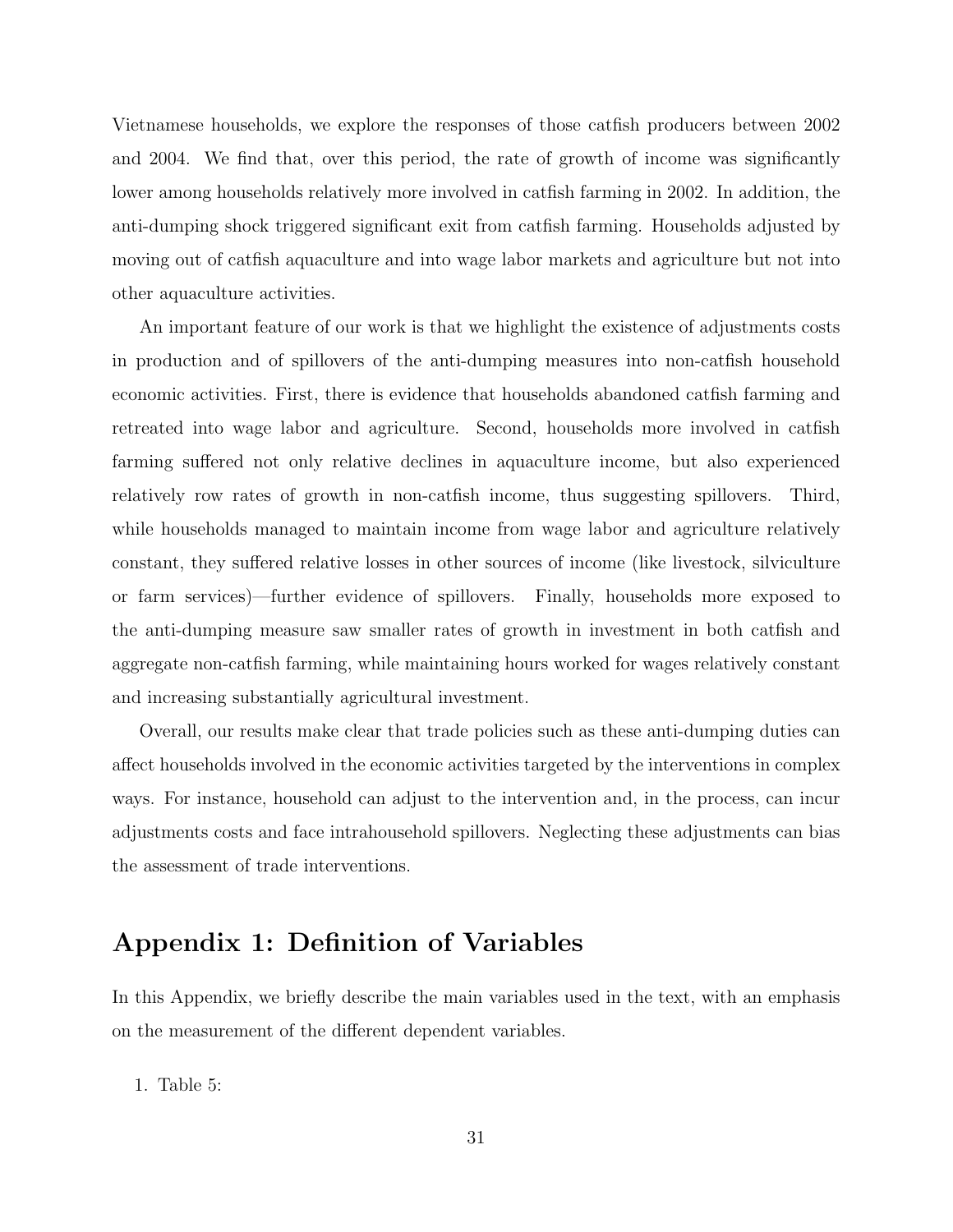Total household income: the sum of all sources of income (for home consumption and for sale) from the income modules of the VHLSS, including wages and salaries, agricultural production, livestock, farm services, silviculture, aquaculture, hunting, non-farm activities, and transfers.

Per capita household income: total household income per household member.

Net household income: total household income net of expenditures in inputs used in farm activities (seeds, maintenance, hired labor, depreciation) like agriculture, aquaculture, farm services, silviculture, hunting, and livestock.

2. Table 7:

Probability of exit: dichotomous indicator equal to 1 if a farmer producing catfish in 2002 fully abandoned catfish farming in 2004.

3. Table 8

Other aquaculture income: all other sources of income from aquaculture except catfish (shrimp, mollusks, marine aquaculture).

Income from wages and agriculture: the sum of income from these two activities, including own consumption of agriculture and sales of agricultural output.

Income from wages and agriculture sales: the sum of income from these two activities, only including the sales of agricultural output (and thus excluding own consumption).

4. Table 10

Catfish investment: expenditures in catfish activities, including breeds, fish feed, non-durable items, energy and fuel, small repairs and maintenance, depreciations, rent of land, rent of machinery, hired labor, veterinary services, and interests.

Hours worked off-farm: total number of hours of all household members out of the farm (for a wage or salary). Only reported by those members that earned wage income. Each household member reports his/her hours worked in "the most time consuming activity among wage/salary activities." Since the "industry" categories are aggregates (for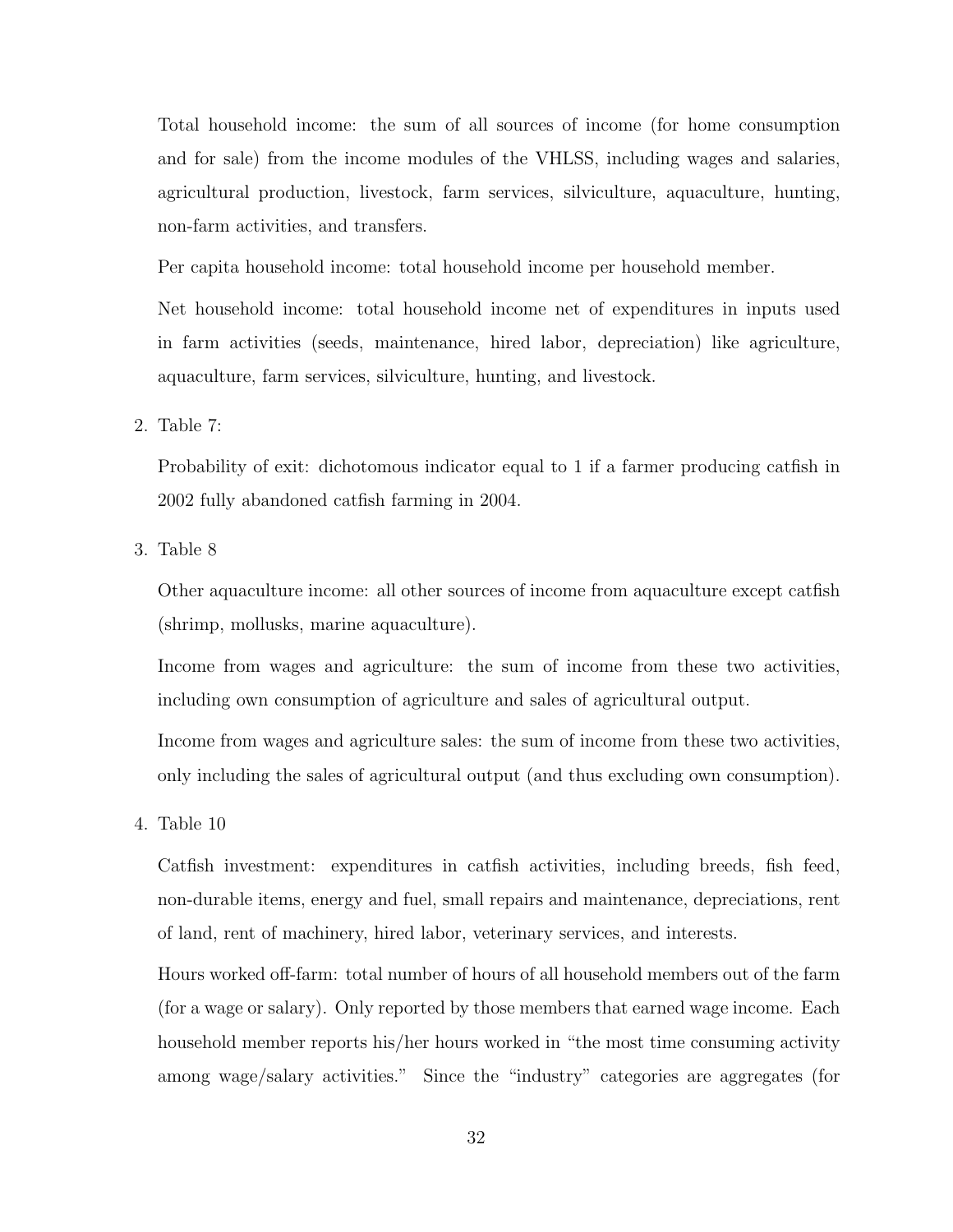instance, all agriculture in condensed into only one code), the measure used in the regression is the total number of hours worked by all members (so that sample sizes become large enough for regression analysis).

## Appendix 2: Robustness to Different Samples

In most of the regressions reported in section 4.5, sample sizes change. This is because not all households in the core sample (i.e., the pre-shock aquaculture producers in 2002) report positive numbers for all the variables analyzed. An obvious example is fish income, which is not reported by pre-shock producers that exited the market in 2004. These differences in sample sizes raise concerns that our inferences from Tables 9 and 10 are based on potentially non-comparable samples. We therefore re-estimate the model for changes in income (total, per capita, and net) for the various (selected) sample sizes in Tables 9 and 10 and we compare the results with those for the core sample (from Table 5). If these results are similar across samples, then we can claim that our inferences based on the selected samples are unlikely to be driven by the differences among the samples. After performing this exercise, we find in general that the impacts on total income, per capita income and net income are indeed similar for all alternative samples. As an example, we report the results for total income, net of input purchases, in Table 11, for samples varying by sources of income, and Table 12, for samples reporting various input purchases. Clearly, the impacts on income are very similar across samples, perhaps with the exception of the sample of household reporting income from "wages and agriculture," for which the impacts appear to be somewhat weaker.

## References

Atkinson, A. B. and N. Stern (1974). "Pigou, Taxation, and Public Goods," Review of Economic Studies, 41 (125), pp. 119-124.

Banerjee, A., S. Cole, E. Duflo, and L. Linden (2007) "Remedying Education: Evidence from Two Randomized Experiments in India," Quarterly Journal of Economics, August, pp.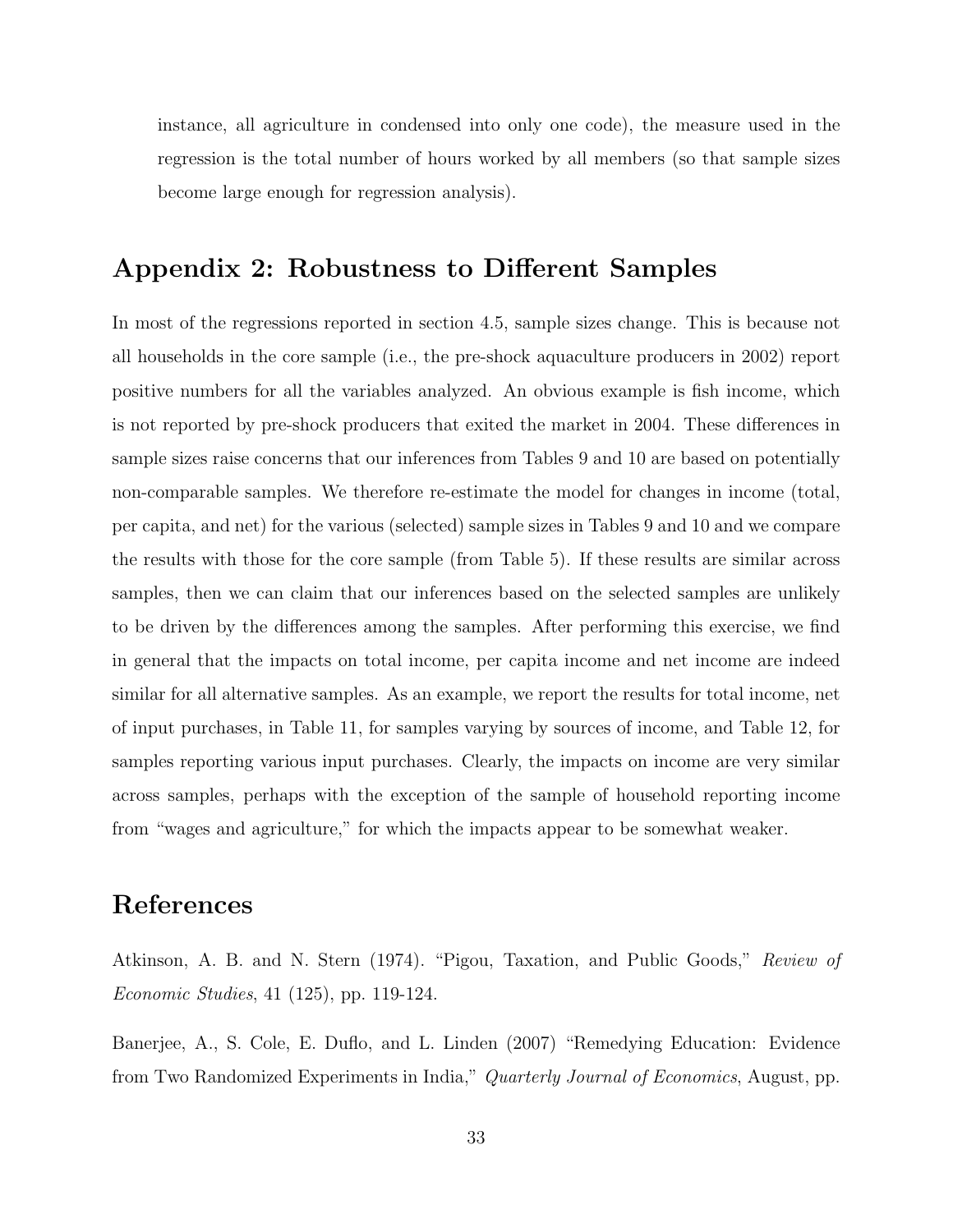1235-1264.

Benjamin, D. (1992). "Household Composition, Labor Markets, and Labor Demand: Testing for Separation in Agricultural Household Models," Econometrica, vol. 60, No.2, pp. 287-322.

Blonigen, B. A., and S. E. Haynes (2002). "anti-dumping Investigations and the Pass-Through of Exchange Rates and anti-dumping Duties," American Economic Review, Vol. 92, pp. 1044-1061.

Blonigen, B. A. and C. Bown (2003). "anti-dumping and Retaliation Threats," Journal of International Economics," Vol. 60, pp. 249-273.

Blonigen, B. and T. Prusa (2003). "anti-dumping," in E. Kwan Choi and J. Harrigan (Eds.) Handbook of International Economics, pp. 251-284. Oxford, UK: Blackwell.

Blonigen, B. A. and J. Park (2004). "Dynamic Pricing in the Presence of anti-dumping Policy: Theory and Evidence," American Economic Review, Vol. 94, pp. 134-154.

Bown, C. and M. Crowley (2007a). "Trade Deflection and Trade Depression," Journal of International Economics, forthcoming.

Bown, C. and M. Crowley (2007b). "China's Export Growth and the China Safeguard: Threats to the World Trading System?," mimeo, Brandeis University.

de Janvry, A., M. Fafchamps, and E. Sadoulet (1991). "Peasant Household Behaviour with Missing Markets: Some Paradoxes Explained," Economic Journal, 101, pp. 1400-1417.

Deaton, A. (1989). "Rice prices and income distribution in Thailand: a non-parametric analysis," Economic Journal, 99(Supplement), pp. 1-37.

Debaere, P. M. (2005). "Small Fish - Big Issues: The Effect of Trade Policy on the Global Shrimp Market," CEPR Discussion Paper No. 5254. Available at SSRN: http://ssrn.com/abstract=838166

Edmonds, E. and N. Pavcnik (2005). "The Effect of Trade Liberalization on Child Labor," Journal of International Economics, Vol. 65(2), pp. 401-419.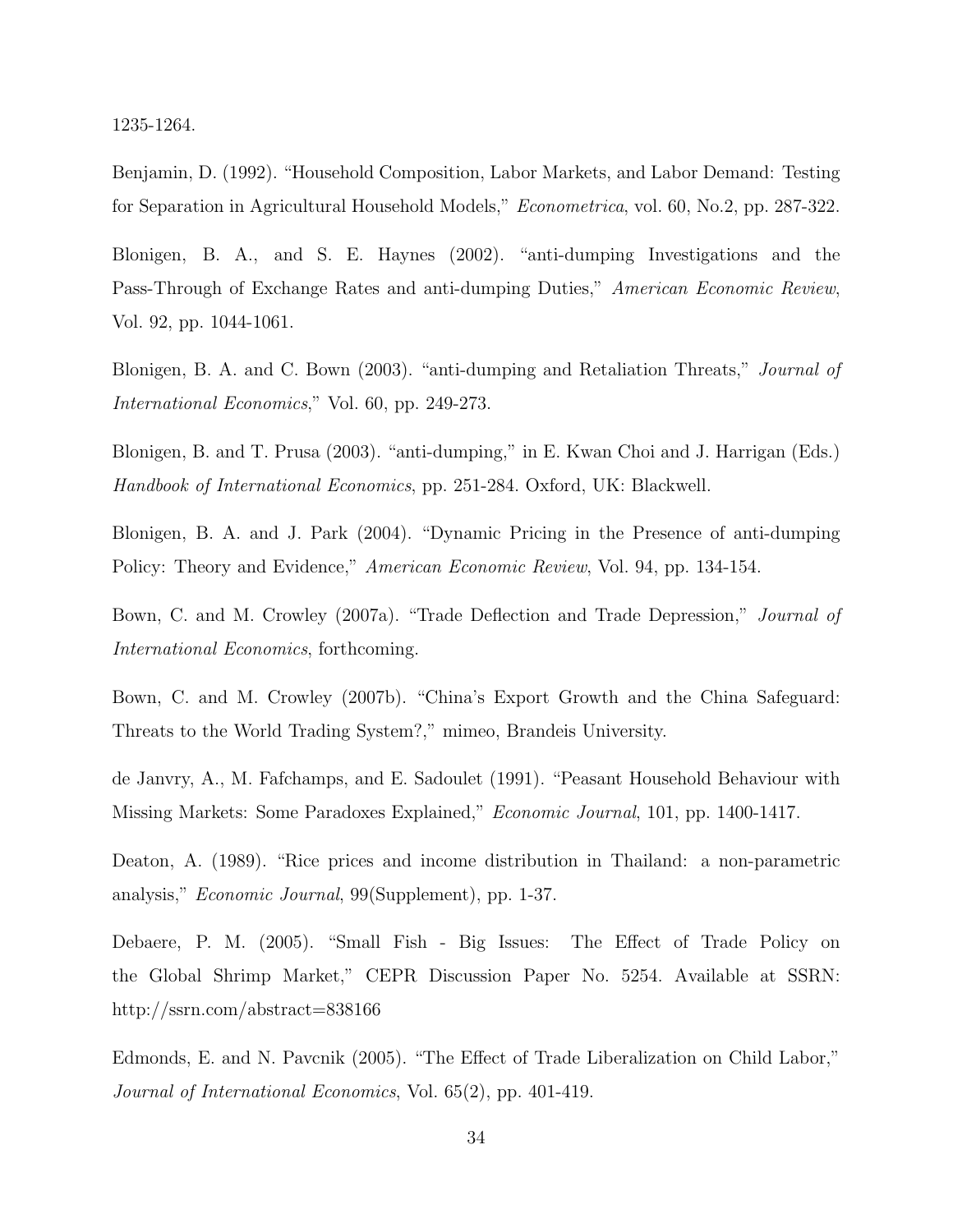Edmonds, E., N. Pavcnik and P. Topalova (2007). "Trade Adjustment and Human Capital Investments: Evidence from Indian Tariff Reform," NBER Working Papers 12884, National Bureau of Economic Research.

Gallaway, M. P., B. A. Blonigen, and J. E. Flynn (1999). "Welfare Costs of U.S. anti-dumping and Countervaling Duty Laws," Journal of International Economics, 49, pp. 211-244.

Manyin, M. (2005). "U.S. Assistance to Vietnam," CRS Report for Congress, The Library of Congress.

McCaig, B. (2008). "Exporting Out of Poverty: Poverty in Vietnam and U.S. Market Access," mimeo, University of Toronto.

Miguel, E. and M. Kremer (2004). "Worms: Identifying Impacts on Education and Health In The Presence of Treatment Externalities," Econometrica Vol. 72, No. 1, pp. 159-217.

Prusa, T.J. (1997). "The trade effects of U.S. anti-dumping actions," in R. Feenstra (Ed.) Effects of U.S. Trade Protection and Promotion Policies, University of Chicago Press, Chicago.

Prusa T.J. (2001). "On The Spread and Impact of anti-dumping," Canadian Journal of Economics 34, pp. 591– 611.

Prusa, T.J. (2005). "Anti-dumping: A Growing Problem in International Trade," World Economy, Volume 28, Issue 5, pp. 683-700.

Singh, I., L. Squire, and J. Strauss, eds. (1985). Agricultural Household Models: Extensions, Applications and Policy. Baltimore, Johns Hopkins Press for the World Bank.

Seafood Business Magazine (2001). "Buyer's Guide. Basa Catfish," November.

Staiger, R. and F. Wolak (1994). "Measuring Industry Specific Protection: anti-dumping in the United States," Brookings Papers on Economic Activity: Microeconomics, Volume 1, 1994.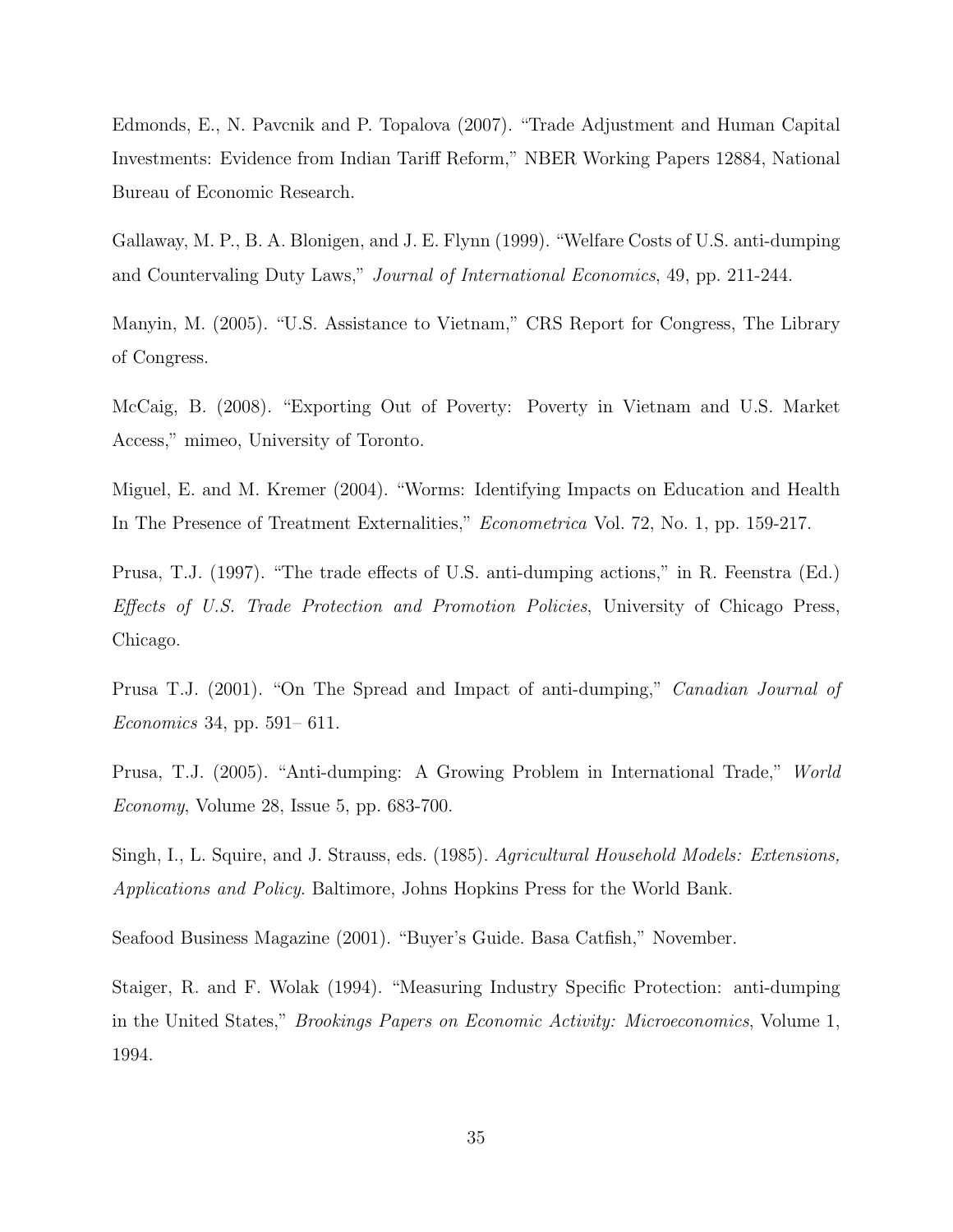Topalova, P. (2005). "Trade Liberalization, Poverty, and Inequality: Evidence from Indian Districts," NBER Working Papers 11614, National Bureau of Economic Research.

U.S. International Trade Commission (2001). "Industry & Trade Summary. Fresh or Frozen Fish," USITC Publication 3463, October.

U.S. International Trade Commission (2003). "Certain Frozen Fish Fillets From Vietnam," Investigation No. 731-TA-1012, Publication 3617, August.

Zanardi, M. (2004). "Anti-dumping: What are the Numbers to Discuss at Doha?," World Economy, Volume 27, Issue 3, pp. 403-433.

World Bank (2005). "Vietnam: Fisheries and Aquaculture Sector Study," Rural Development and Natural Resources, East Asia and Pacific Region, Washington DC.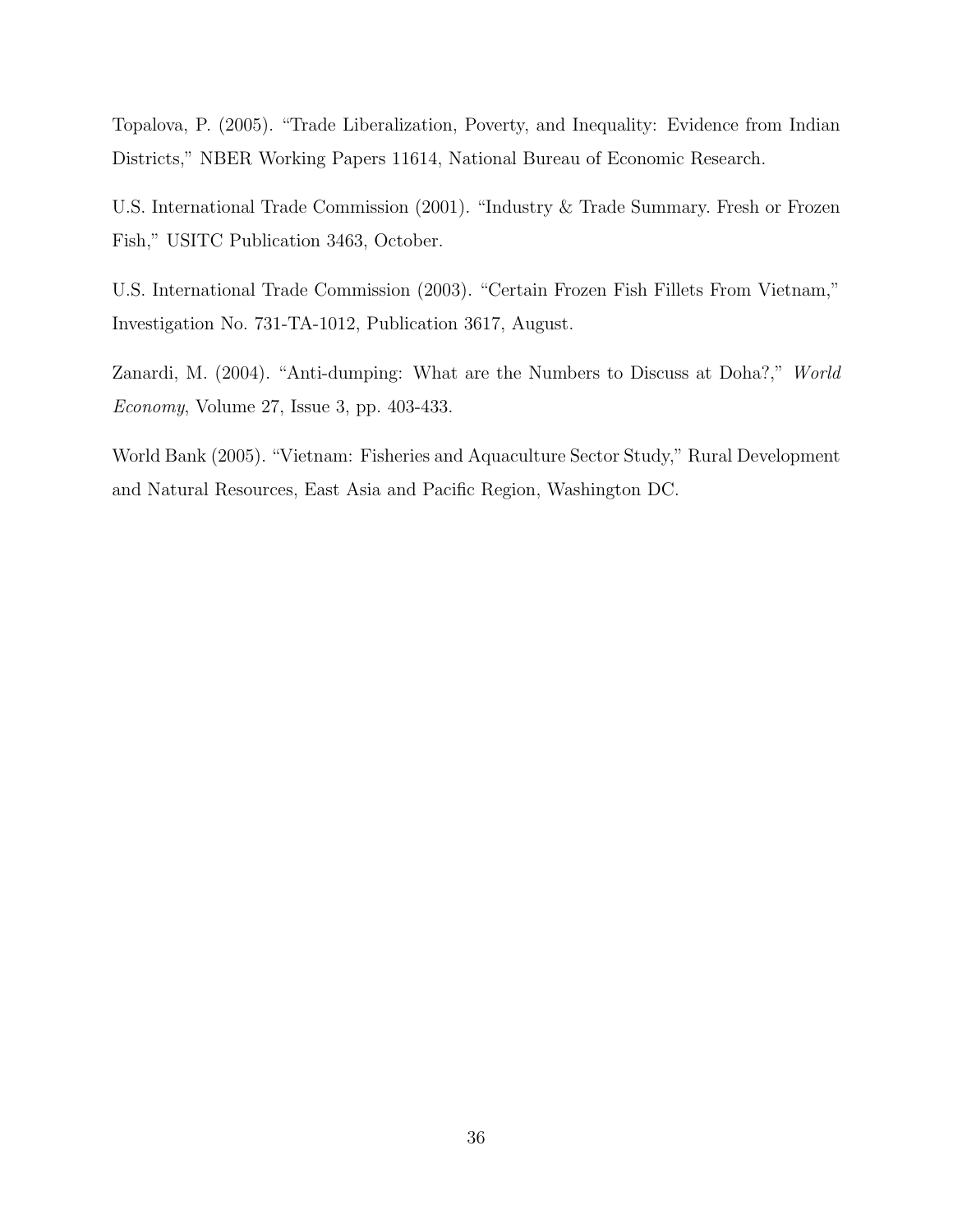| Region        | Freshwater                            |                                                   | Main Species                                                                        |
|---------------|---------------------------------------|---------------------------------------------------|-------------------------------------------------------------------------------------|
|               | Aquaculture<br>$(\text{share } 2002)$ | Freshwater                                        | Brackish & Marine                                                                   |
| Mekong        | 48.2                                  | tra, basa (catfish)<br>Common carp, tilapia, barb | shrimp<br>crabs, mollusks                                                           |
| South East    | 33.7                                  | common carp                                       | shrimp, mollusks, lobster<br>grouper, cobia                                         |
| South Central | 15.7                                  | common carp, grass carp<br>snakeheads             | shrimp<br>mollusks,<br>mussels,<br>pearls,<br>scallops<br>grouper, cobia<br>lobster |
| North East    | 59.6                                  | common carp                                       | grouper, cobia<br>shrimp, mollusks<br>pearls oysters, seaweed                       |
| Red River     | 73.9                                  | Chinese and Indian carp                           |                                                                                     |
| North Central | 66.4                                  | Chinese and Indian carp                           | shrimp<br>seaweed, clams, bivalves<br>grouper, cobia, red drum                      |

Table 1 Vietnam Aquaculture: Main Species by Region

Note: The table documents the main fish species produced in Vietnam, by region, based on information in World Bank (2005). The share of freshwater aquaculture by region in 2002 is from the Ministry of Fishing, Vietnam (www.fistenet.gov.vn).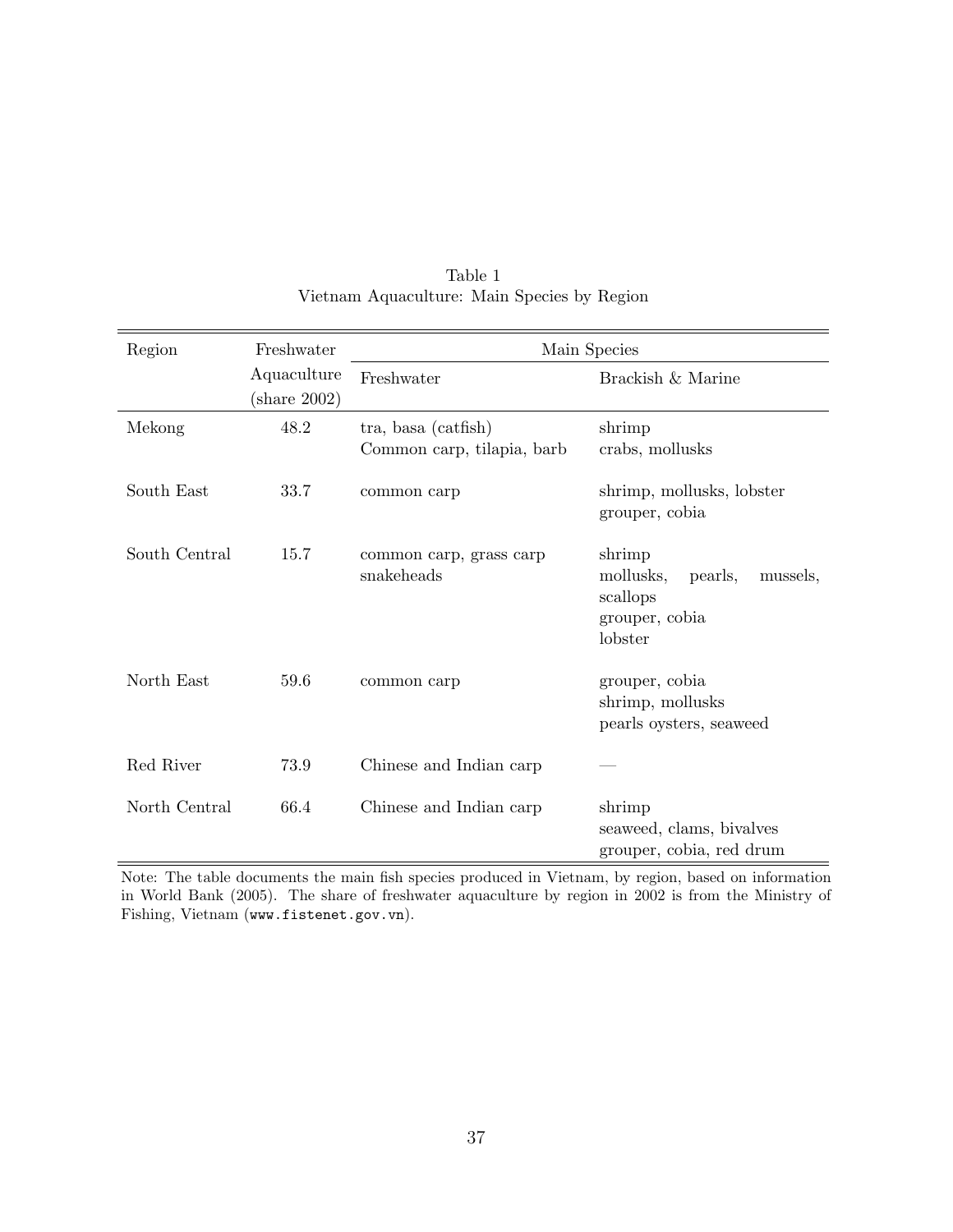| Province   |            | Share in 2002 |                   |                   | Share in 2003     |                   | Catfish           |
|------------|------------|---------------|-------------------|-------------------|-------------------|-------------------|-------------------|
|            | Freshwater |               | Brackish & Marine | Freshwater        |                   | Brackish & Marine | Production        |
|            |            | total         | shrimp            |                   | total             | shrimp            | 2003              |
|            | (1)        | (2)           | $\left( 3\right)$ | $\left( 4\right)$ | $\left( 5\right)$ | (6)               | $\left( 7\right)$ |
| Long An    | 76.7       | 23.3          | 19.7              | 69.2              | 30.8              | 28.1              |                   |
| Dong Thap  | 100.0      | 0.0           | 1.8               | 100.0             | 0.0               | 1.5               | 15.8              |
| An Giang   | 100.0      | 0.0           | 0.3               | 100.0             | 0.0               | 0.3               | 40.2              |
| Tien Giang | 38.9       | 61.1          | 6.4               | 43.0              | 57.0              | 9.3               | 6.4               |
| Vinh Long  | 100.0      | 0.0           | 0.7               | 100.0             | 0.0               | 0.3               | 7.4               |
| Ben Tre    | 7.6        | 92.4          | 16.2              | 13.5              | 86.5              | 20.7              |                   |
| Kien Giang | 33.2       | 66.8          | 45.9              | 28.3              | 71.7              | 49.3              |                   |
| Can Tho    | 100.0      | 0.0           | 0.3               | 100.0             | 0.0               | 0.2               | 35.5              |
| Tra Vinh   | 48.9       | 51.1          | 13.1              | 49.5              | 50.5              | 19.9              |                   |
| Soc Trang  | 29.3       | 70.7          | 67.4              | 29.6              | 70.4              | 69.0              | 3.1               |
| Bac Lieu   | 2.2        | 97.8          | 76.4              | 0.8               | 99.2              | 76.3              |                   |
| Ca Mau     | 6.4        | 93.6          | 68.6              | 7.3               | 92.7              | 67.6              |                   |

Table 2 Vietnam Aquaculture by Province in the Mekong

Source: Ministry of Fisheries (www.fistenet.gov.vn) and Seafood from Vietnam Magazine (www. seafoodfromvietnam.com.vn). For 2002 and 2003, the figures show the shares of total aquaculture production from freshwater, brackish & marine, and shrimp aquaculture. The last column reports the fraction of total catfish (tra and basa) production from each province in the Mekong region, calculated from data on total production as well as production by province. Provinces for which the fraction is not reported account for 1.6 percent of total production in the Mekong region.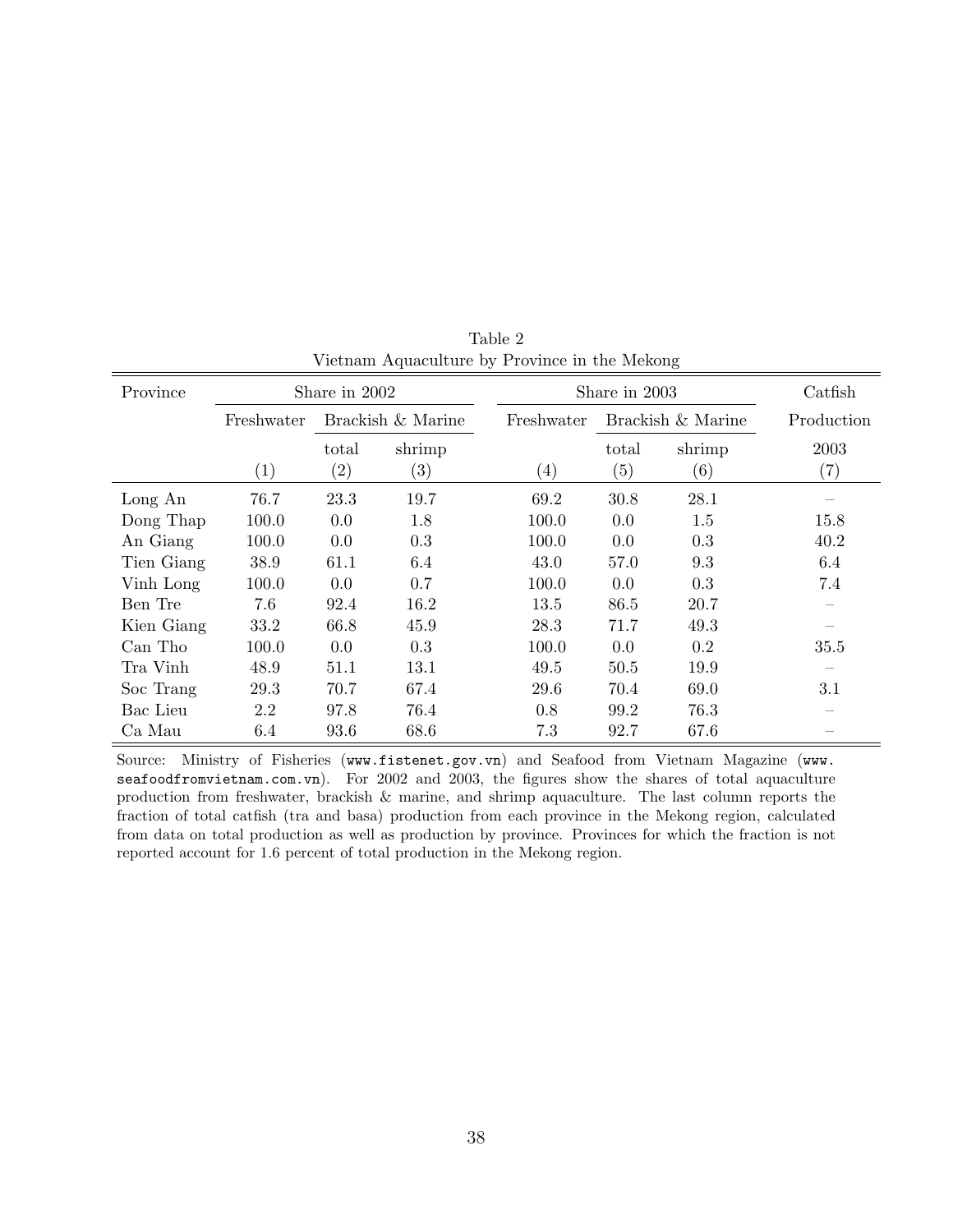| Table 3                                                 |
|---------------------------------------------------------|
| Vietnam Household Living Standards Survey: Panel Sample |
| Average Annual Household Income                         |
| (in thousand Vietnamese Dong & PPP U.S. dollars)        |

|                            |      | <b>Fishing Households</b> |      | Rural Households |      | All Households |
|----------------------------|------|---------------------------|------|------------------|------|----------------|
|                            | 2002 | 2004                      | 2002 | 2004             | 2002 | 2004           |
| Mekong $4 \ (M4)$          |      |                           |      |                  |      |                |
| observations               | 561  | 561                       | 334  | 334              | 1113 | 1113           |
| total income               | 3537 | 4224                      | 2769 | 3507             | 3278 | 3883           |
| in PPP USS                 | 1247 | 1489                      | 976  | 1237             | 1156 | 1352           |
| Mekong $6 \ (M6)$          |      |                           |      |                  |      |                |
| observations               | 788  | 788                       | 614  | 614              | 1706 | 1706           |
| per capita income          | 3544 | 4281                      | 2856 | 3598             | 3262 | 3881           |
| in PPP USS                 | 1250 | 1509                      | 1007 | 1269             | 1150 | 1368           |
| South Vietnam (non-Mekong) |      |                           |      |                  |      |                |
| observations               | 929  | 929                       | 3560 | 3560             | 6127 | 6127           |
| per capita income          | 3711 | 4107                      | 3038 | 3736             | 3253 | 3873           |
| in PPP USS                 | 1309 | 1448                      | 1071 | 1317             | 1147 | 1366           |

Note: Own calculations based on the panel sample of the Vietnam Household Living Standard Surveys, 2002 and 2004. Mekong 4 (M4) and Mekong 6 (M6) refer to two sets of Mekong provinces that specialize in catfish production: M4 includes An Giang, Can Tho, Dong Thap and Vinh Long, and M6 adds Soc Trang and Tien Giang.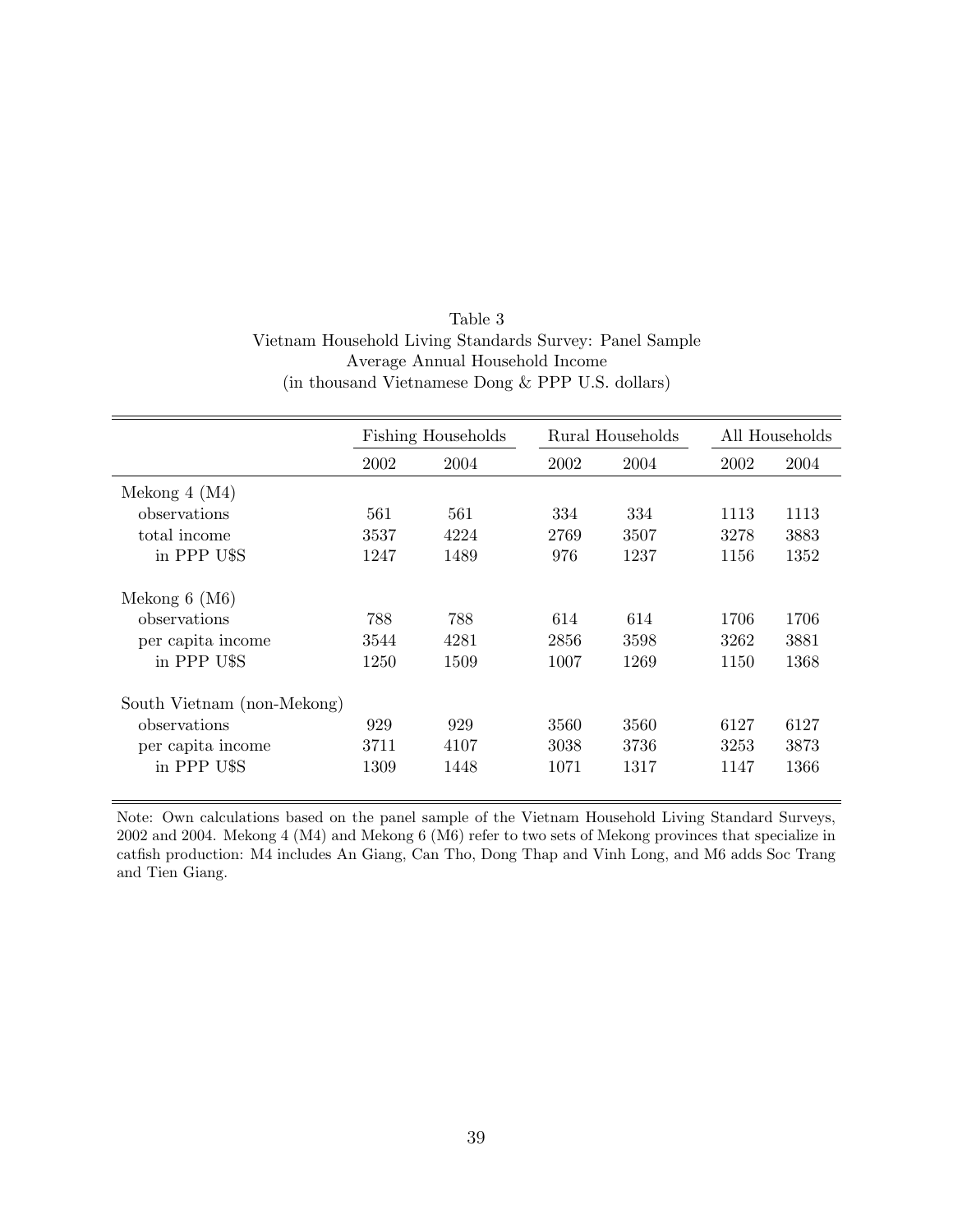|                   |      | Mekong $4 \ (M4)$ |      | Mekong $6 \ (M6)$ |
|-------------------|------|-------------------|------|-------------------|
|                   | 2002 | 2004              | 2002 | 2004              |
| Catfish           | 11.2 | 6.8               | 9.6  | 6.5               |
| Other Aquaculture | 1.0  | 1.0               | 1.2  | 1.3               |
| Wages             | 26.7 | 28.1              | 25.7 | 27.4              |
| Agriculture       | 42.5 | 43.2              | 44.3 | 43.4              |
| sales             | 33.5 | 33.2              | 35.6 | 34.5              |
| own               | 9.0  | 10.1              | 8.7  | 8.9               |
| Livestock         | 9.5  | 10.4              | 10.6 | 11.6              |
| Sylviculture      | 0.6  | 0.6               | 0.6  | 0.5               |
| Farm Services     | 0.7  | 0.6               | 0.7  | 0.6               |
| Other             | 7.8  | 9.3               | 7.4  | 8.8               |

Table 4 Vietnam Household Living Standards Survey Sources of Income Panel Sample

Note: Own calculations based on the panel sample of the Vietnam Household Living Standard Surveys, 2002 and 2004. Mekong 4 (M4) and Mekong 6 (M6) refer to two sets of Mekong provinces that specialize in catfish production: M4 includes An Giang, Can Tho, Dong Thap and Vinh Long, and M6 adds Soc Trang and Tien Giang.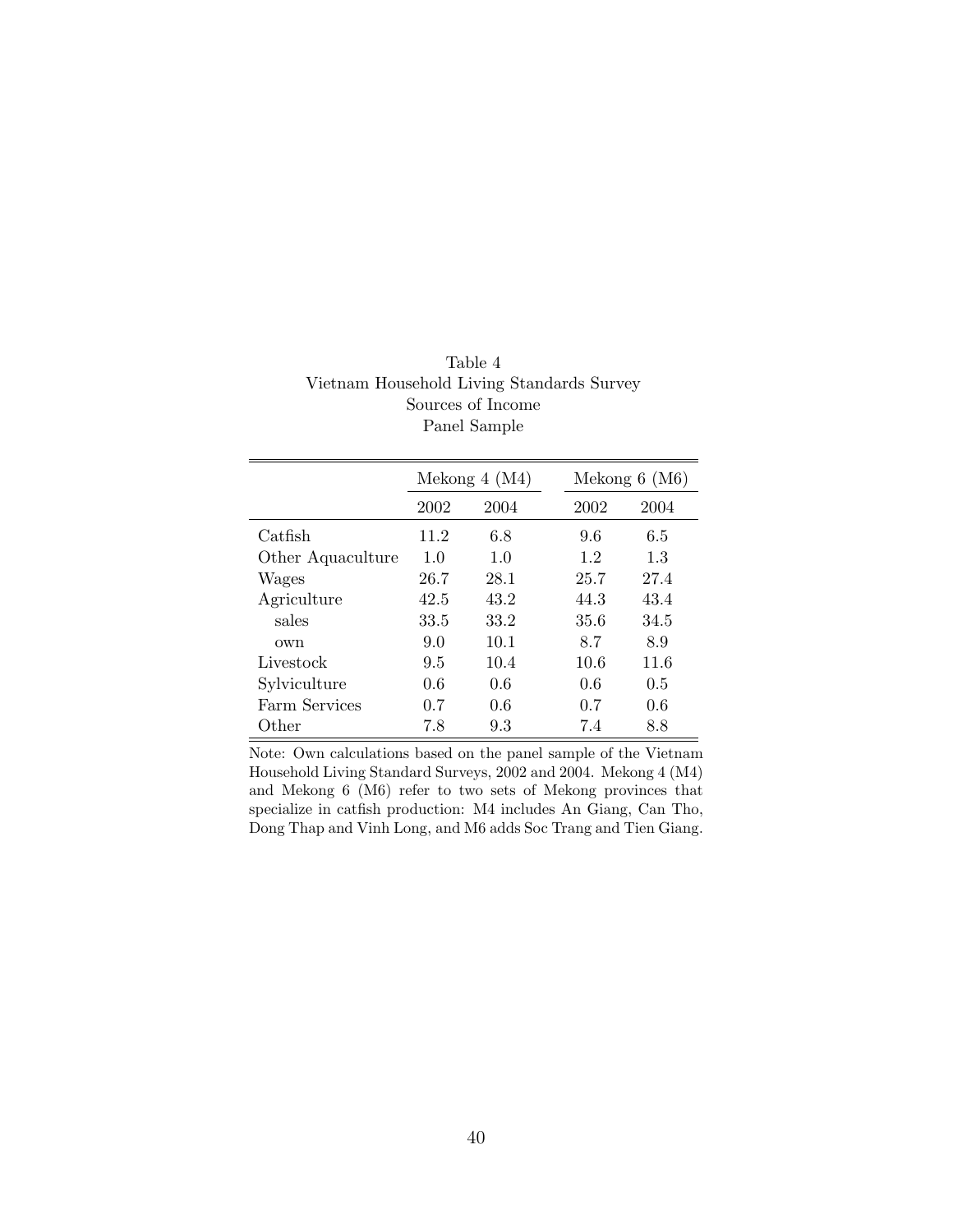|                           |             | Total Income | Per Capita Income   |             | Net Income            |             |
|---------------------------|-------------|--------------|---------------------|-------------|-----------------------|-------------|
|                           | M4<br>(1)   | M6<br>(2)    | M4<br>(3)           | M6<br>(4)   | M <sub>4</sub><br>(5) | M8<br>(6)   |
| A) Quadratic Model        |             |              |                     |             |                       |             |
| Low Exposure              | $-0.062**$  | $-0.047**$   | $-0.064**$          | $-0.048**$  | $-0.081***$           | $-0.062***$ |
| $(s^c = 0.055)$           | (0.031)     | (0.022)      | (0.030)             | (0.022)     | (0.030)               | (0.021)     |
| Mean Exposure             | $-0.113**$  | $-0.091**$   | $-0.117**$          | $-0.094**$  | $-0.147***$           | $-0.120***$ |
| $(s^c = 0.112)$           | (0.054)     | (0.042)      | (0.053)             | (0.041)     | (0.052)               | (0.040)     |
| <b>High Exposure</b>      | $-0.169**$  | $-0.139**$   | $-0.176^{\ast\ast}$ | $-0.143**$  | $-0.217***$           | $-0.183***$ |
| $(s^c = 0.200)$           | (0.078)     | (0.062)      | (0.077)             | (0.061)     | (0.074)               | (0.059)     |
| Observations              | 561         | 788          | 561                 | 788         | 561                   | 788         |
| $\mathbf{R}^2$ (within)   | $0.162\,$   | 0.194        | 0.155               | 0.190       | 0.158                 | 0.188       |
| B) Partially Linear Model |             |              |                     |             |                       |             |
| Low Exposure              | $-0.068***$ | $-0.047***$  | $-0.072***$         | $-0.049***$ | $-0.096***$           | $-0.074***$ |
| $(s^c = 0.055)$           | (0.022)     | (0.018)      | (0.023)             | (0.018)     | (0.023)               | (0.020)     |
| Mean Exposure             | $-0.124***$ | $-0.097***$  | $-0.131***$         | $-0.099***$ | $-0.171***$           | $-0.147***$ |
| $(s^c = 0.112)$           | (0.034)     | (0.029)      | (0.035)             | (0.030)     | (0.035)               | (0.033)     |
| <b>High Eaxposure</b>     | $-0.179***$ | $-0.152***$  | $-0.184***$         | $-0.154***$ | $-0.239***$           | $-0.220***$ |
| $(s^c = 0.200)$           | (0.056)     | (0.045)      | (0.057)             | (0.046)     | (0.058)               | (0.051)     |
| Observations              | 561         | 788          | 561                 | 788         | 561                   | 788         |

Table 5 Average Impact of Anti-Dumping on Income Mekong Provinces

Note: Estimates of a growth equation for total household income (columns 1 and 2), per capita household income (columns 3 and 4), and net income (columns 5 and 6). Panel A) reports results from the quadratic model at three different levels of exposure measured by the pre-shock fish shares: the median (low exposure), the mean (average exposure), and the median share for farmers with shares above the mean (high exposure). Panel B) reports results from a partially linear model. Mekong 4 (M4) and Mekong 6 (M6) refer to two sets of Mekong provinces that specialize in catfish production: M4 includes An Giang, Can Tho, Dong Thap and Vinh Long, and M6 adds Soc Trang and Tien Giang.

Robust standard errors within parenthesis: ∗, ∗∗, ∗ ∗ ∗, significant at 10%, 5%, and 1% level, respectively.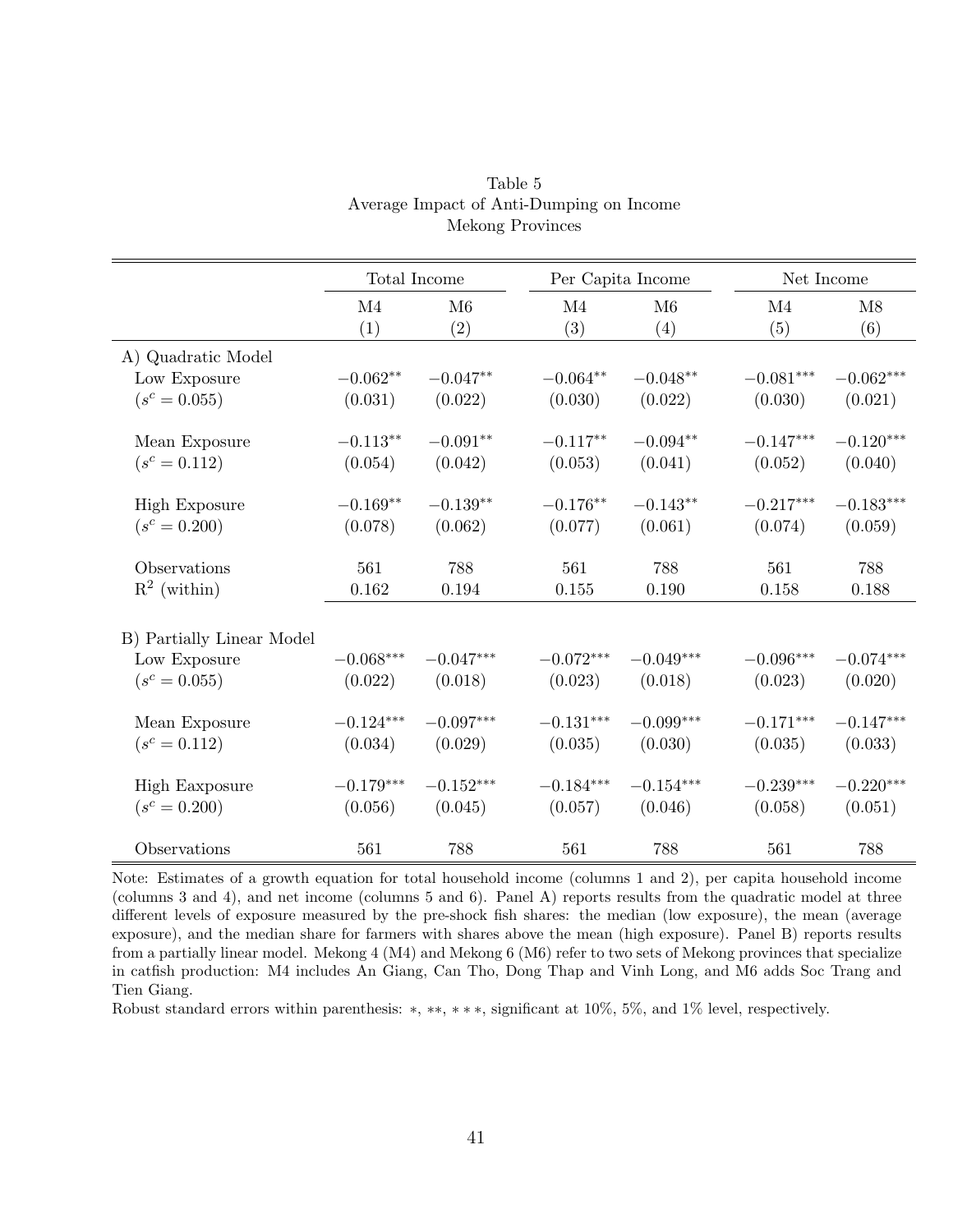| Table 6                                  |
|------------------------------------------|
| False Experiments                        |
| Average Impact of Anti-Dumping on Income |
| non-Mekong South Provinces               |

|                         | Total         | Per capita | <b>Net</b> |
|-------------------------|---------------|------------|------------|
|                         | <b>Income</b> | Income     | Income     |
|                         | (1)           | (2)        | (3)        |
| Low-Exposure            | 0.009         | 0.010      | 0.034      |
|                         | (0.026)       | (0.026)    | (0.024)    |
| Mean                    | 0.032         | 0.035      | 0.117      |
|                         | (0.086)       | (0.084)    | (0.081)    |
| High-exposure           | 0.071         | 0.077      | 0.233      |
|                         | (0.157)       | (0.154)    | (0.157)    |
| Observations            | 384           | 384        | 384        |
| $\mathbb{R}^2$ (within) | 0.331         | 0.306      | 0.315      |

Note: Estimates of a growth equation for total household income (column 1), per capita household income (column 2), and net income (column 3). Results from the quadratic model at three different levels of exposure measured by the pre-shock catfish shares: the median (low exposure), the mean (average exposure), and the median share for farmers with shares above the mean (high exposure). The false experiments are run on the sample of fishing households in non-Mekong South Vietnam. Robust standard errors within parenthesis.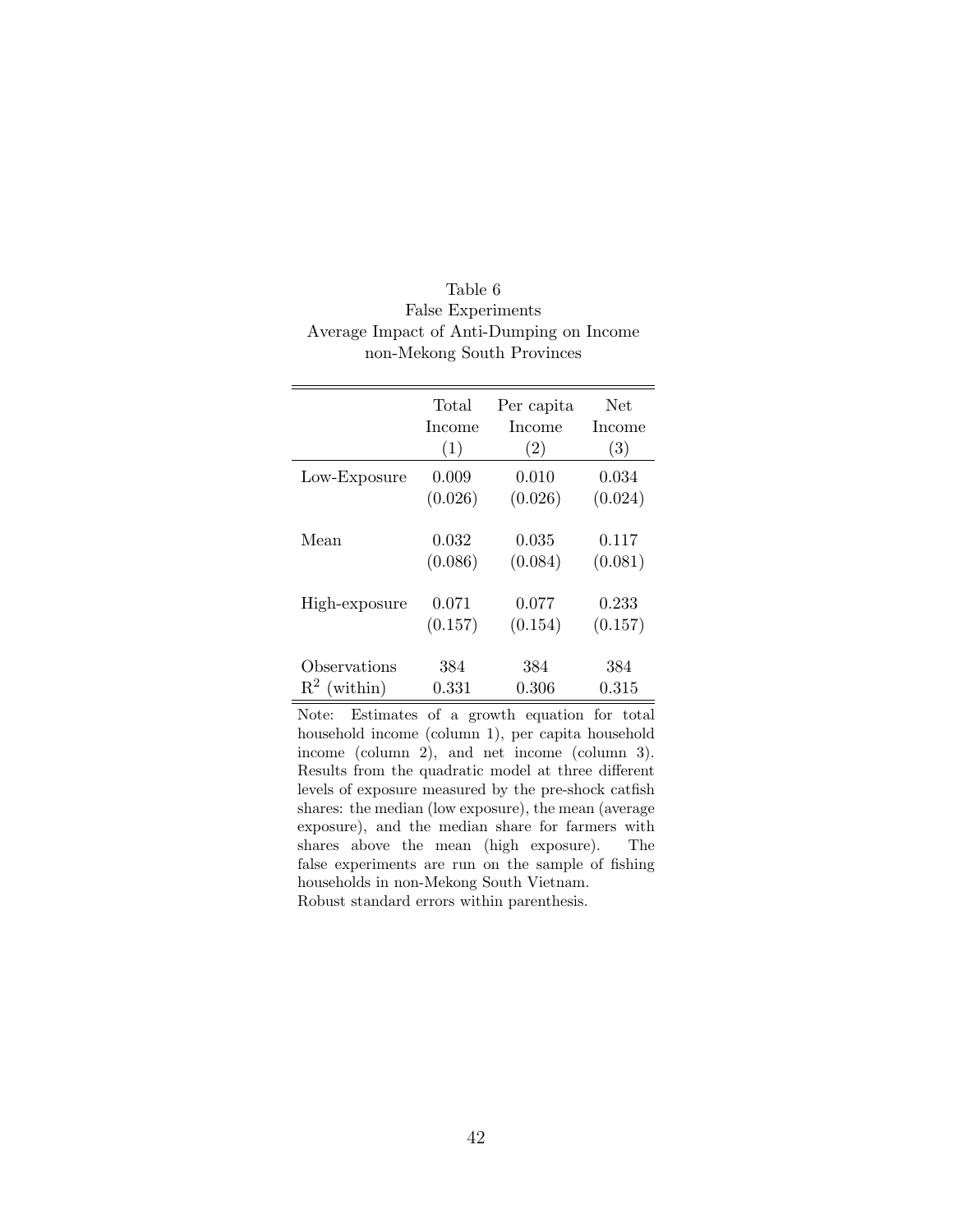|                         |             | Changes in Catfish Shares<br>(all farmers) |            | Prob of Exit<br>(all farmers) |
|-------------------------|-------------|--------------------------------------------|------------|-------------------------------|
|                         | M4          | M6                                         | M4         | M6                            |
|                         | (1)         | $\left( 2\right)$                          | (3)        | (4)                           |
| Low-Exposure            | $-0.018**$  | $-0.017***$                                | $0.234***$ | $0.292***$                    |
|                         | (0.008)     | (0.006)                                    | (0.069)    | (0.051)                       |
| Mean                    | $-0.039***$ | $-0.038***$                                | $0.193***$ | $0.237***$                    |
|                         | (0.014)     | (0.012)                                    | (0.074)    | (0.055)                       |
| High-exposure           | $-0.078***$ | $-0.072***$                                | $0.147*$   | $0.172***$                    |
|                         | (0.022)     | (0.018)                                    | (0.080)    | (0.063)                       |
| Observations            | 561         | 788                                        | 561        | 788                           |
| $\mathbb{R}^2$ (within) | 0.457       | 0.384                                      | 0.292      | 0.314                         |

#### Table 7 Catfish Income Shares and Exit Mekong Provinces

Note: Estimates of dynamics out of catfish farming. Columns (1) and (2) refer to the changes in the share of catfish income for all farmers (staying or exiting). Columns (3) and (4) use a discrete indicator of exit equal to 1 if a catfish producer in 2002 fully left catfish farming in 2004. Mekong 4 (M4) and Mekong 6 (M6) refer to two sets of Mekong provinces that specialize in catfish production: M4 includes An Giang, Can Tho, Dong Thap and Vinh Long, and M6 adds Soc Trang and Tien Giang.

Robust standard errors within parenthesis: ∗, ∗∗, ∗ ∗ ∗, significant at 10%, 5%, and 1% level, respectively.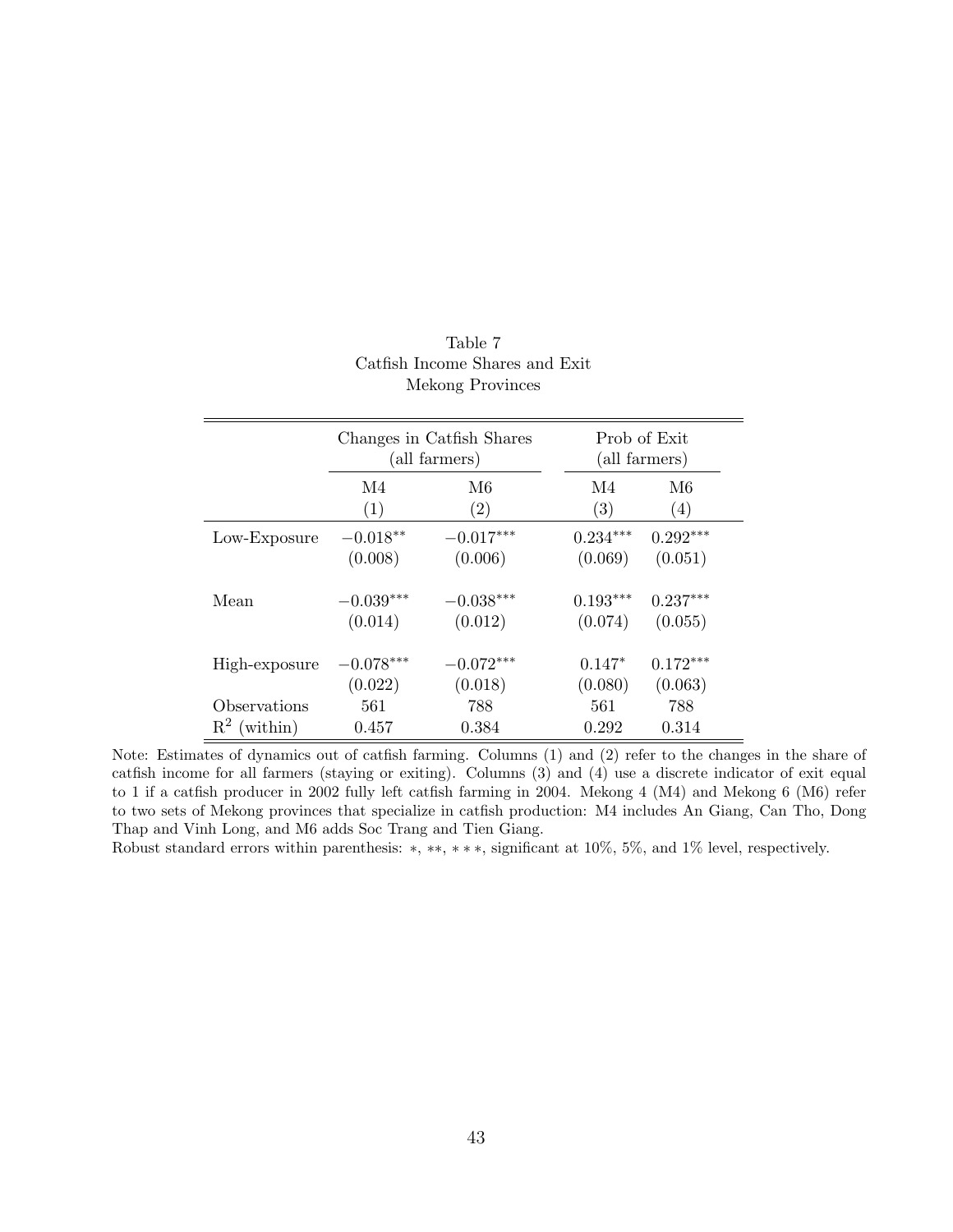|                                         | Other<br>Aquaculture |                                     |                       | Wages and<br>Agriculture |                      | Wages and<br>Agriculture Sales |
|-----------------------------------------|----------------------|-------------------------------------|-----------------------|--------------------------|----------------------|--------------------------------|
|                                         | M4<br>(1)            | M <sub>6</sub><br>$\left( 2\right)$ | M4<br>(3)             | M6<br>(4)                | M4<br>(5)            | M <sub>6</sub><br>(6)          |
| Low-Exposure                            | $-0.004$<br>(0.003)  | $-0.004$<br>(0.003)                 | $0.023**$<br>(0.012)  | $0.024**$<br>(0.008)     | 0.019<br>(0.012)     | $0.019**$<br>(0.009)           |
| Mean                                    | $-0.008$<br>(0.005)  | $-0.009$<br>(0.006)                 | $0.048**$<br>(0.021)  | $0.053**$<br>(0.017)     | $0.041*$<br>(0.022)  | $0.042**$<br>(0.017)           |
| High-exposure                           | $-0.012$<br>(0.008)  | $-0.013$<br>(0.009)                 | $0.090***$<br>(0.033) | $0.094***$<br>(0.027)    | $0.078**$<br>(0.034) | $0.076**$<br>(0.027)           |
| Observations<br>$\mathbb{R}^2$ (within) | 561<br>0.030         | 788<br>0.023                        | 561<br>0.130          | 788<br>0.115             | 561<br>0.112         | 788<br>0.094                   |

#### Table 8 Average Impact of Anti-Dumping on Income Shares Mekong Provinces

Note: Estimates of income shares for other aquaculture, wages and agricultural income, and wages and agricultural sales. Mekong 4 (M4) and Mekong 6 (M6) refer to two sets of Mekong provinces that specialize in catfish production: M4 includes An Giang, Can Tho, Dong Thap and Vinh Long, and M6 adds Soc Trang and Tien Giang.

Robust standard errors within parenthesis: ∗, ∗∗, ∗ ∗ ∗, significant at 10%, 5%, and 1% level, respectively.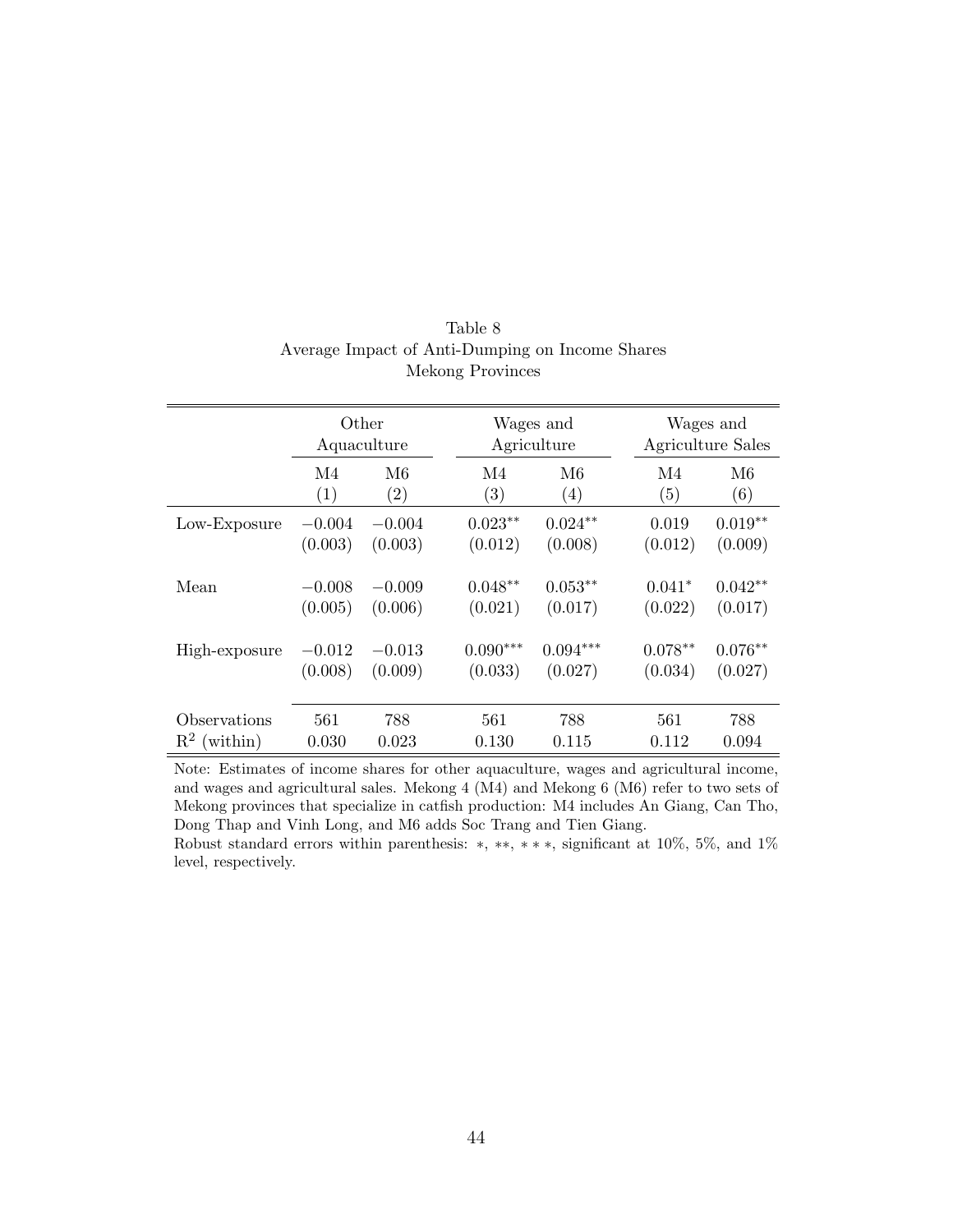|                                                                                                                                                                                                                                                                                                                                                                                   |                 | Income<br>$\rm Catfish$                                                                    |                        | Non-Catfish<br>Income | Agriculture<br>$\rm{Wages}$ and |                   |           | Income<br>Other |
|-----------------------------------------------------------------------------------------------------------------------------------------------------------------------------------------------------------------------------------------------------------------------------------------------------------------------------------------------------------------------------------|-----------------|--------------------------------------------------------------------------------------------|------------------------|-----------------------|---------------------------------|-------------------|-----------|-----------------|
|                                                                                                                                                                                                                                                                                                                                                                                   | УZ              | M <sub>6</sub>                                                                             | М4                     | M6                    | Σđ                              | M <sub>6</sub>    | Ν4        | M6              |
|                                                                                                                                                                                                                                                                                                                                                                                   | $\widehat{\Xi}$ | $\widehat{2}$                                                                              | $\widehat{\mathbb{C}}$ | $\bigoplus$           | $\widetilde{\mathbf{e}}$        | $\widehat{\circ}$ | E         | $\circledast$   |
| Low-Exposure                                                                                                                                                                                                                                                                                                                                                                      | $-0.367***$     | $-0.338***$                                                                                | $-0.087***$            | $-0.062**$            | (0.028)                         | (0.021)           | $-0.129*$ | $-0.130***$     |
|                                                                                                                                                                                                                                                                                                                                                                                   | (0.042)         | (0.090)                                                                                    | (0.035)                | (0.025)               | 0.005                           | 0.015             | (0.071)   | (0.052)         |
| Mean                                                                                                                                                                                                                                                                                                                                                                              | $-0.577***$     | $-0.556***$                                                                                | $-0.145**$             | $-0.112**$            | (0.052)                         | (0.043)           | $-0.223*$ | $-0.241***$     |
|                                                                                                                                                                                                                                                                                                                                                                                   | (0.051)         | (0.039)                                                                                    | (0.062)                | (0.048)               | 0.021                           | 0.041             | (0.120)   | (0.092)         |
| High-exposure                                                                                                                                                                                                                                                                                                                                                                     | $-0.740***$     | $-0.736***$                                                                                | $-0.185**$             | $-0.148**$            | (0.083)                         | (0.070)           | $-0.313*$ | $-0.345***$     |
|                                                                                                                                                                                                                                                                                                                                                                                   | (0.047)         | (0.037)                                                                                    | (0.090)                | (0.072)               | 0.070                           | 0.094             | (0.165)   | (0.125)         |
| Observations                                                                                                                                                                                                                                                                                                                                                                      | 0.202           | 0.203                                                                                      | 0.228                  | 0.248                 | 0.282                           | 0.264             | 0.035     | 0.039           |
| $R^2$ (within)                                                                                                                                                                                                                                                                                                                                                                    | 116             | 564                                                                                        | 560                    | 787                   | 532                             | 753               | 521       | 730             |
| Note: Estimates of income sources: catfish income, non-catfish income, wages and agriculture, other sources of income<br>specialize in catfish production: M4 includes An Giang, Can Tho, Dong Thap and Vinh Long, and M6 adds Soc Trang and<br>(livestock, silviculture,<br>» جمعة الأمريكية المتبرية المتبرية المتبرية المتبرية المتبرية المتبرية المتبرية المتبرية المتبرية ال |                 | farm services). Mekong 4 (M4) and Mekong 6 (M6) refer to two sets of Mekong provinces that |                        |                       |                                 |                   |           |                 |

Tien Giang.<br>Robust standard errors within parenthesis: \*, \*\*, \* \* \*, significant at 10%, 5%, and 1% level, respectively. Tien Giang.

Robust standard errors within parenthesis: ∗, ∗∗, ∗ ∗ ∗, significant at 10%, 5%, and 1% level, respectively.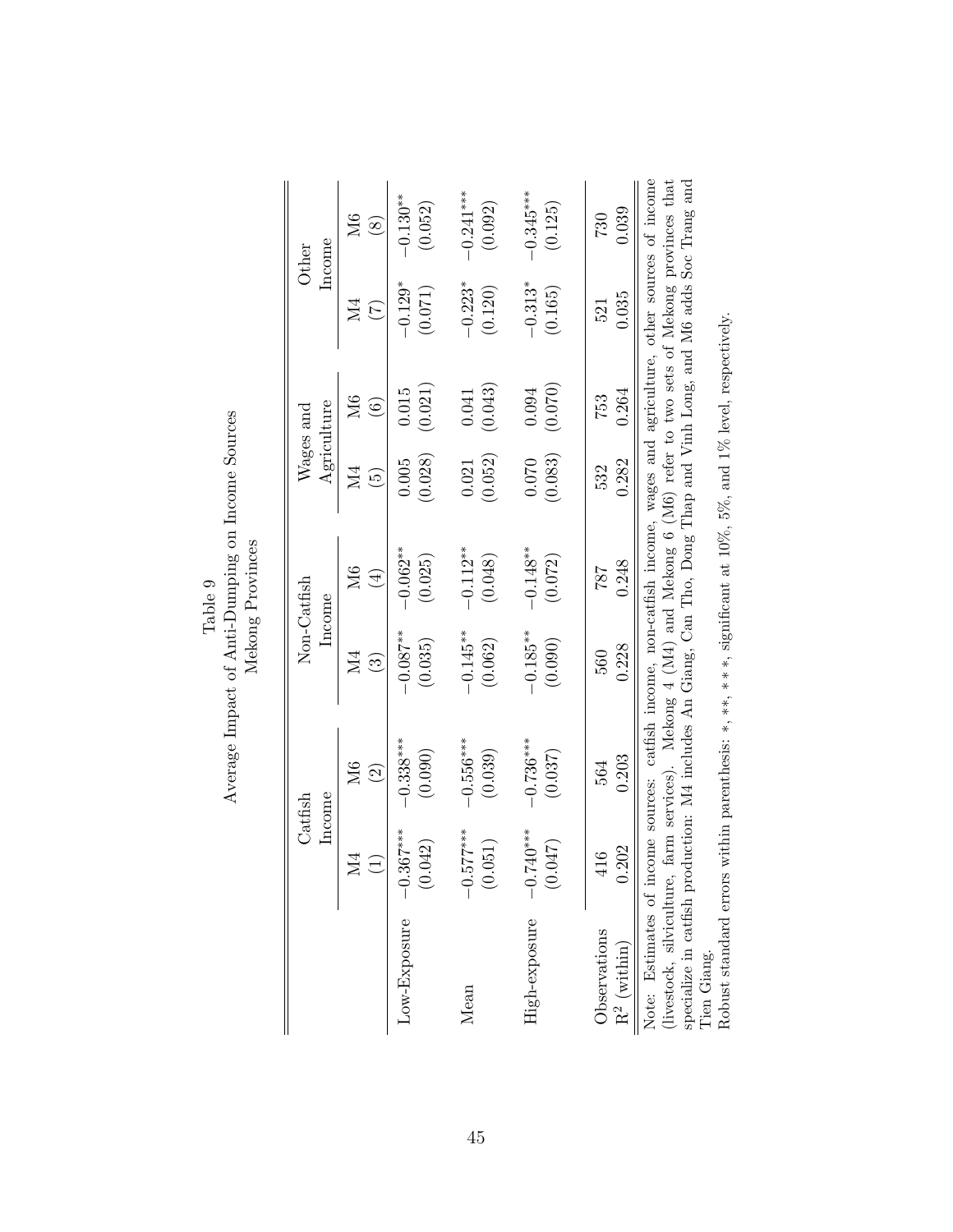|                                                                                                                                                                                                                                                                                                                                                                                  |                 | Investment<br>Catfish | Off-Farm               | Hours Worked |                   | Agriculture<br>Investment |             | Non-Agriculture<br>Investment |
|----------------------------------------------------------------------------------------------------------------------------------------------------------------------------------------------------------------------------------------------------------------------------------------------------------------------------------------------------------------------------------|-----------------|-----------------------|------------------------|--------------|-------------------|---------------------------|-------------|-------------------------------|
|                                                                                                                                                                                                                                                                                                                                                                                  | M4              | Σб                    | М4                     | M6           | Μ4                | M <sub>6</sub>            | Ν4          | $\overline{\rm M6}$           |
|                                                                                                                                                                                                                                                                                                                                                                                  | $\widehat{\Xi}$ | $\widehat{\Omega}$    | $\widehat{\mathbb{C}}$ | $\bigoplus$  | $\widetilde{\Xi}$ | $\odot$                   | E           | $\circledast$                 |
| Low-Exposure                                                                                                                                                                                                                                                                                                                                                                     | $1.283***$      | $-0.248***$           | $-0.006$               | $-0.018$     | (0.065)           | $0.097**$                 | $-0.277***$ | $-0.265***$                   |
|                                                                                                                                                                                                                                                                                                                                                                                  | 0.058           | (0.045)               | (0.032)                | (0.023)      | $0.105*$          | (0.048)                   | (0.063)     | (0.046)                       |
| Mean                                                                                                                                                                                                                                                                                                                                                                             | $0.464***$      | $-0.436***$           | $-0.014$               | $-0.038$     | $0.219*$          | $0.213**$                 | $-0.456***$ | $-0.462***$                   |
|                                                                                                                                                                                                                                                                                                                                                                                  | 0.080           | (0.068)               | (0.060)                | (0.046)      | (0.132)           | (0.104)                   | (0.088)     | (0.088)                       |
| High-exposure                                                                                                                                                                                                                                                                                                                                                                    | $0.619***$      | $-0.595***$           | $-0.028$               | $-0.065$     | (0.224)           | $0.385***$                | $-0.613***$ | $-0.623***$                   |
|                                                                                                                                                                                                                                                                                                                                                                                  | 0.086           | (0.076)               | (0.093)                | (0.072)      | $0.400*$          | (0.182)                   | (0.096)     | (0.074)                       |
| Observations                                                                                                                                                                                                                                                                                                                                                                     | 0.105           | 0.117                 | 0.175                  | 0.157        | 0.100             | 0.073                     | 0.104       | 0.139                         |
| $\mathbf{R}^2$ (within)                                                                                                                                                                                                                                                                                                                                                          | 411             | 548                   | 560                    | 785          | 399               | 583                       | 460         | 636                           |
| non-agriculture activities (livestock, farm services, etc.). Mekong 4 (M4) and Mekong 6 (M6) refer to two sets of Mekong<br>provinces that specialize in catfish production: M4 includes An Giang, Can Tho, Dong Thap and Vinh Long, and M6 adds<br>Note: Estimates of input choices: investment in catfish, hours worked off-farm, investment in agriculture, and investment in |                 |                       |                        |              |                   |                           |             |                               |

 ${\rm Table~10} \\ {\rm Average~ Impact~of~Anti-Dumping~on~InputStream} \\ {\rm Mekong~Provinces}$ Average Impact of Anti-Dumping on Inputs Mekong Provinces Soc Trang and Tien Giang.

Soc Trang and Tien Giang.<br>Robust standard errors within parenthesis:  $*, **, **,$  significant at  $10\%, 5\%,$  and  $1\%$  level, respectively. Robust standard errors within parenthesis: ∗, ∗∗, ∗ ∗ ∗, significant at 10%, 5%, and 1% level, respectively.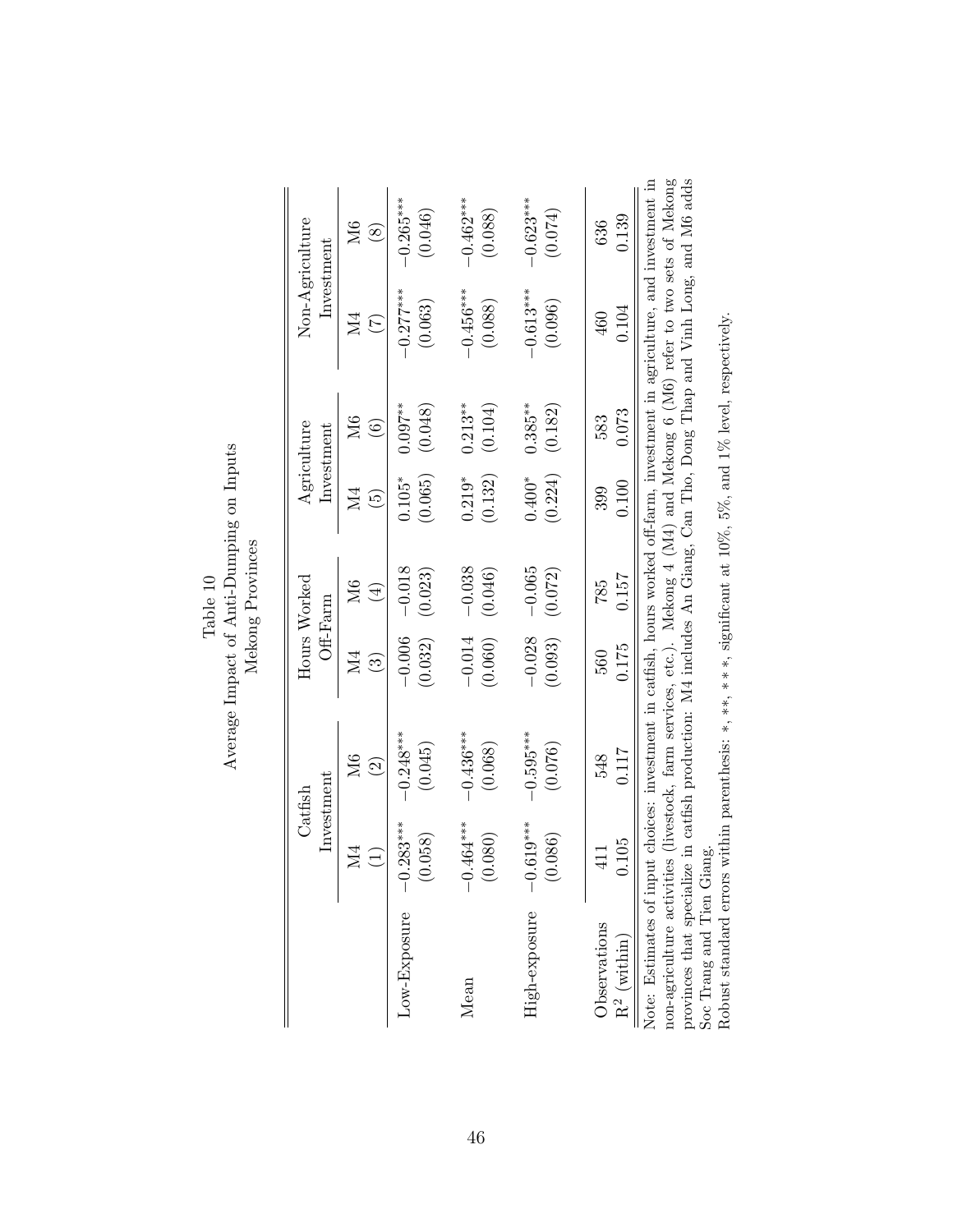|                |                                                             | Income<br>Catfish   |                        | Non-Catfish<br>Income |                            | Agriculture<br>Wages and | Other                                                                                                                                                                                                                                                                                                | Income        |
|----------------|-------------------------------------------------------------|---------------------|------------------------|-----------------------|----------------------------|--------------------------|------------------------------------------------------------------------------------------------------------------------------------------------------------------------------------------------------------------------------------------------------------------------------------------------------|---------------|
|                | $\overline{\rm M4}$                                         | $\overline{\rm M6}$ | ŽД<br>2                | M6                    | N4                         | M6                       | И4                                                                                                                                                                                                                                                                                                   | $\mathbb{M}$  |
|                | $\widehat{\Xi}$                                             | $\odot$             | $\widehat{\mathbb{G}}$ | $\bigoplus$           | $\widetilde{\mathfrak{G}}$ | $\widehat{6}$            | E                                                                                                                                                                                                                                                                                                    | $\circledast$ |
| Low-Exposure   | $-0.071**$                                                  | $-0.056***$         | $-0.084***$            | $-0.064***$           | $-0.046*$                  | $-0.040**$               | $-0.095***$                                                                                                                                                                                                                                                                                          | $-0.077***$   |
|                | (0.032)                                                     | (0.023)             | (0.030)                | (0.021)               | (0.025)                    | (0.018)                  | (0.032)                                                                                                                                                                                                                                                                                              | (0.022)       |
| Mean           | $-0.131***$                                                 | $-0.110**$          | $-0.151***$            | $-0.124***$           | $-0.085**$                 | $-0.078$ **              | $-0.169***$                                                                                                                                                                                                                                                                                          | $-0.148***$   |
|                | (0.055)                                                     | (0.043)             | (0.052)                | (0.040)               | (0.044)                    | (0.035)                  | (0.053)                                                                                                                                                                                                                                                                                              | (0.041)       |
| High-exposure  | $-0.197***$                                                 | $-0.168***$         | $-0.222***$            | $-0.187***$           | $-0.130**$                 | $-0.120**$               | $-0.245***$                                                                                                                                                                                                                                                                                          | $-0.221***$   |
|                | (0.077)                                                     | (0.064)             | (0.074)                | (0.059)               | (0.063)                    | (0.052)                  | (0.075)                                                                                                                                                                                                                                                                                              | (0.059)       |
| Observations   | 0.239                                                       | 0.264               | 0.159                  | 0.189                 | 0.262                      | 0.271                    | 0.166                                                                                                                                                                                                                                                                                                | 0.200         |
| $R^2$ (within) | 416                                                         | 564                 | 560                    | 787                   | 532                        | 753                      | 521                                                                                                                                                                                                                                                                                                  | 730           |
|                | Note: Estimates of income<br>(livestock, silviculture, farn | sources:            |                        |                       |                            |                          | catfish income, non-catfish income, wages and agriculture, other sources of income<br>a services). Mekong 4 (M4) and Mekong 6 (M6) refer to two sets of Mekong provinces that<br>specialize in catfish production: M4 includes An Giang, Can Tho, Dong Thap and Vinh Long, and M6 adds Soc Trang and |               |

Table 11<br>Impacts on Net Income<br>Alternative Samples Impacts on Net Income Alternative Samples specialize in catfish production: M4 includes An Giang, Can Tho, Dong Thap and Vinh Long, and M6 adds Soc Trang and Tien Giang.<br>
Tien Giang.<br>
Robust standard errors within parenthesis: \*, \*\*, \* \*\*, significant at  $10\%, 5\%,$  and  $1\%$  level, respectively. Tien Giang.

Robust standard errors within parenthesis: ∗, ∗∗, ∗ ∗ ∗, significant at 10%, 5%, and 1% level, respectively.